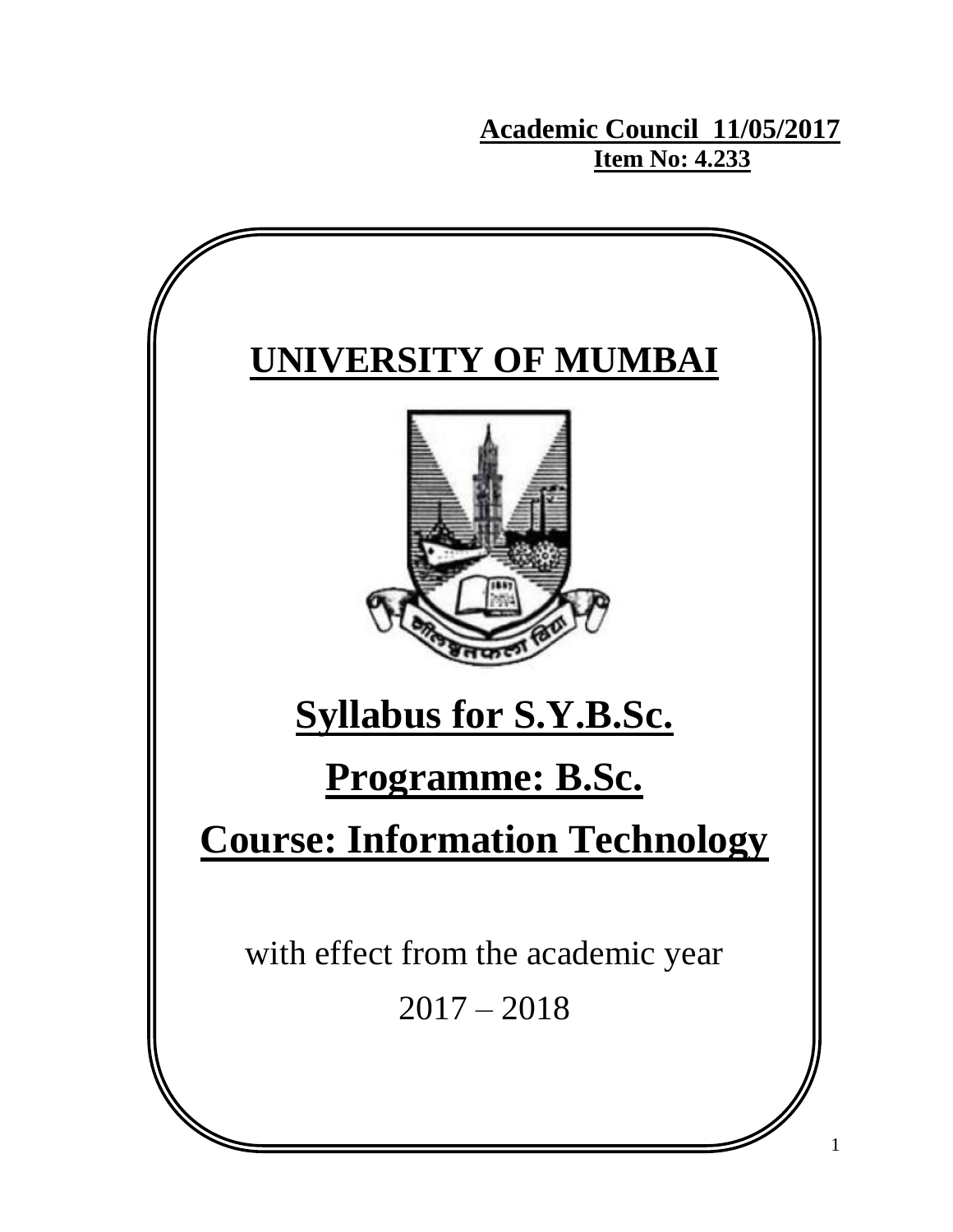| Semester $-3$                    |                                 |                                     |                |  |
|----------------------------------|---------------------------------|-------------------------------------|----------------|--|
| <b>Course Code</b>               | <b>Course Type</b>              | <b>Course Title</b>                 | <b>Credits</b> |  |
| <b>USIT301</b>                   | <b>Skill Enhancement Course</b> | <b>Python Programming</b>           | 2              |  |
| <b>USIT302</b>                   | Core Subject                    | Data Structures                     | $\overline{2}$ |  |
| <b>USIT303</b>                   | Core Subject                    | <b>Computer Networks</b>            | $\overline{2}$ |  |
| <b>USIT304</b>                   | Core Subject                    | Database Management Systems         | $\overline{2}$ |  |
| <b>USIT305</b>                   | Core Subject                    | <b>Applied Mathematics</b>          | $\overline{2}$ |  |
| USIT3P1                          | <b>Skill Enhancement Course</b> | <b>Python Programming Practical</b> | $\overline{2}$ |  |
|                                  | Practical                       |                                     |                |  |
| USIT <sub>3</sub> P <sub>2</sub> | <b>Core Subject Practical</b>   | Data Structures Practical           | $\overline{2}$ |  |
| USIT <sub>3</sub> P <sub>3</sub> | <b>Core Subject Practical</b>   | <b>Computer Networks Practical</b>  | $\overline{2}$ |  |
| USIT <sub>3P4</sub>              | <b>Core Subject Practical</b>   | Database Management Systems         | $\overline{2}$ |  |
|                                  |                                 | Practical                           |                |  |
| USIT <sub>3</sub> P5             | <b>Core Subject Practical</b>   | Mobile Programming Practical        | 2              |  |
|                                  |                                 | <b>Total Credits</b>                | 20             |  |

| Semester $-4$                    |                                                        |                                      |                             |  |
|----------------------------------|--------------------------------------------------------|--------------------------------------|-----------------------------|--|
| <b>Course Code</b>               | <b>Course Type</b>                                     | <b>Course Title</b>                  | <b>Credits</b>              |  |
| <b>USIT401</b>                   | <b>Skill Enhancement Course</b>                        | Core Java                            | 2                           |  |
| <b>USIT402</b>                   | Core Subject                                           | <b>Introduction to Embedded</b>      | $\overline{2}$              |  |
|                                  |                                                        | <b>Systems</b>                       |                             |  |
| <b>USIT403</b>                   | Core Subject                                           | <b>Computer Oriented Statistical</b> | $\overline{2}$              |  |
|                                  |                                                        | Techniques                           |                             |  |
| <b>USIT404</b>                   | Core Subject                                           | Software Engineering                 | $\mathfrak{2}$              |  |
| <b>USIT405</b>                   | Core Subject                                           | <b>Computer Graphics and</b>         | $\mathcal{D}_{\mathcal{A}}$ |  |
|                                  |                                                        | Animation                            |                             |  |
| USIT4P1                          | <b>Skill Enhancement Course</b><br>Core Java Practical |                                      | $\overline{2}$              |  |
|                                  | Practical                                              |                                      |                             |  |
| USIT <sub>4</sub> P <sub>2</sub> | <b>Core Subject Practical</b>                          | Introduction to Embedded             | $\overline{2}$              |  |
|                                  |                                                        | <b>Systems Practical</b>             |                             |  |
| USIT <sub>4P3</sub>              | <b>Core Subject Practical</b>                          | <b>Computer Oriented Statistical</b> | $\overline{2}$              |  |
|                                  |                                                        | <b>Techniques Practical</b>          |                             |  |
| USIT4P4                          | <b>Core Subject Practical</b>                          | Software Engineering Practical       | $\overline{2}$              |  |
| USIT <sub>4</sub> P5             | <b>Core Subject Practical</b>                          | <b>Computer Graphics and</b>         | $\overline{2}$              |  |
|                                  |                                                        | <b>Animation Practical</b>           |                             |  |
|                                  |                                                        | <b>Total Credits</b>                 | 20                          |  |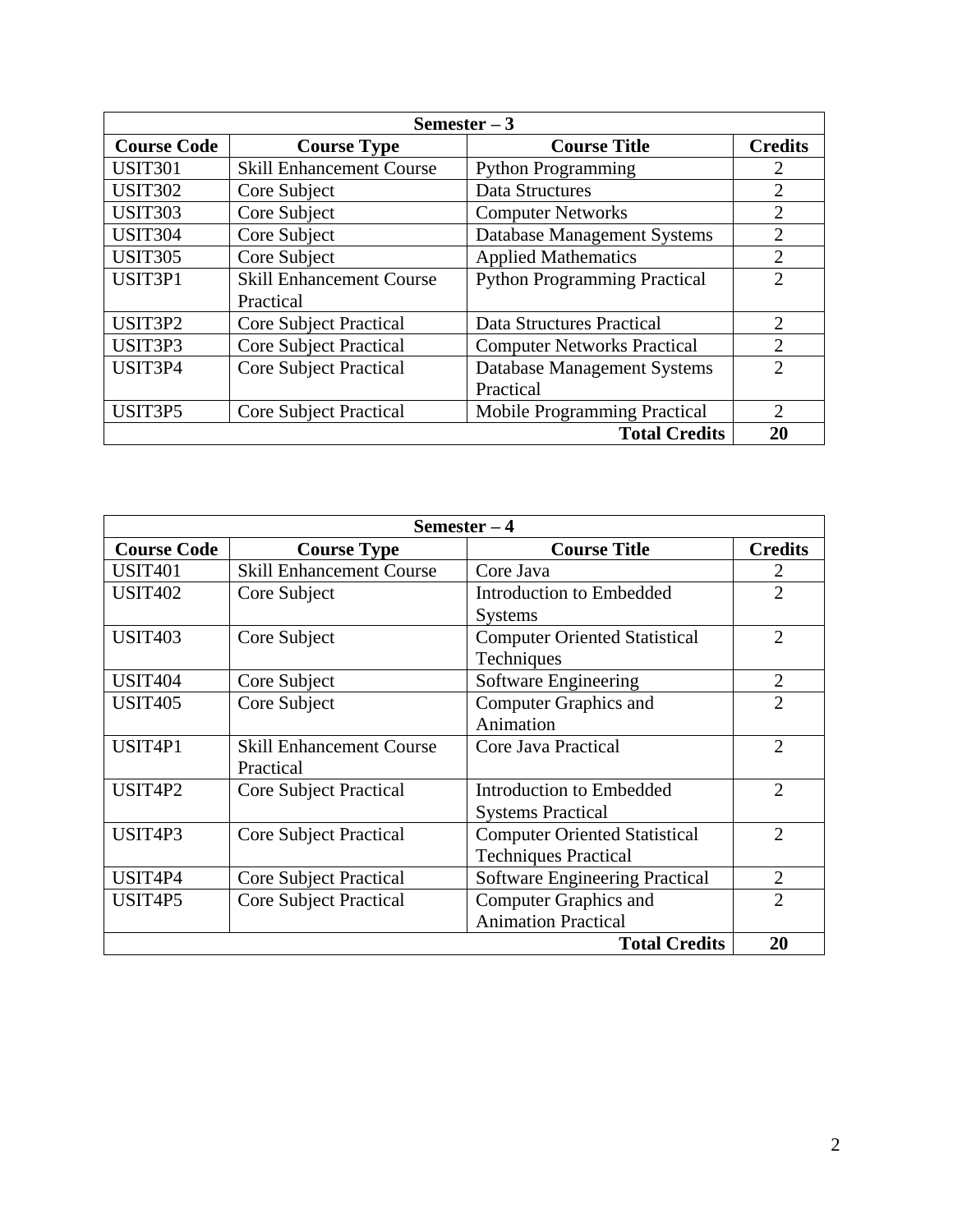## SEMESTER III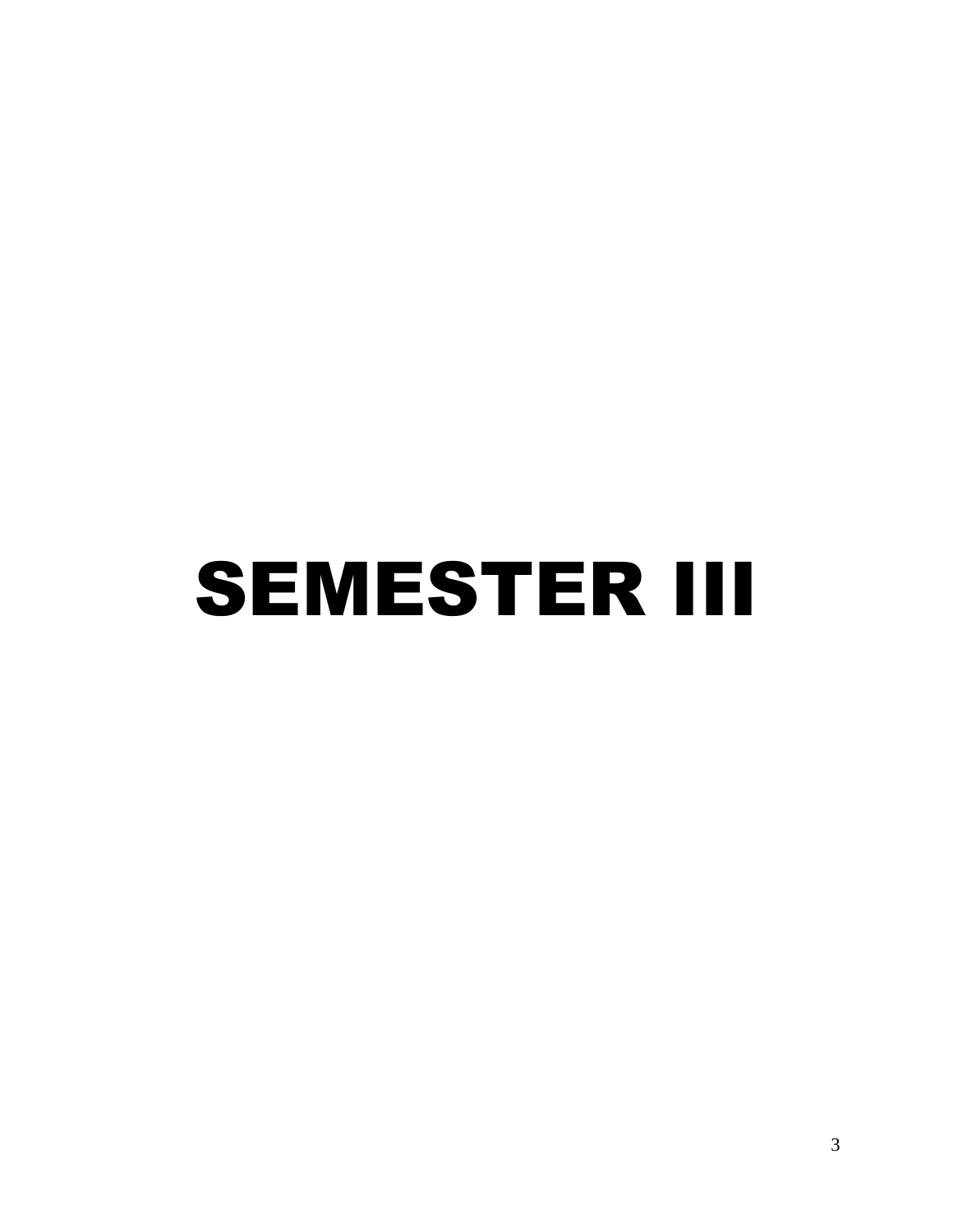| <b>B. Sc.</b> (Information Technology)                | Semester – III  |               |                             |
|-------------------------------------------------------|-----------------|---------------|-----------------------------|
| <b>Course Name: Python Programming</b>                |                 |               | <b>Course Code: USIT301</b> |
| Periods per week (1 Period is 50 minutes)             |                 |               |                             |
| <b>Credits</b>                                        |                 |               |                             |
|                                                       |                 | <b>Hours</b>  | <b>Marks</b>                |
| <b>Theory Examination</b><br><b>Evaluation System</b> |                 | $2^{1/2}$     | 75                          |
|                                                       | <b>Internal</b> | $\sim$ $\sim$ | 25                          |

| Unit         | <b>Details</b>                                                                                                                | <b>Lectures</b> |
|--------------|-------------------------------------------------------------------------------------------------------------------------------|-----------------|
| $\mathbf I$  | Introduction: The Python Programming Language, History, features,                                                             |                 |
|              | Installing Python, Running Python program, Debugging: Syntax                                                                  |                 |
|              | Errors, Runtime Errors, Semantic Errors, Experimental Debugging,                                                              |                 |
|              | Formal and Natural Languages, The Difference Between Brackets,                                                                |                 |
|              | Braces, and Parentheses,                                                                                                      |                 |
|              | Variables and ExpressionsValues and Types, Variables, Variable                                                                | 12              |
|              | Names and Keywords, Type conversion, Operators and Operands,                                                                  |                 |
|              | Expressions, Interactive Mode and Script Mode, Order of Operations.                                                           |                 |
|              | Conditional Statements: if, if-else, nested if -else                                                                          |                 |
|              | Looping: for, while, nested loops                                                                                             |                 |
|              | <b>Control statements:</b> Terminating loops, skipping specific conditions                                                    |                 |
| $\mathbf{I}$ | Functions: Function Calls, Type Conversion Functions, Math                                                                    |                 |
|              | Functions, Composition, Adding New Functions, Definitions and                                                                 |                 |
|              | Uses, Flow of Execution, Parameters and Arguments, Variables and                                                              |                 |
|              | Parameters Are Local, Stack Diagrams, Fruitful Functions and Void                                                             |                 |
|              | Functions, Why Functions?Importing with from, Return Values,                                                                  |                 |
|              | Incremental Development, Composition, Boolean Functions, More                                                                 | 12              |
|              | Recursion, Leap of Faith, Checking Types                                                                                      |                 |
|              | Strings: A String Is a Sequence, Traversal with a for Loop, String                                                            |                 |
|              | Slices, Strings Are Immutable, Searching, Looping and Counting,<br>String Methods, The in Operator, String Comparison, String |                 |
|              | Operations.                                                                                                                   |                 |
| III          | Lists: Values and Accessing Elements, Lists are mutable, traversing a                                                         |                 |
|              | List, Deleting elements from List, Built-in List Operators,                                                                   |                 |
|              | Concatenation, Repetition, In Operator, Built-in List functions and                                                           |                 |
|              | methods                                                                                                                       |                 |
|              | Tuples and Dictionaries: Tuples, Accessing values in Tuples, Tuple                                                            |                 |
|              | Assignment, Tuples as return values, Variable-length argument tuples,                                                         |                 |
|              | Basic tuples operations, Concatenation, Repetition, in Operator,                                                              |                 |
|              | Iteration, Built-in Tuple Functions                                                                                           | 12              |
|              | Creating a Dictionary, Accessing Values in a dictionary, Updating                                                             |                 |
|              | Dictionary, Deleting Elements from Dictionary, Properties of                                                                  |                 |
|              | Dictionary keys, Operations in Dictionary, Built-In Dictionary                                                                |                 |
|              | Functions, Built-in Dictionary Methods                                                                                        |                 |
|              | Files: Text Files, The File Object Attributes, Directories                                                                    |                 |
|              | Exceptions: Built-in Exceptions, Handling Exceptions, Exception                                                               |                 |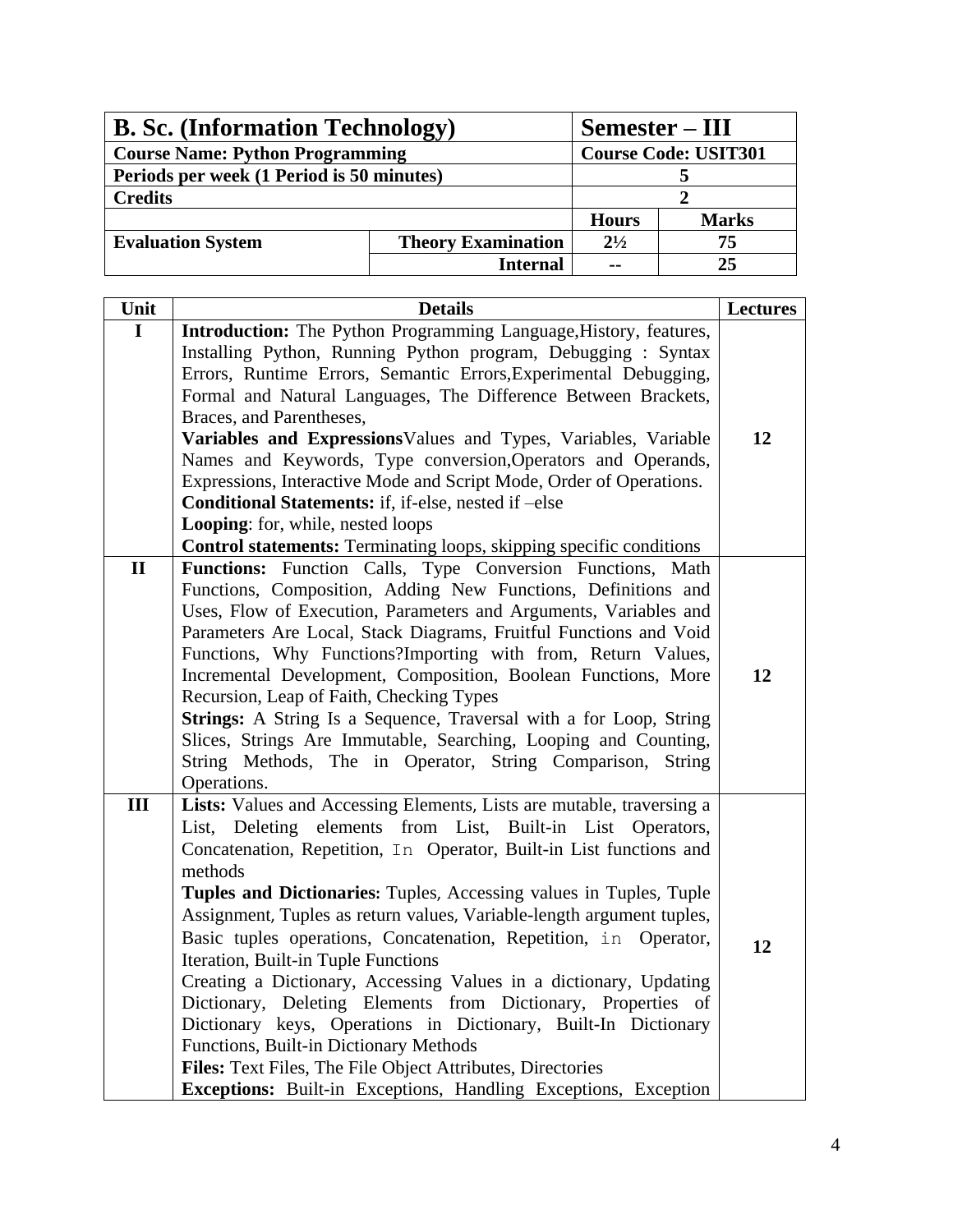|              | with Arguments, User-defined Exceptions                                                                                                                                                                                                                                                                                                                                                                                                                                                                                                                                                                                                                                                                                                                                                                                                  |    |
|--------------|------------------------------------------------------------------------------------------------------------------------------------------------------------------------------------------------------------------------------------------------------------------------------------------------------------------------------------------------------------------------------------------------------------------------------------------------------------------------------------------------------------------------------------------------------------------------------------------------------------------------------------------------------------------------------------------------------------------------------------------------------------------------------------------------------------------------------------------|----|
| IV           | Regular Expressions - Concept of regular expression, various types<br>of regular expressions, using match function.<br>Classes and Objects: Overview of OOP (Object Oriented<br>Programming), Class Definition, Creating Objects, Instances as<br>Arguments, Instances as return values, Built-in Class Attributes,<br>Inheritance, Method Overriding, Data Encapsulation, Data Hiding<br>Multithreaded Programming: Thread Module, creating a thread,<br>synchronizing threads, multithreaded priority queue<br><b>Modules:</b> Importing module, Creating and exploring modules, Math<br>module, Random module, Time module                                                                                                                                                                                                            | 12 |
| $\mathbf{V}$ | <b>Creating the GUI Form and Adding Widgets:</b><br>Widgets: Button, Canvas, Checkbutton, Entry, Frame, Label, Listbox,<br>Menubutton, Menu, Message, Radiobutton, Scale, Scrollbar, text,<br>Toplevel, Spinbox, PanedWindow, LabelFrame, tkMessagebox.<br>Handling Standard attributes and Properties of Widgets.<br>Layout Management: Designing GUI applications with proper<br>Layout Management features.<br>Look and Feel Customization: Enhancing Look and Feel of GUI<br>using different appearances of widgets.<br>Storing Data in Our MySQL Database via Our GUI : Connecting<br>to a MySQL database from Python, Configuring the MySQL<br>connection, Designing the Python GUI database, Using the INSERT<br>command, Using the UPDATE command, Using the DELETE<br>command, Storing and retrieving data from MySQL database. | 12 |

| <b>Books and References:</b> |                             |                        |                  |                 |      |
|------------------------------|-----------------------------|------------------------|------------------|-----------------|------|
| Sr. No.                      | <b>Title</b>                | <b>Author/s</b>        | <b>Publisher</b> | <b>Edition</b>  | Year |
| 1.                           | Think Python                | <b>Allen Downey</b>    | O'Reilly         | 1 <sup>st</sup> | 2012 |
| 2.                           | An Introduction to          | JasonMontojo, Jennifer | <b>SPD</b>       | 1 <sup>st</sup> | 2014 |
|                              | Computer Science using      | Campbell, Paul Gries   |                  |                 |      |
|                              | Python 3                    |                        |                  |                 |      |
| 3.                           | Python GUI                  | Burkhard A. Meier      | Packt            |                 | 2015 |
|                              | <b>Programming Cookbook</b> |                        |                  |                 |      |
| 4.                           | Introduction to Problem     | E. Balagurusamy        | <b>TMH</b>       | 1 <sup>st</sup> | 2016 |
|                              | Solving with Python         |                        |                  |                 |      |
| 5.                           | Murach's Python             | Joel Murach, Michael   | <b>SPD</b>       | 1 <sup>st</sup> | 2017 |
|                              | programming                 | Urban                  |                  |                 |      |
| 6.                           | Object-oriented             | Michael H.             | Pearson          | 1 <sup>st</sup> | 2008 |
|                              | Programming in Python       | Goldwasser, David      | Prentice         |                 |      |
|                              |                             | Letscher               | Hall             |                 |      |
| 7.                           | <b>Exploring Python</b>     | <b>Budd</b>            | <b>TMH</b>       | 1 <sup>st</sup> | 2016 |

| <b>B. Sc. (Information Technology)</b> | Semester – III |
|----------------------------------------|----------------|
|                                        |                |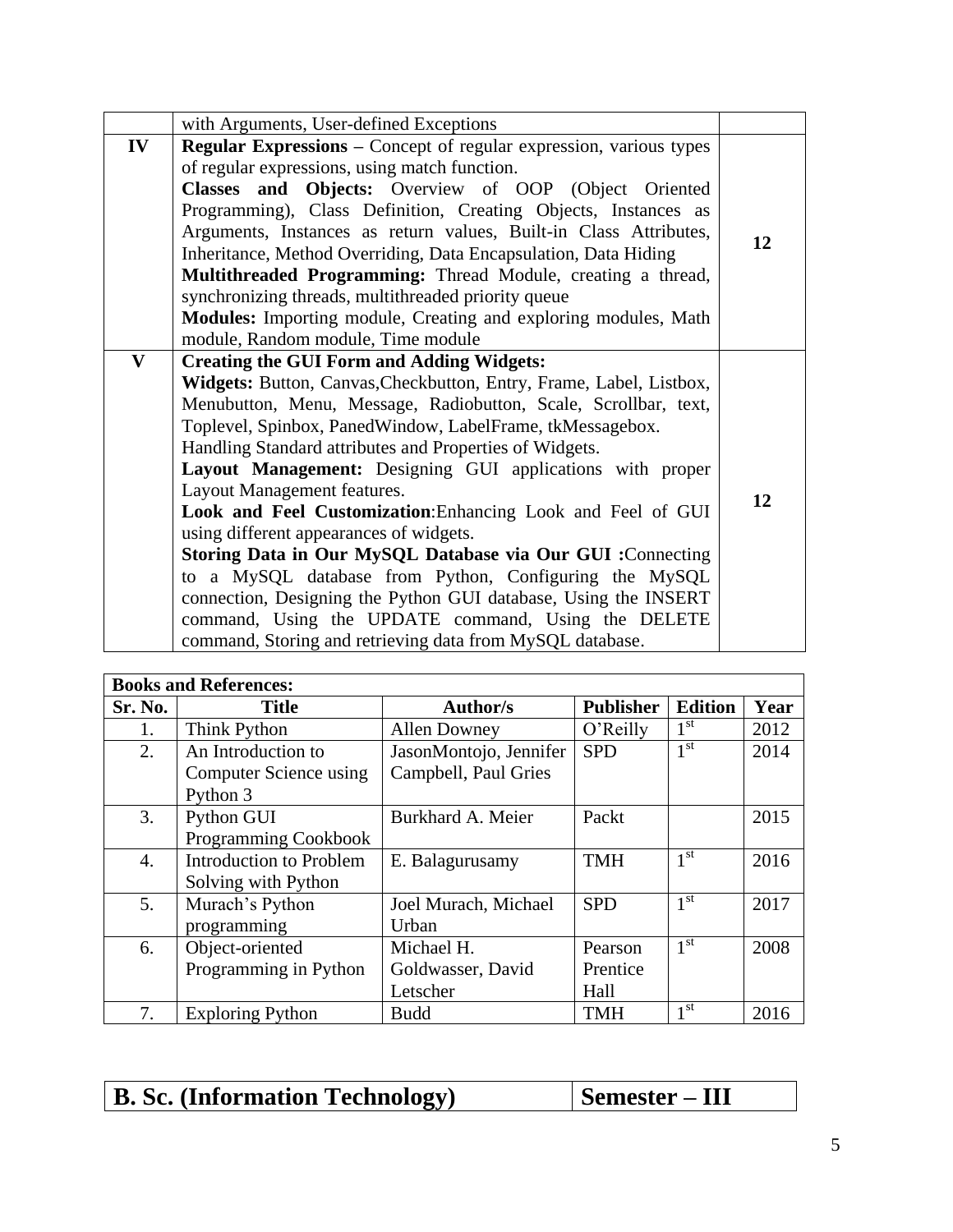| <b>Course Name: Data Structures</b>                   |                 |               | <b>Course Code: USIT302</b> |  |
|-------------------------------------------------------|-----------------|---------------|-----------------------------|--|
| Periods per week (1 Period is 50 minutes)             |                 |               |                             |  |
| <b>Credits</b>                                        |                 |               |                             |  |
|                                                       |                 | <b>Hours</b>  | <b>Marks</b>                |  |
| <b>Evaluation System</b><br><b>Theory Examination</b> |                 | $2^{1/2}$     | 75                          |  |
|                                                       | <b>Internal</b> | $\sim$ $\sim$ | 25                          |  |

| Unit         | <b>Details</b>                                                                                                                                                                                                                                                                                                                                                                                                                                                                                                                                                                                                                                                                                                                                                                                                                                                      | <b>Lectures</b> |
|--------------|---------------------------------------------------------------------------------------------------------------------------------------------------------------------------------------------------------------------------------------------------------------------------------------------------------------------------------------------------------------------------------------------------------------------------------------------------------------------------------------------------------------------------------------------------------------------------------------------------------------------------------------------------------------------------------------------------------------------------------------------------------------------------------------------------------------------------------------------------------------------|-----------------|
| $\mathbf I$  | Introduction: Data and Information, Data Structure, Classification of<br>Data Structures, Primitive Data Types, Abstract Data Types, Data<br>structure vs. File Organization, Operations on Data Structure,<br>Algorithm, Importance of Algorithm Analysis, Complexity of an<br>Algorithm, Asymptotic Analysis and Notations, Big O Notation, Big<br>Omega Notation, Big Theta Notation, Rate of Growth and Big O<br>Notation.<br>Array: Introduction, One Dimensional Array, Memory Representation<br>of One Dimensional Array, Traversing, Insertion, Deletion, Searching,<br>Sorting, Merging of Arrays, Multidimensional Arrays, Memory<br>Representation of Two Dimensional Arrays, General Multi-<br>Sparse<br>Arrays, SparseMatrix, Memory<br>Dimensional<br>Arrays,<br>Representation of Special kind of Matrices, Advantages and<br>Limitations of Arrays. | 12              |
| $\mathbf{I}$ | Linked List: Linked List, One-way Linked List, Traversal of Linked<br>List, Searching, Memory Allocation and De-allocation, Insertion in<br>Linked List, Deletion from Linked List, Copying a List into Other<br>List, Merging Two Linked Lists, Splitting a List into Two Lists,<br>Reversing One way linked List, Circular Linked List, Applications of<br>Circular Linked List, Two way Linked List, Traversing a Two way<br>Linked List, Searching in a Two way linked List, Insertion of an<br>element in Two way Linked List, Deleting a node from Two way<br>Linked List, Header Linked List, Applications of the Linked list,<br>Representation of Polynomials, Storage of Sparse<br>Arrays,<br>Implementing other Data Structures.                                                                                                                         | 12              |
| III          | Stack: Introduction, Operations on the Stack Memory Representation<br>of Stack, Array Representation of Stack, Applications of Stack,<br>Evaluation of Arithmetic Expression, Matching Parenthesis, infix and<br>postfix operations, Recursion.<br>Queue: Introduction, Queue, Operations on the Queue, Memory<br>Representation of Queue, Array representation of queue, Linked List<br>Representation of Queue, Circular Queue, Some special kinds of<br>queues, Deque, Priority Queue, Application of Priority Queue,<br>Applications of Queues.                                                                                                                                                                                                                                                                                                                 | 12              |
| IV           | <b>Sorting and Searching Techniques</b><br>Bubble, Selection, Insertion, Merge Sort. Searching: Sequential,                                                                                                                                                                                                                                                                                                                                                                                                                                                                                                                                                                                                                                                                                                                                                         | 12              |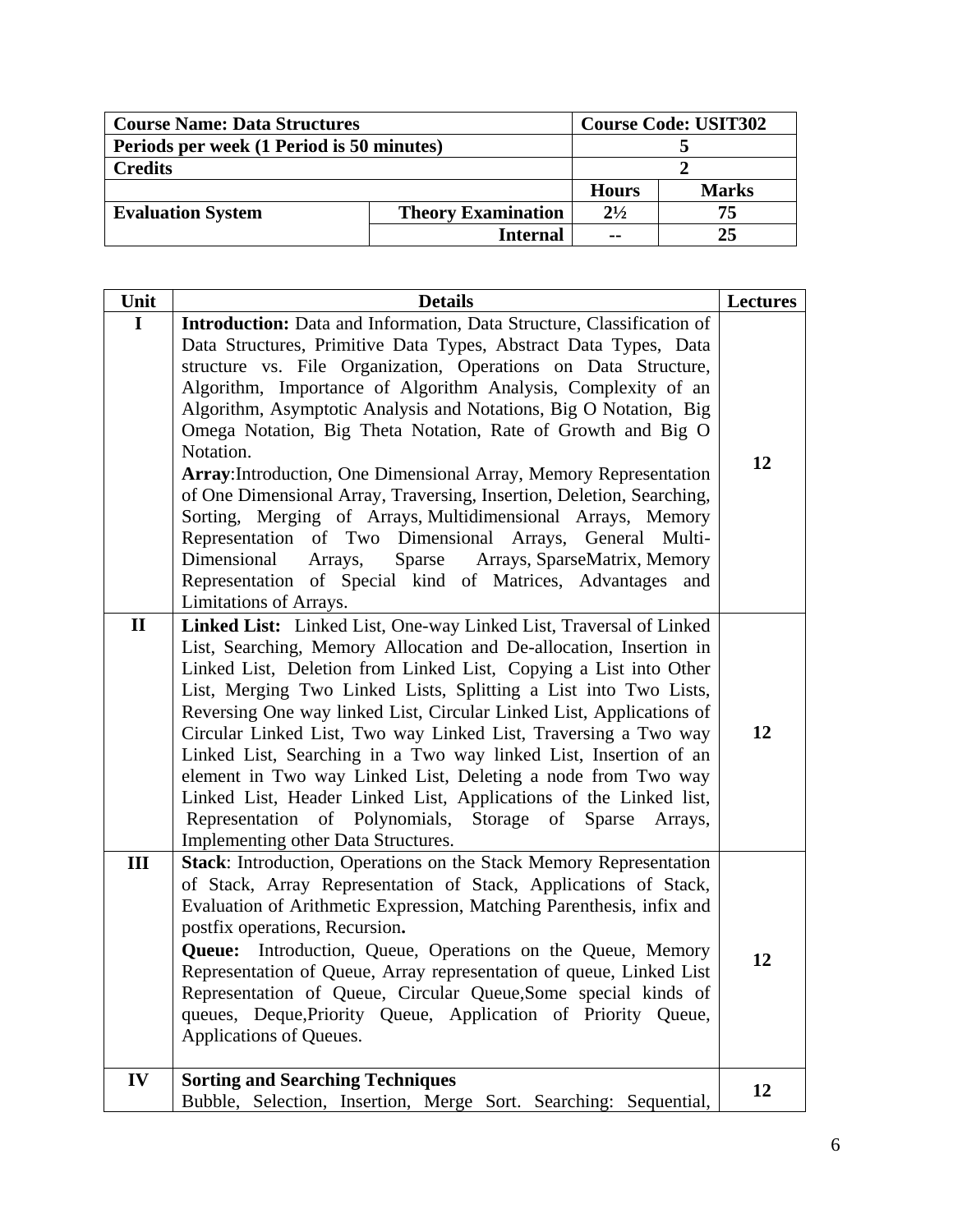|              | Binary, Indexed Sequential Searches, Binary Search.                   |    |  |
|--------------|-----------------------------------------------------------------------|----|--|
|              | Tree:Tree,Binary Tree, Properties of Binary Tree, Memory              |    |  |
|              | Representation of Binary Tree, Operations Performed on Binary         |    |  |
|              | Tree, Reconstruction of Binary Tree from its Traversals, Huffman      |    |  |
|              | Algorithm, Binary Search Tree, Operations on Binary Search Tree,      |    |  |
|              | Heap, Memory Representation of Heap, Operation on Heap, Heap          |    |  |
|              | Sort.                                                                 |    |  |
|              | <b>Advanced Tree Structures: Red Black Tree, Operations Performed</b> |    |  |
|              | on Red Black Tree, AVL Tree, Operations performed on AVL Tree,        |    |  |
|              | 2-3 Tree, B-Tree.                                                     |    |  |
| $\mathbf{V}$ | <b>Hashing Techniques</b>                                             |    |  |
|              | Hash function, Address calculation techniques, Common hashing         |    |  |
|              | functions Collision resolution, Linear probing, Quadratic, Double     |    |  |
|              | hashing, Buckethashing, Deletion and rehashing                        |    |  |
|              | Graph: Introduction, Graph, Graph Terminology, Memory                 | 12 |  |
|              | Representation of Graph, Adjacency Matrix Representation of Graph,    |    |  |
|              | Adjacency List or Linked Representation of Graph, Operations          |    |  |
|              | Performed on Graph, GraphTraversal, Applications of the Graph,        |    |  |
|              | Reachability, Shortest Path Problems, Spanning Trees.                 |    |  |

| <b>Books and References:</b> |                                    |                 |                  |                 |      |
|------------------------------|------------------------------------|-----------------|------------------|-----------------|------|
| Sr. No.                      | <b>Title</b>                       | <b>Author/s</b> | <b>Publisher</b> | <b>Edition</b>  | Year |
| 1.                           | A Simplified Approach to           | Lalit           | <b>SPD</b>       | 1 <sup>st</sup> | 2014 |
|                              | Data Structures                    | Goyal, Vishal   |                  |                 |      |
|                              |                                    | Goyal, Pawan    |                  |                 |      |
|                              |                                    | Kumar           |                  |                 |      |
| 2.                           | An Introduction to Data            | Jean – Paul     | Tata             | 2 <sup>nd</sup> | 2007 |
|                              | <b>Structure with Applications</b> | Tremblay and    | MacGraw          |                 |      |
|                              |                                    | Paul Sorenson   | Hill             |                 |      |
| 3.                           | Data Structure and                 | Maria Rukadikar | <b>SPD</b>       | 1 <sup>st</sup> | 2017 |
|                              | Algorithm                          |                 |                  |                 |      |
| 4.                           | Schaum's Outlines Data             | Seymour         | Tata             | 2 <sup>nd</sup> | 2005 |
|                              | structure                          | Lipschutz       | McGraw           |                 |      |
|                              |                                    |                 | Hill             |                 |      |
| 5.                           | Data structure $-A$                | AM Tanenbaum,   | Prentice         | 2 <sup>nd</sup> | 2006 |
|                              | Pseudocode Approach with           | Y Langsamand    | Hall India       |                 |      |
|                              | $\mathsf{C}$                       | MJ Augustein    |                  |                 |      |
| 6.                           | Data structure                     | Weiss, Mark     | Addison          | 1 <sup>st</sup> | 2006 |
|                              | and Algorithm Analysis in C        | Allen           | Wesley           |                 |      |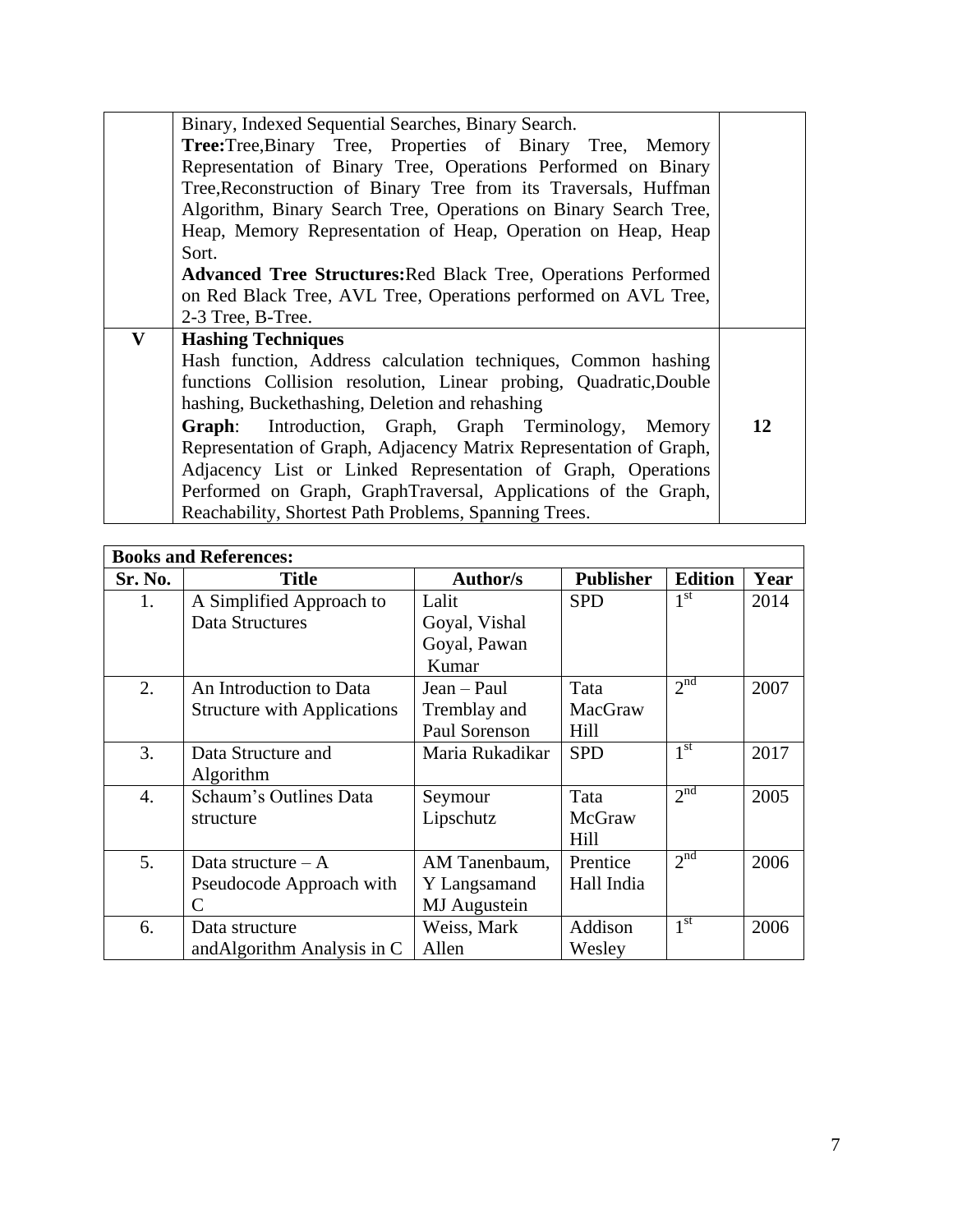| <b>B. Sc.</b> (Information Technology)                |                 | Semester – III |                             |
|-------------------------------------------------------|-----------------|----------------|-----------------------------|
| <b>Course Name: Computer Networks</b>                 |                 |                | <b>Course Code: USIT303</b> |
| Periods per week (1 Period is 50 minutes)             |                 |                |                             |
| <b>Credits</b>                                        |                 |                |                             |
|                                                       |                 | <b>Hours</b>   | <b>Marks</b>                |
| <b>Evaluation System</b><br><b>Theory Examination</b> |                 | $2^{1/2}$      | 75                          |
|                                                       | <b>Internal</b> | $\sim$ $\sim$  | 25                          |

| Unit         | <b>Details</b>                                                                                                         | <b>Lectures</b> |
|--------------|------------------------------------------------------------------------------------------------------------------------|-----------------|
| $\mathbf I$  | <b>Introduction:</b> Data communications, networks, network types,                                                     |                 |
|              | Internet history, standards and administration.                                                                        |                 |
|              | Network Models: Protocol layering, TCP/IP protocol suite, The OSI                                                      |                 |
|              | model.                                                                                                                 |                 |
|              | Introduction to Physical layer: Data and signals, periodic analog                                                      | 12              |
|              | signals, digital signals, transmission impairment, data rate limits,<br>performance.                                   |                 |
|              | Digital and Analog transmission: Digital-to-digital conversion,                                                        |                 |
|              | analog-to-digital conversion, transmission modes, digital-to-analog                                                    |                 |
|              | conversion, analog-to-analog conversion.                                                                               |                 |
| $\mathbf{I}$ | Bandwidth Utilization: Multiplexing and SpectrumSpreading:                                                             |                 |
|              | Multiplexing, Spread Spectrum                                                                                          |                 |
|              | Transmission media: Guided Media, Unguided Media                                                                       |                 |
|              | <b>Switching:</b> Introduction, circuit switched networks, packet switching,                                           |                 |
|              | structure of a switch.                                                                                                 | 12              |
|              | Introduction to the Data Link Layer: Link layer addressing, Data                                                       |                 |
|              | Link Layer Design Issues, Error detection and correction, block                                                        |                 |
|              | coding, cyclic codes, checksum, forward error correction, error                                                        |                 |
| III          | correcting codes, error detecting codes.<br>Data Link Control: DLC services, data link layer protocols, HDLC,          |                 |
|              | Point-to-point protocol.                                                                                               |                 |
|              | Media Access Control: Random<br>access,<br>controlled access,                                                          |                 |
|              | channelization, Wired LANs - Ethernet Protocol, standard ethernet,                                                     |                 |
|              | fast ethernet, gigabit ethernet, 10 gigabit ethernet,                                                                  | 12              |
|              | Wireless LANs: Introduction, IEEE 802.11 project, Bluetooth,                                                           |                 |
|              | WiMAX, Cellular telephony, Satellite networks.                                                                         |                 |
|              | <b>Connecting devices and Virtual LANs.</b>                                                                            |                 |
| IV           | Introduction to the Network Layer: Network layer services, packet                                                      |                 |
|              | switching, network layer performance, IPv4 addressing, forwarding of                                                   |                 |
|              | IP packets, Internet Protocol, ICMPv4, Mobile IP<br>Unicast Routing: Introduction, routing algorithms, unicast routing | 12              |
|              | protocols.                                                                                                             |                 |
|              | Next generation IP: IPv6 addressing, IPv6 protocol, ICMPv6                                                             |                 |
|              | protocol, transition from IPv4 to IPv6.                                                                                |                 |
| $\mathbf{V}$ | Introduction to the Transport Layer: Introduction, Transport layer                                                     |                 |
|              | protocols (Simple protocol, Stop-and-wait protocol, Go-Back-n                                                          | 12              |
|              | protocol, Selective repeat protocol, Bidirectional protocols), Transport                                               |                 |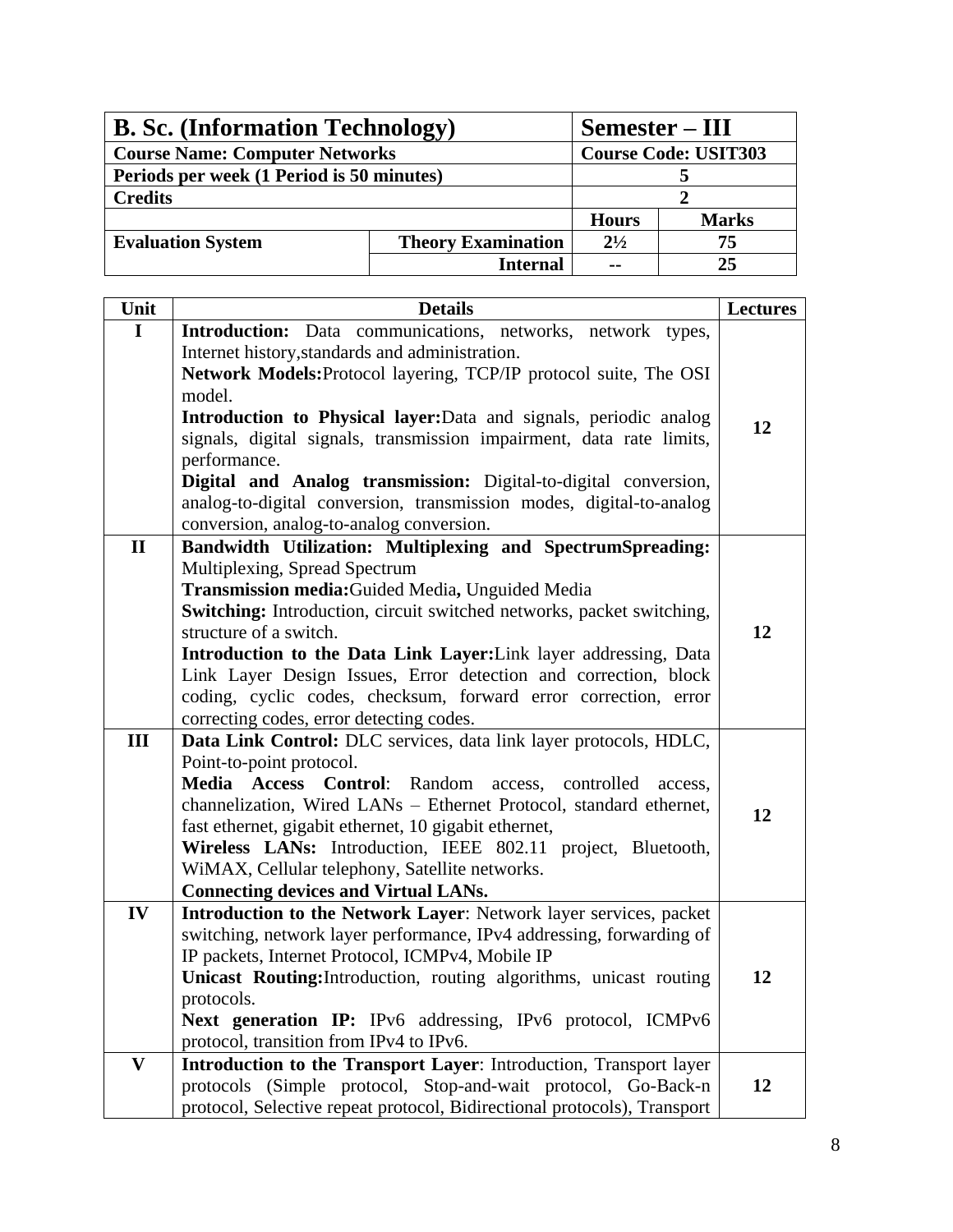| layer services, User datagram protocol, Transmission control protocol, |  |
|------------------------------------------------------------------------|--|
| <b>Standard Client0Server Protocols:</b> World wide-web and HTTP,      |  |
| FTP, Electronic mail, Telnet, Secured Shell, Domain name system.       |  |

| <b>Books and References:</b> |                          |            |                  |                |      |  |
|------------------------------|--------------------------|------------|------------------|----------------|------|--|
| Sr. No.                      | <b>Title</b>             | Author/s   | <b>Publisher</b> | <b>Edition</b> | Year |  |
|                              | Data Communication       | Behrouz A. | Tata McGraw      | Fifth          | 2013 |  |
|                              | and Networking           | Forouzan   | Hill             | Edition        |      |  |
| 2.                           | <b>TCP/IP</b>            | Behrouz A. | Tata McGraw      | Fourth         | 2010 |  |
|                              | Protocol Suite           | Forouzan   | Hill             | Edition        |      |  |
| 3.                           | <b>Computer Networks</b> | Andrew     | Pearson          | Fifth          | 2013 |  |
|                              |                          | Tanenbaum  |                  |                |      |  |

| <b>B. Sc. (Information Technology)</b> | Semester – III |
|----------------------------------------|----------------|
|----------------------------------------|----------------|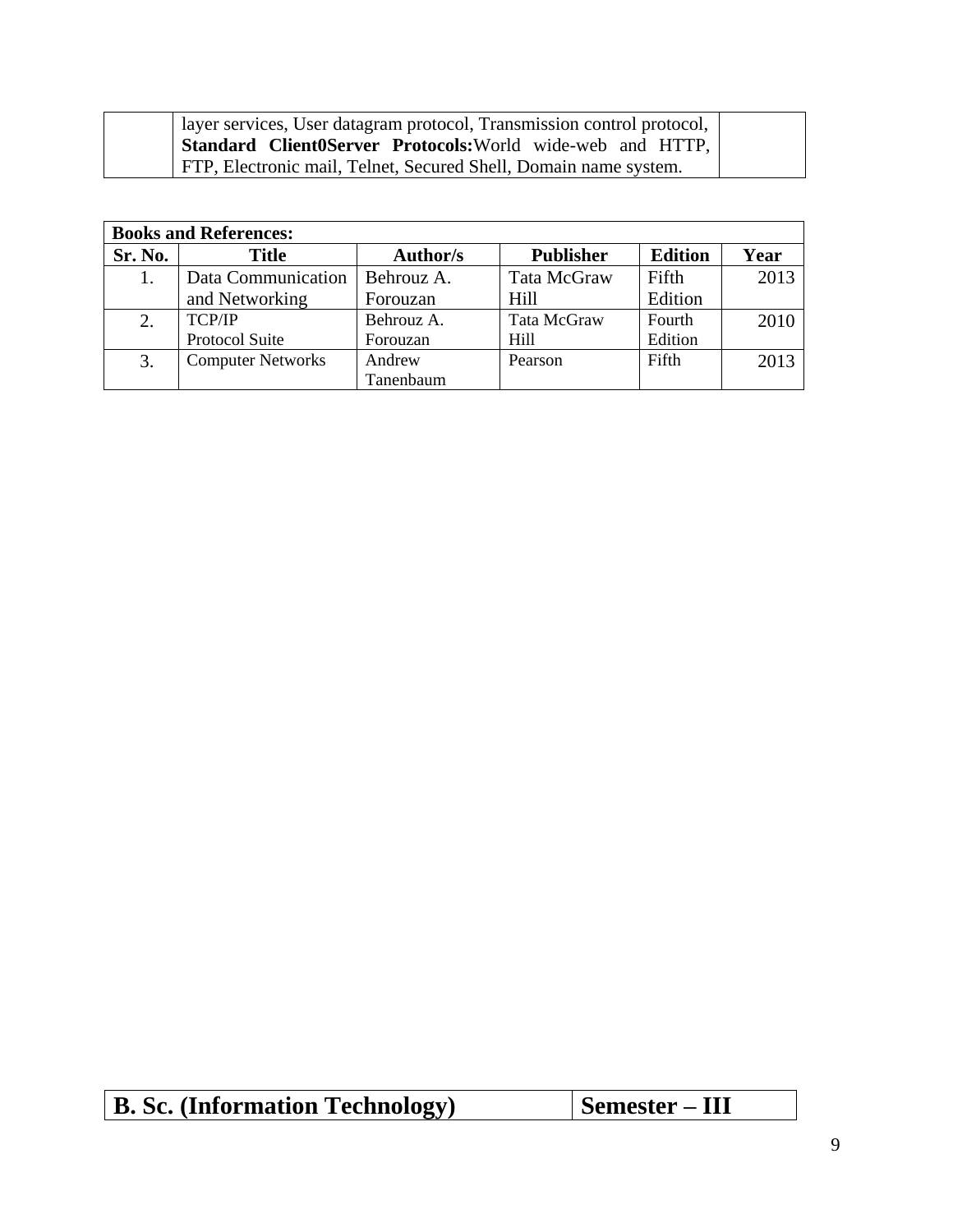| <b>Course Name: Database Management Systems</b>       | <b>Course Code: USIT304</b> |               |              |
|-------------------------------------------------------|-----------------------------|---------------|--------------|
| Periods per week (1 Period is 50 minutes)             |                             |               |              |
| <b>Credits</b>                                        |                             |               |              |
|                                                       |                             |               | <b>Marks</b> |
| <b>Theory Examination</b><br><b>Evaluation System</b> |                             | $2^{1/2}$     | 75           |
|                                                       | <b>Internal</b>             | $\sim$ $\sim$ | 25           |

| Unit                    | <b>Details</b>                                                                     | <b>Lectures</b> |
|-------------------------|------------------------------------------------------------------------------------|-----------------|
| $\mathbf I$             | <b>Introduction to Databases and Transactions</b>                                  |                 |
|                         | What is database system, purpose of database system, view of data,                 |                 |
|                         | relationaldatabases, database architecture, transaction management                 |                 |
|                         | <b>Data Models</b>                                                                 |                 |
|                         | The importance of data models, Basic building blocks, Business rules,              | 12              |
|                         | The evolution of data models, Degrees of data abstraction.                         |                 |
|                         | Database Design, ER Diagram and Unified Modeling Language                          |                 |
|                         | Database design and ER Model:overview, ERModel, Constraints,                       |                 |
|                         | ERDiagrams, ERDIssues, weak entity sets, Codd's rules, Relational                  |                 |
|                         | Schemas, Introduction to UML                                                       |                 |
| $\mathbf{I}$            | <b>Relational database model:</b>                                                  |                 |
|                         | Logical view of data, keys, integrity rules, Relational Database                   |                 |
|                         | design: features of good relational database design, atomic domain                 |                 |
|                         | and Normalization (1NF, 2NF, 3NF, BCNF).                                           |                 |
|                         | <b>Relational Algebra and Calculus</b>                                             | 12              |
|                         | Relational algebra: introduction, Selection and projection, set                    |                 |
|                         | operations, renaming, Joins, Division, syntax, semantics. Operators,               |                 |
|                         | grouping and ungrouping, relational comparison.                                    |                 |
|                         | Calculus: Tuple relational calculus, Domain relational Calculus,                   |                 |
|                         | calculus vsalgebra, computational capabilities                                     |                 |
| III                     | <b>Constraints, Views and SQL</b>                                                  |                 |
|                         | Constraints, types of constrains, Integrity constraints, Views:                    |                 |
|                         | Introduction to views, data independence, security, updates on                     | 12              |
|                         | views, comparison between tables and views SQL: data definition,                   |                 |
|                         | aggregate function, Null Values, nested sub queries, Joined relations.             |                 |
|                         | Triggers.                                                                          |                 |
| IV                      | <b>Transaction management and Concurrency</b>                                      |                 |
|                         | Control Transaction management: ACID properties, serializability and<br>control    | 12              |
|                         | concurrency control, Lock based concurrency<br>(2PL,                               |                 |
|                         | Deadlocks), Time stamping methods, optimistic methods, database                    |                 |
| $\overline{\mathbf{V}}$ | recovery management.<br>PL-SQL: Beginning with PL / SQL, Identifiers and Keywords, |                 |
|                         | Operators, Expressions, Sequences, Control Structures, Cursors and                 |                 |
|                         | Transaction, Collections and composite data types, Procedures and                  | 12              |
|                         | Exceptions Handling, Packages, With<br>Functions,<br>Clause<br>and                 |                 |
|                         | Hierarchical Retrieval, Triggers.                                                  |                 |
|                         |                                                                                    |                 |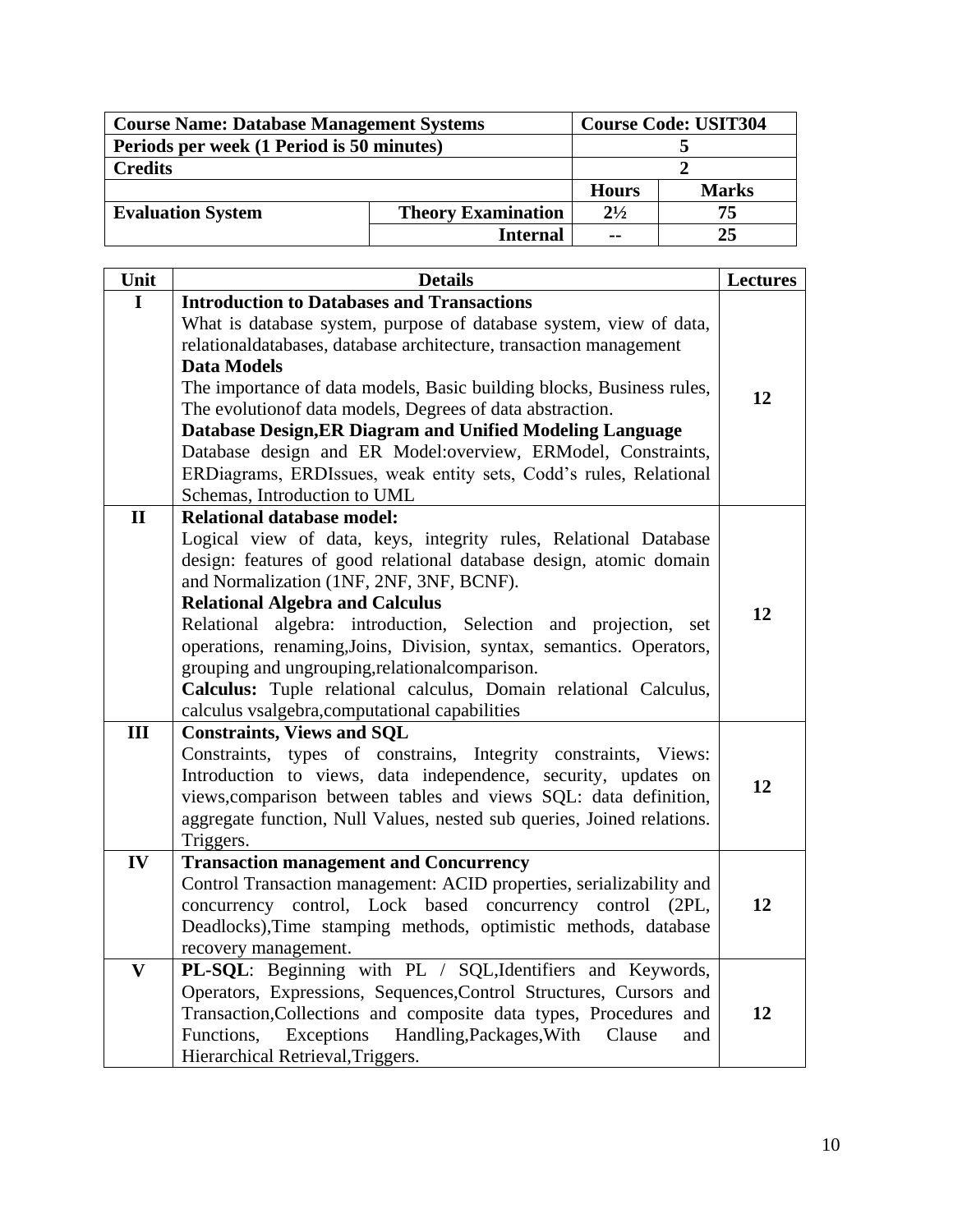| <b>Books and References:</b> |                                 |                   |                  |                |      |
|------------------------------|---------------------------------|-------------------|------------------|----------------|------|
| Sr. No.                      | <b>Title</b>                    | <b>Author/s</b>   | <b>Publisher</b> | <b>Edition</b> | Year |
| 1.                           | Database System and             | A Silberschatz,   | McGraw-          | Fifth          |      |
|                              | Concepts                        | H Korth, S        | Hill             | Edition        |      |
|                              |                                 | Sudarshan         |                  |                |      |
| 2.                           | Database Systems                | <b>RobCoronel</b> | Cengage          | Twelfth        |      |
|                              |                                 |                   | Learning         | Edition        |      |
|                              |                                 |                   |                  |                |      |
| 3.                           | Programming with PL/SQL         | H.Dand, R.Patil   | $X - Team$       | First          | 2011 |
|                              | for Beginners                   | and T. Sambare    |                  |                |      |
| 4.                           | <b>Introduction to Database</b> | C.J.Date          | Pearson          | First          | 2003 |
|                              | System                          |                   |                  |                |      |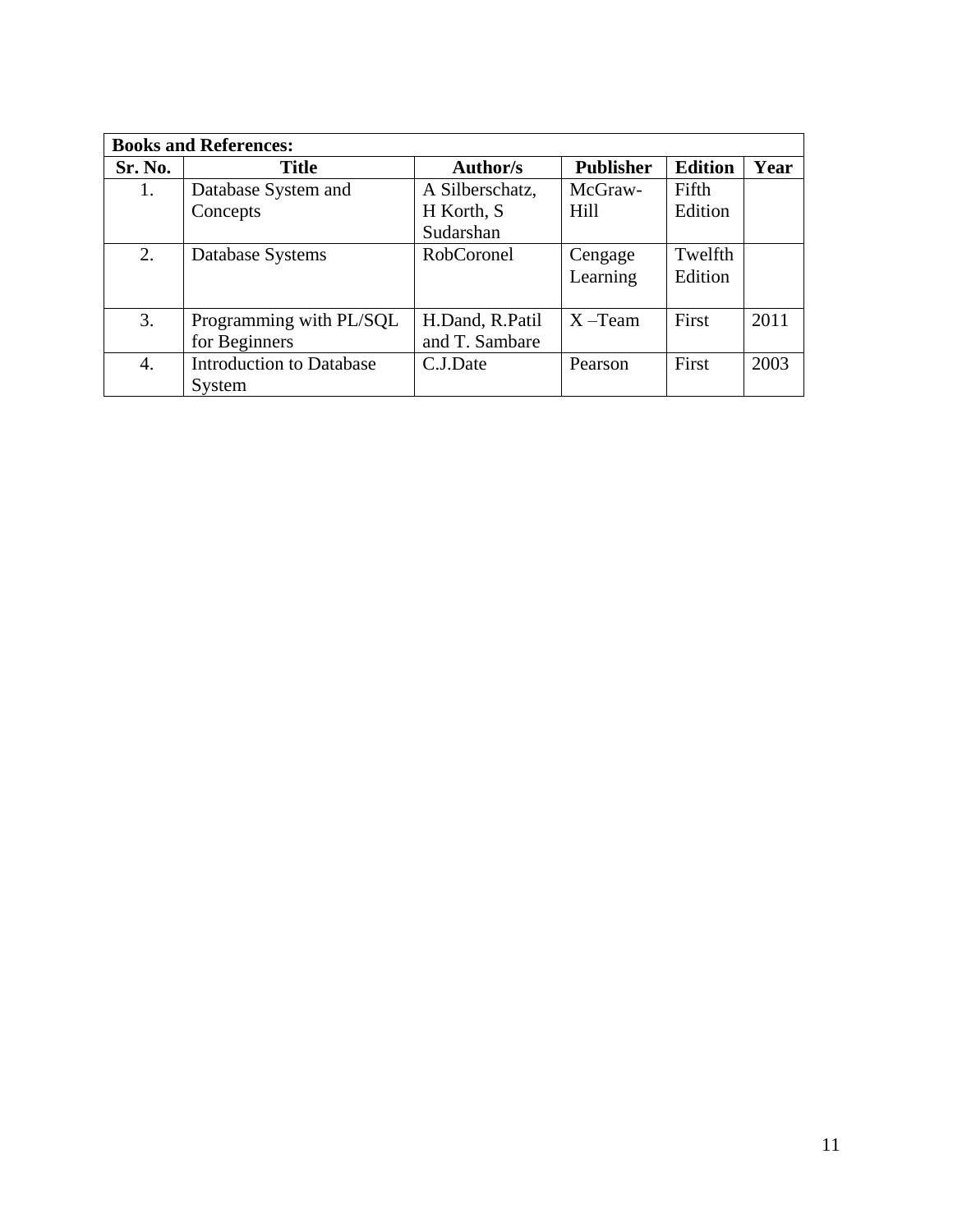| <b>B. Sc.</b> (Information Technology)                | Semester – III              |               |    |
|-------------------------------------------------------|-----------------------------|---------------|----|
| <b>Course Name: Applied Mathematics</b>               | <b>Course Code: USIT305</b> |               |    |
| Periods per week (1 Period is 50 minutes)             |                             |               |    |
| <b>Credits</b>                                        |                             |               |    |
|                                                       | <b>Hours</b>                | <b>Marks</b>  |    |
| <b>Evaluation System</b><br><b>Theory Examination</b> |                             | $2^{1/2}$     | 75 |
|                                                       | <b>Internal</b>             | $\sim$ $\sim$ | 25 |

| Unit         | <b>Details</b>                                                                                                                                                                                                                                                                                                                                                                                                                                                                                                                                                                                                                                                                                                                                                                                                                                                                                                                                                                                                                                                                                                                                                                                                                                          | <b>Lectures</b> |
|--------------|---------------------------------------------------------------------------------------------------------------------------------------------------------------------------------------------------------------------------------------------------------------------------------------------------------------------------------------------------------------------------------------------------------------------------------------------------------------------------------------------------------------------------------------------------------------------------------------------------------------------------------------------------------------------------------------------------------------------------------------------------------------------------------------------------------------------------------------------------------------------------------------------------------------------------------------------------------------------------------------------------------------------------------------------------------------------------------------------------------------------------------------------------------------------------------------------------------------------------------------------------------|-----------------|
| $\mathbf I$  | Matrices: Inverse of a matrix, Properties of matrices, Elementary<br>Transformation, Rank of Matrix, Echelon or Normal Matrix, Inverse<br>of matrix, Linear equations, Linear dependence<br>and linear<br>independence of vectors, Linear transformation, Characteristics roots<br>and characteristics vectors, Properties of characteristic vectors, Caley-<br>Hamilton Theorem, Similarity of matrices, Reduction of matrix to a<br>diagonal matrix which has elements as characteristics values.<br><b>Complex Numbers:</b> Complex number, Equality of complex numbers,<br>Graphical representation of complex number(Argand's Diagram),<br>Polar form of complex numbers, Polar form of $x+iy$ for different signs<br>of x,y, Exponential form of complex numbers, Mathematical<br>operation with complex numbers and their representation on Argand's<br>Diagram, Circular functions of complex angles, Definition of<br>hyperbolic function, Relations between circular and hyperbolic<br>Inverse hyperbolic functions, Differentiation<br>functions,<br>and<br>Integration, Graphs of the hyperbolic functions, Logarithms of<br>complex quality, j(=i)as an operator(Electrical circuits)                                                      | 12              |
| $\mathbf{I}$ | Equation of the first order and of the first degree: Separation of<br>variables, Equations homogeneous in x and y, Non-homogeneous<br>linear equations, Exact differential Equation, Integrating Factor,<br>Linear Equation and equation reducible to this form, Method of<br>substitution.<br>Differential equation of the first order of a degree higher than the<br>first: Introduction, Solvable for p (or the method of factors), Solve for<br>y, Solve for x, Clairaut's form of the equation, Methods of<br>Substitution, Method of Substitution.<br><b>Differential</b><br><b>Equations</b><br><b>Linear</b><br>with<br><b>Constant</b><br>The Differential<br><b>Coefficients:</b> Introduction,<br>Operator,<br>Linear<br>Differential Equation $f(D)$ $y = 0$ , Different cases depending on the<br>nature of the root of the equation $f(D) = 0$ , Linear differential equation<br>$f(D)$ y = X, The complimentary Function, The inverse operator 1/ $f(D)$<br>and the symbolic expiration for the particular integral $1/f(D)$ X; the<br>general methods, Particular integral : Short methods, Particular<br>integral: Other methods, Differential equations reducible to the linear<br>differential equations with constant coefficients. | 12              |
| Ш            | The Laplace Transform: Introduction, Definition of the Laplace<br>Transform, Table of Elementary Laplace Transforms, Theorems on                                                                                                                                                                                                                                                                                                                                                                                                                                                                                                                                                                                                                                                                                                                                                                                                                                                                                                                                                                                                                                                                                                                        | 12              |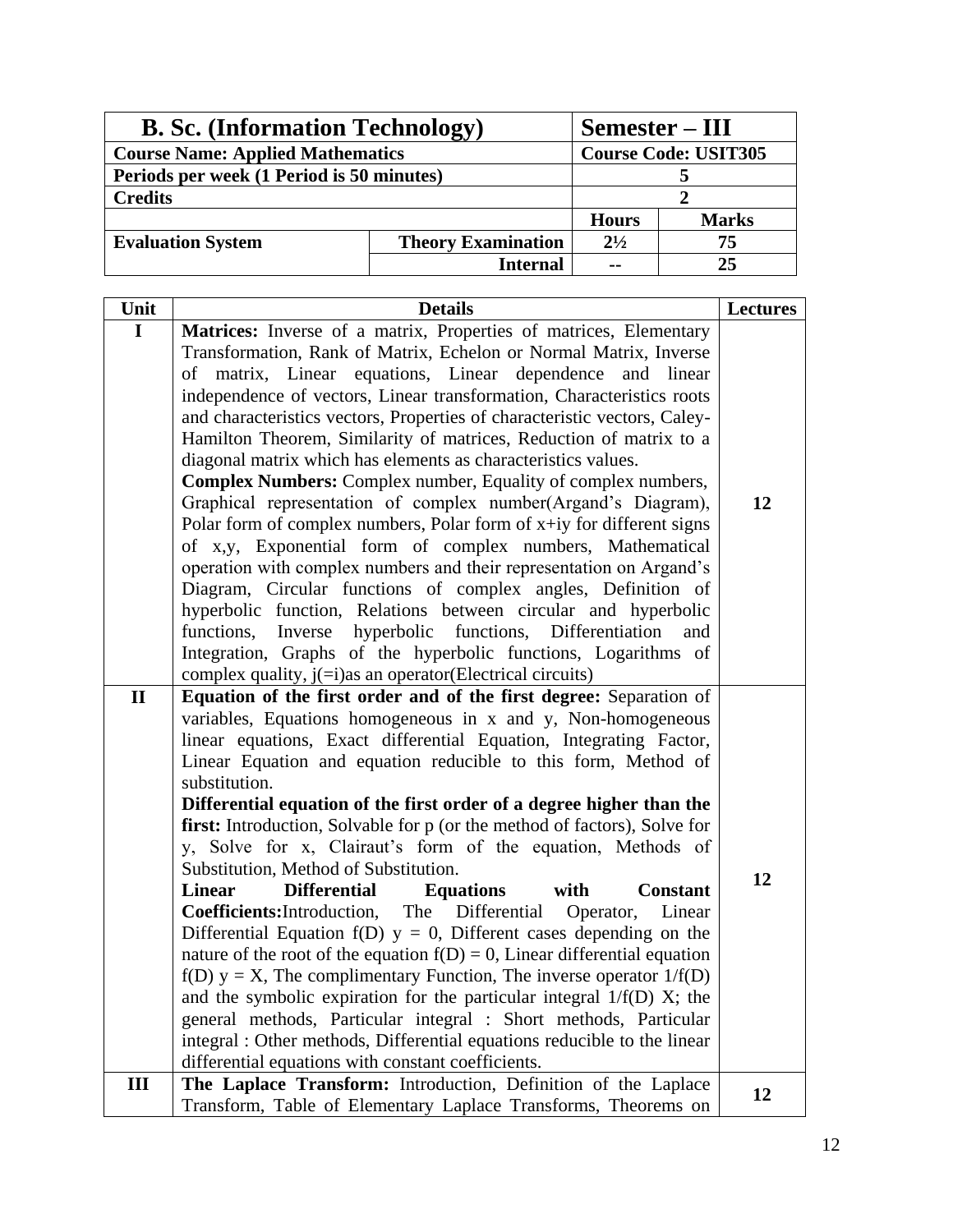|               | Important Properties of Laplace Transformation, First Shifting        |    |  |  |
|---------------|-----------------------------------------------------------------------|----|--|--|
|               | Theorem, Second Shifting Theorem, The Convolution Theorem,            |    |  |  |
|               | Laplace Transform of an Integral, Laplace Transform of Derivatives,   |    |  |  |
|               | Inverse Laplace Transform: Shifting Theorem, Partial fraction         |    |  |  |
|               | Methods, Use of Convolution Theorem, Solution of Ordinary Linear      |    |  |  |
|               | Differential Equations with Constant Coefficients, Solution of        |    |  |  |
|               | Simultaneous Ordinary Differential Equations, Laplace                 |    |  |  |
|               | Transformation of Special Function, Periodic Functions, Heaviside     |    |  |  |
|               | Unit Step Function, Dirac-delta Function (Unit Impulse Function),     |    |  |  |
| $\mathbf{IV}$ | Multiple Integrals: Double Integral, Change of the order of the       |    |  |  |
|               | integration, Double integral in polar co-ordinates, Triple integrals. | 12 |  |  |
|               | Applications of integration: Areas, Volumes of solids.                |    |  |  |
| $\mathbf{V}$  | Beta and Gamma Functions - Definitions, Properties and Problems.      |    |  |  |
|               | Duplication formula.                                                  | 12 |  |  |
|               | Differentiation Under the Integral Sign                               |    |  |  |
|               | <b>Error Functions</b>                                                |    |  |  |

| <b>Books and References:</b> |                               |                |                  |                |      |
|------------------------------|-------------------------------|----------------|------------------|----------------|------|
| Sr. No.                      | <b>Title</b>                  | Author/s       | <b>Publisher</b> | <b>Edition</b> | Year |
| 1.                           | A text book of Applied        | P. N. Wartikar | Pune             |                |      |
|                              | Mathematics Vol I             | and J.N.       | VidyathiGraha    |                |      |
|                              |                               | Wartikar       |                  |                |      |
| 2.                           | <b>Applied Mathematics II</b> | P. N. Wartikar | Pune             |                |      |
|                              |                               | and J.N.       | VidyathiGraha    |                |      |
|                              |                               | Wartikar       |                  |                |      |
| 3.                           | <b>Higher Engineering</b>     | Dr. B. S.      | Khanna           |                |      |
|                              | Mathematics                   | Grewal         | Publications     |                |      |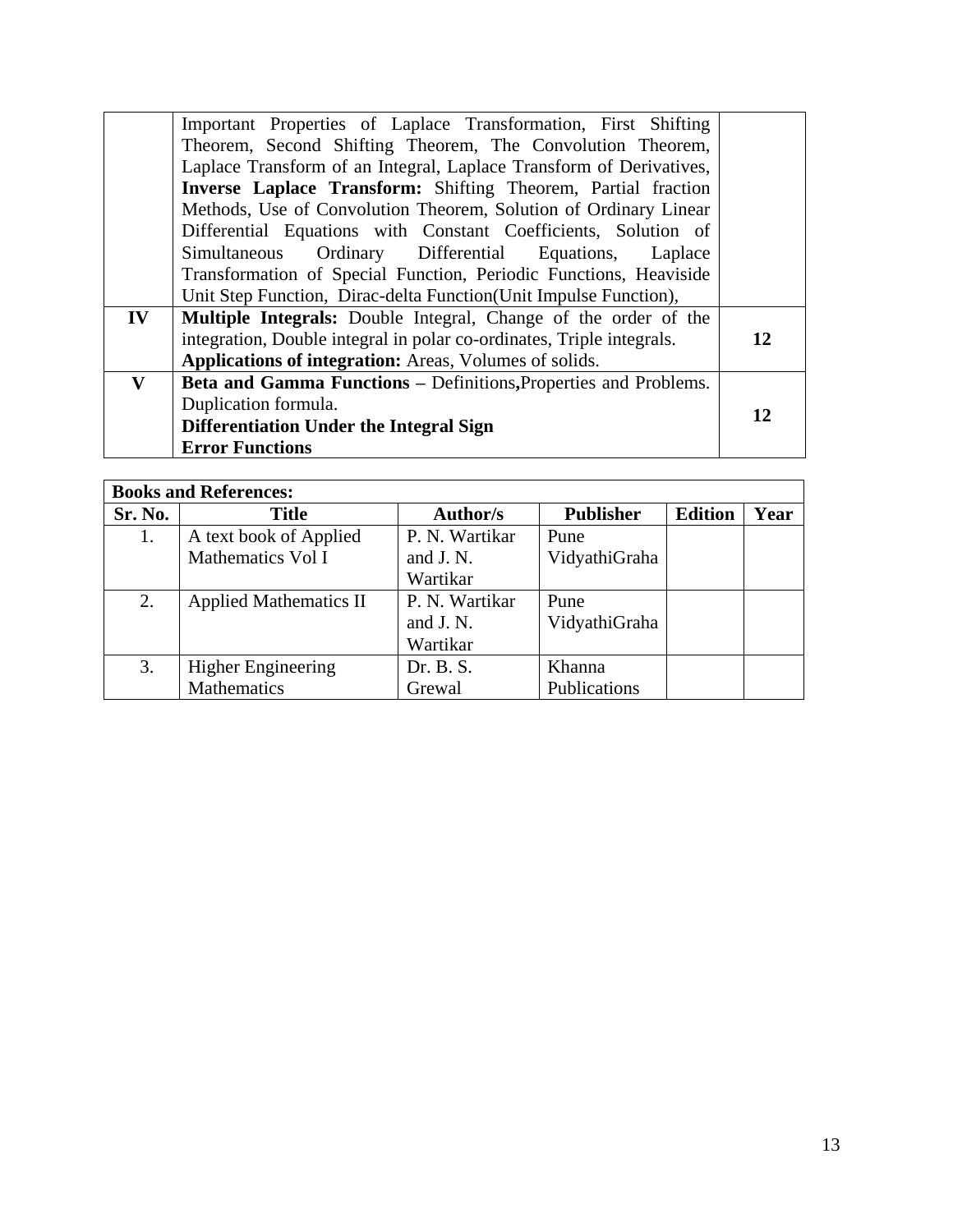| <b>B. Sc.</b> (Information Technology)                   | Semester – III              |              |    |
|----------------------------------------------------------|-----------------------------|--------------|----|
| <b>Course Name: Python Programming Practical</b>         | <b>Course Code: USIT3P1</b> |              |    |
| Periods per week (1 Period is 50 minutes)                |                             |              |    |
| <b>Credits</b>                                           |                             |              |    |
|                                                          | <b>Hours</b>                | <b>Marks</b> |    |
| <b>Practical Examination</b><br><b>Evaluation System</b> |                             | $2^{1/2}$    | 50 |
|                                                          | <b>Internal</b>             |              |    |

|                | <b>List of Practical</b>                                                                              |
|----------------|-------------------------------------------------------------------------------------------------------|
| 1.             | Write the program for the following:                                                                  |
| a.             | Create a program that asks the user to enter their name and their age. Print out a                    |
|                | message addressed to them that tells them the year that they will turn 100 years                      |
|                | old.                                                                                                  |
| $\mathbf b$ .  | Enter the number from the user and depending on whether the number is even or                         |
|                | odd, print out an appropriate message to the user.                                                    |
| $\mathbf{C}$ . | Write a program to generate the Fibonacci series.                                                     |
| d.             | Write a function that reverses the user defined value.                                                |
| e.             | Write a function to check the input value is Armstrong and also write the<br>function for Palindrome. |
| f.             | Write a recursive function to print the factorial for a given number.                                 |
|                |                                                                                                       |
| 2.             | Write the program for the following:                                                                  |
| a.             | Write a function that takes a character (i.e. a string of length 1) and returns True                  |
|                | if it is a vowel, False otherwise.                                                                    |
| $\mathbf b$ .  | Define a function that computes the length of a given list or string.                                 |
| $C_{\bullet}$  | Define a <i>procedurehistogram</i> () that takes a list of integers and prints a                      |
|                | histogram to the screen. For example, histogram ([4, 9, 7]) should print the                          |
|                | following:                                                                                            |
|                |                                                                                                       |
|                | $***$ * * *                                                                                           |
|                | *********<br>*******                                                                                  |
|                |                                                                                                       |
| 3.             | Write the program for the following:                                                                  |
| a.             | A pangram is a sentence that contains all the letters of the English alphabet at                      |
|                | least once, for example: The quick brown fox jumps over the lazy dog. Your task                       |
|                | here is to write a function to check a sentence to see if it is a pangram or not.                     |
| $b$ .          | Take a list, say for example this one:                                                                |
|                |                                                                                                       |
|                | $a=[1, 1, 2, 3, 5, 8, 13, 21, 34, 55, 89]$                                                            |
|                |                                                                                                       |
|                | and write a program that prints out all the elements of the list that are less than 5.                |
|                |                                                                                                       |
|                |                                                                                                       |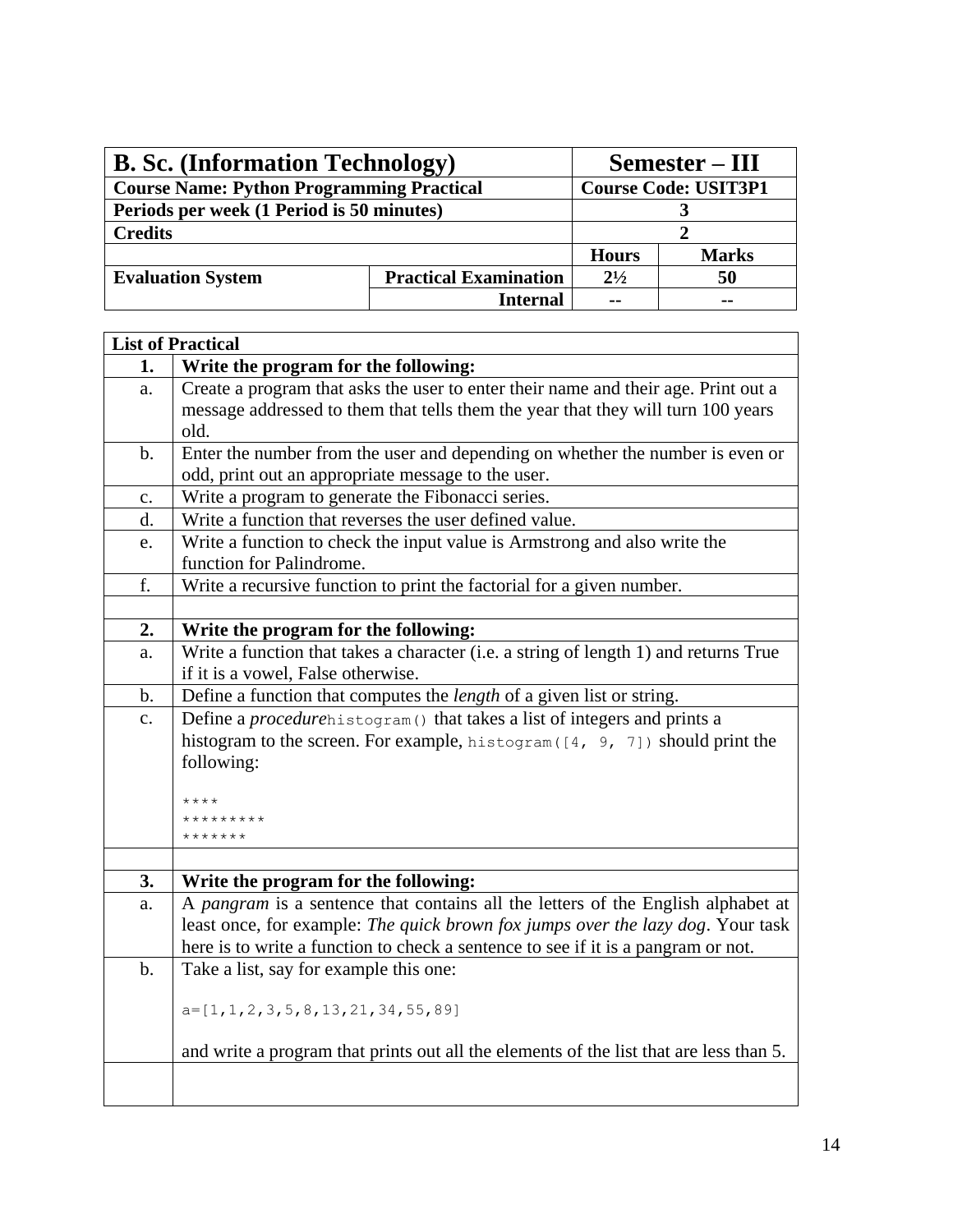| 4.             | Write the program for the following:                                                     |
|----------------|------------------------------------------------------------------------------------------|
| a.             | Write a program that takes two lists and returns True if they have at least one          |
|                | common member.                                                                           |
| $\mathbf{b}$ . | Write a Python program to print a specified list after removing the 0th, 2nd, 4th        |
|                | and 5th elements.                                                                        |
| c.             | Write a Python program to clone or copy a list                                           |
|                |                                                                                          |
| 5.             | Write the program for the following:                                                     |
| a.             | Write a Python script to sort (ascending and descending) a dictionary by value.          |
| b.             | Write a Python script to concatenate following dictionaries to create a new one.         |
|                | Sample Dictionary:                                                                       |
|                | $dic1 = \{1:10, 2:20\}$                                                                  |
|                | $dic2 = \{3:30, 4:40\}$                                                                  |
|                | $dic3 = \{5:50,6:60\}$                                                                   |
|                | Expected Result : {1: 10, 2: 20, 3: 30, 4: 40, 5: 50, 6: 60}                             |
| c.             | Write a Python program to sum all the items in a dictionary.                             |
|                |                                                                                          |
| 6.             | Write the program for the following:                                                     |
| a.             | Write a Python program to read an entire text file.                                      |
| b.             | Write a Python program to append text to a file and display the text.                    |
| $\mathbf{c}$ . | Write a Python program to read last n lines of a file.                                   |
|                |                                                                                          |
| 7.             | Write the program for the following:                                                     |
| a.             | Design a class that store the information of student and display the same                |
| b.             | Implement the concept of inheritance using python                                        |
| $\mathbf{c}$ . | Create a class called Numbers, which has a single class attribute called                 |
|                | MULTIPLIER, and a constructor which takes the parameters $x$ and $y$ (these should       |
|                |                                                                                          |
|                | all be numbers).                                                                         |
|                | Write a method called $\alpha$ dd which returns the sum of the attributes x and y.<br>i. |
|                | Write a class method called multiply, which takes a single number<br>ii.                 |
|                | parameter a and returns the product of a and MULTIPLIER.                                 |
|                | Write a static method called subtract, which takes two number parameters, b<br>111.      |
|                | and c, and returns b - c.                                                                |
|                | Write a method called value which returns a tuple containing the values of x<br>iv.      |
|                | and y. Make this method into a property, and write a setter and a deleter for            |
|                | manipulating the values of $x$ and $y$ .                                                 |
|                |                                                                                          |
| 8.             | Write the program for the following:                                                     |
| a.             | Open a new file in IDLE ("New Window" in the "File" menu) and save it as                 |
|                | geometry.py in the directory where you keep the files you create for this course.        |
|                | Then copy the functions you wrote for calculating volumes and areas in the               |
|                | "Control Flow and Functions" exercise into this file and save it.                        |
|                | Now open a new file and save it in the same directory. You should now be able            |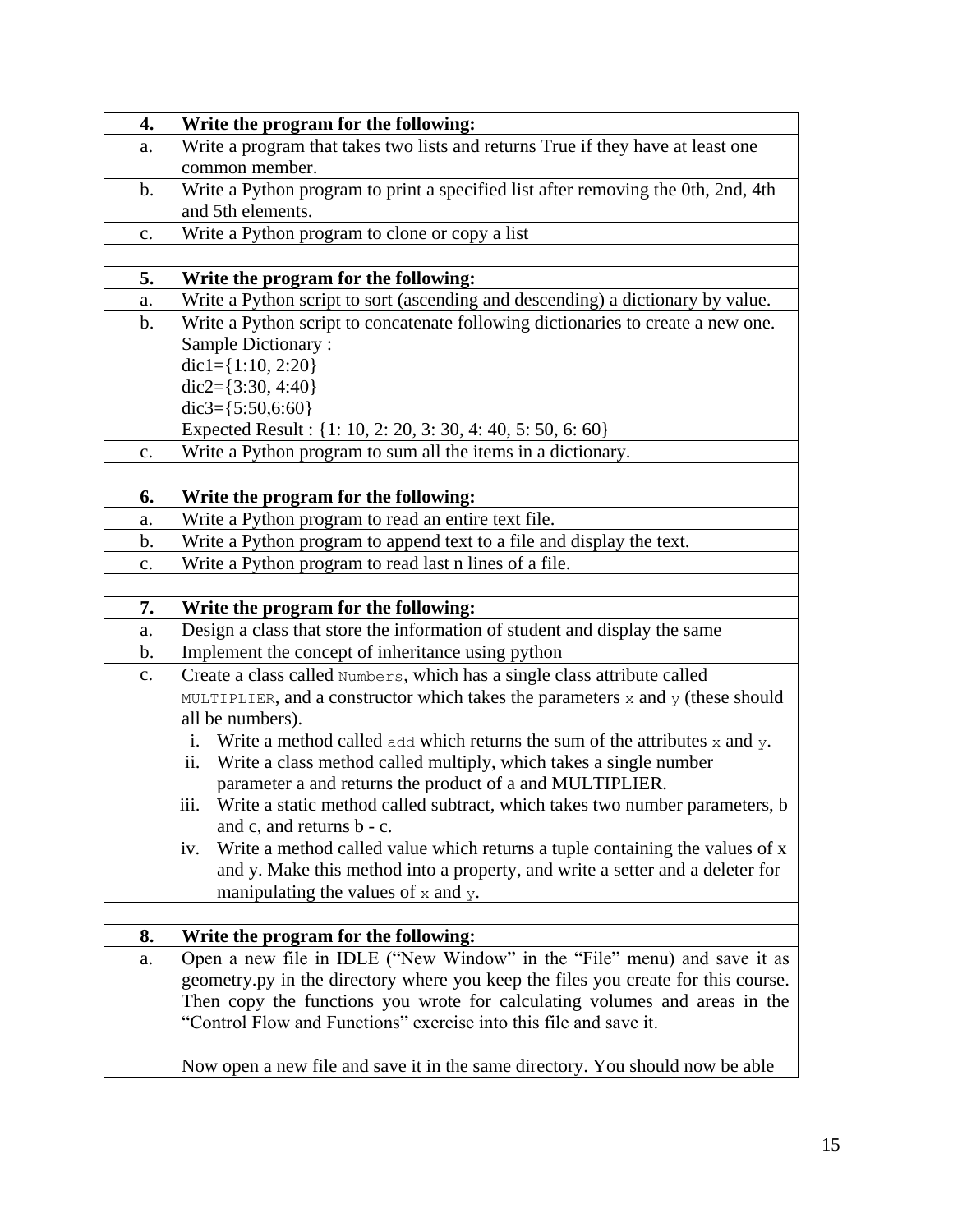|                | to importyour own module like this:                                                                                                                                                                                                                                                                                                                                                                                                                                                                    |
|----------------|--------------------------------------------------------------------------------------------------------------------------------------------------------------------------------------------------------------------------------------------------------------------------------------------------------------------------------------------------------------------------------------------------------------------------------------------------------------------------------------------------------|
|                | importgeometry                                                                                                                                                                                                                                                                                                                                                                                                                                                                                         |
|                | Try and add print dir (geometry) to the file and run it.                                                                                                                                                                                                                                                                                                                                                                                                                                               |
|                | Now write a function pointy Shape Volume $(x, y, \text{ squareBase})$ that calculates the<br>volume of a square pyramid if squareBase is True and of a right circular cone if<br>squareBase is False. x is the length of an edge on a square if squareBase is True<br>and the radius of a circle when squareBase is False. y is the height of the object.<br>First use squareBase to distinguish the cases. Use the circleArea and squareArea<br>from the geometry module to calculate the base areas. |
| $\mathbf{b}$ . | Write a program to implement exception handling.                                                                                                                                                                                                                                                                                                                                                                                                                                                       |
|                |                                                                                                                                                                                                                                                                                                                                                                                                                                                                                                        |
|                |                                                                                                                                                                                                                                                                                                                                                                                                                                                                                                        |
| 9.             | Write the program for the following:                                                                                                                                                                                                                                                                                                                                                                                                                                                                   |
| a.             | Try to configure the widget with various options like: bg="red", family="times",<br>$size=18$                                                                                                                                                                                                                                                                                                                                                                                                          |
| $\mathbf b$ .  | Try to change the widget type and configuration options to experiment with<br>other widget types like Message, Button, Entry, Checkbutton, Radiobutton, Scale<br>etc.                                                                                                                                                                                                                                                                                                                                  |
|                |                                                                                                                                                                                                                                                                                                                                                                                                                                                                                                        |
| 10.            | Design the database applications for the following:                                                                                                                                                                                                                                                                                                                                                                                                                                                    |
| a.             | Design a simple database application that stores the records and retrieve the                                                                                                                                                                                                                                                                                                                                                                                                                          |
|                | same.                                                                                                                                                                                                                                                                                                                                                                                                                                                                                                  |
| $\mathbf{b}$ . | Design a database application to search the specified record from the database.                                                                                                                                                                                                                                                                                                                                                                                                                        |
| $C_{\bullet}$  | Design a database application to that allows the user to add, delete and modify<br>the records.                                                                                                                                                                                                                                                                                                                                                                                                        |

| <b>Books and References:</b> |                         |                        |                  |                 |      |
|------------------------------|-------------------------|------------------------|------------------|-----------------|------|
| Sr.                          | <b>Title</b>            | <b>Author/s</b>        | <b>Publisher</b> | <b>Edition</b>  | Year |
| No.                          |                         |                        |                  |                 |      |
|                              | Think Python            | <b>Allen Downey</b>    | O'Reilly         | 1 st            | 2012 |
|                              | An Introduction to      | JasonMontojo, Jennifer | <b>SPD</b>       | 1 <sup>st</sup> | 2014 |
|                              | <b>Computer Science</b> | Campbell, Paul Gries   |                  |                 |      |
|                              | using Python 3          |                        |                  |                 |      |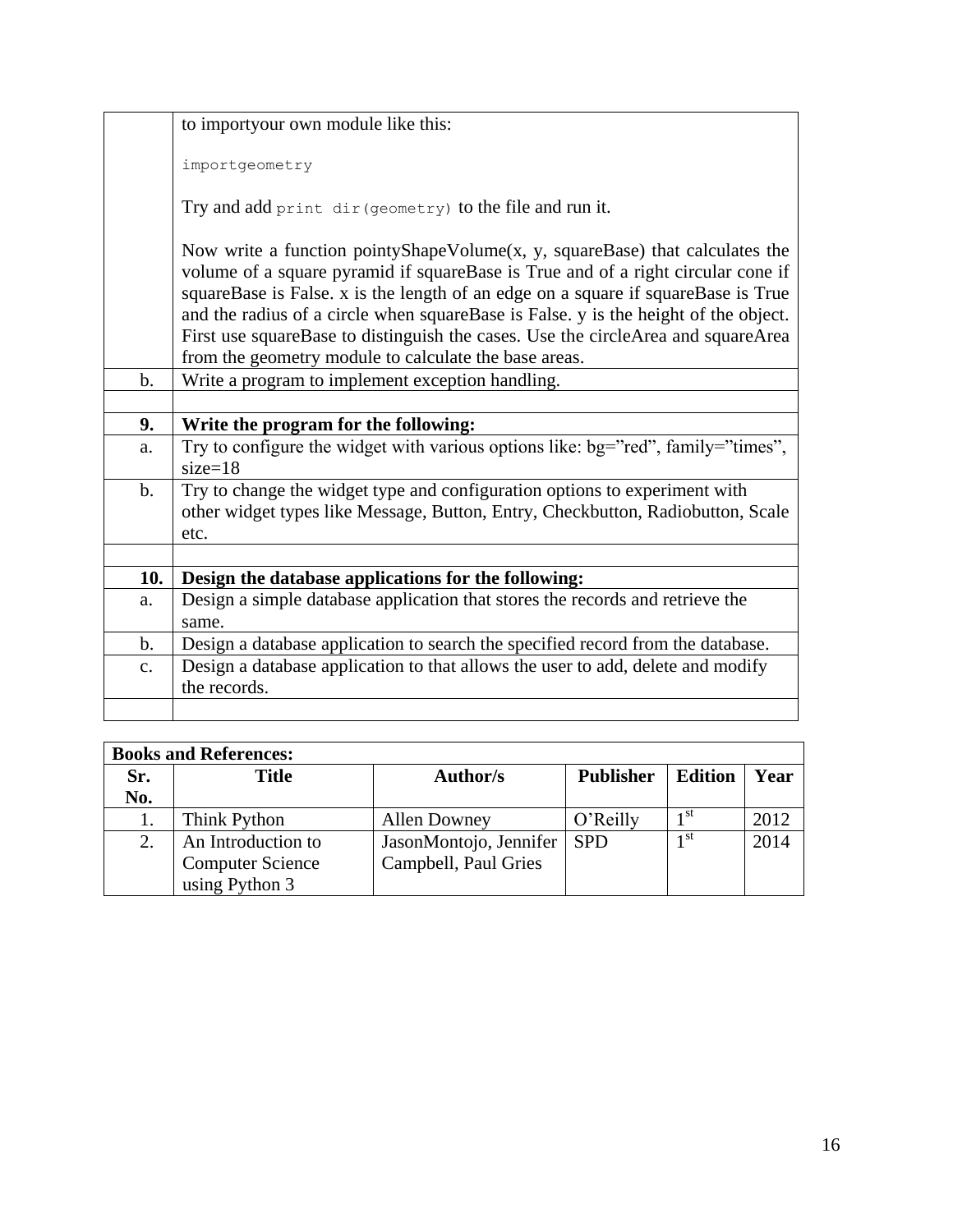| <b>B. Sc. (Information Technology)</b>        |                              | Semester – III |              |
|-----------------------------------------------|------------------------------|----------------|--------------|
| <b>Course Name: Data Structures Practical</b> | <b>Course Code: USIT3P2</b>  |                |              |
| Periods per week (1 Period is 50 minutes)     |                              |                |              |
| <b>Credits</b>                                |                              |                |              |
|                                               |                              | <b>Hours</b>   | <b>Marks</b> |
| <b>Evaluation System</b>                      | <b>Practical Examination</b> | $2^{1/2}$      | 50           |
|                                               | <b>Internal</b>              | $\sim$ $\sim$  |              |

|                | <b>List of Practical</b>                                                         |
|----------------|----------------------------------------------------------------------------------|
| 1.             | <b>Implement the following:</b>                                                  |
| a.             | Write a program to store the elements in 1-D array and perform the operations    |
|                | like searching, sorting and reversing the elements. [Menu Driven]                |
| $\mathbf b$ .  | Read the two arrays from the user and merge them and display the elements in     |
|                | sorted order.[Menu Driven]                                                       |
| $\mathbf{c}$ . | Write a program to perform the Matrix addition, Multiplication and Transpose     |
|                | Operation. [Menu Driven]                                                         |
|                |                                                                                  |
| 2.             | <b>Implement the following for Linked List:</b>                                  |
| a.             | Write a program to create a single linked list and display the node elements in  |
|                | reverse order.                                                                   |
| $\mathbf b$ .  | Write a program to search the elements in the linked list and display the same   |
| $\mathbf{c}$ . | Write a program to create double linked list and sort the elements in the linked |
|                | list.                                                                            |
|                |                                                                                  |
| 3.             | <b>Implement the following for Stack:</b>                                        |
| a.             | Write a program to implement the concept of Stack with Push, Pop, Display and    |
|                | Exit operations.                                                                 |
| $\mathbf b$ .  | Write a program to convert an infix expression to postfix and prefix conversion. |
| c.             | Write a program to implement Tower of Hanoi problem.                             |
| 4.             | <b>Implement the following for Queue:</b>                                        |
|                | Write a program to implement the concept of Queue with Insert, Delete, Display   |
| a.             | and Exit operations.                                                             |
| $\mathbf b$ .  | Write a program to implement the concept of Circular Queue                       |
|                |                                                                                  |
| $\mathbf{c}$ . | Write a program to implement the concept of Deque.                               |
|                | <b>Implement the following sorting techniques:</b>                               |
| 5.             |                                                                                  |
| a.             | Write a program to implement bubble sort.                                        |
| b.             | Write a program to implement selection sort.                                     |
| c.             | Write a program to implement insertion sort.                                     |
|                |                                                                                  |
| 6.             | Implement the following data structure techniques:                               |
| a.             | Write a program to implement merge sort.                                         |
| $\mathbf b$ .  | Write a program to search the element using sequential search.                   |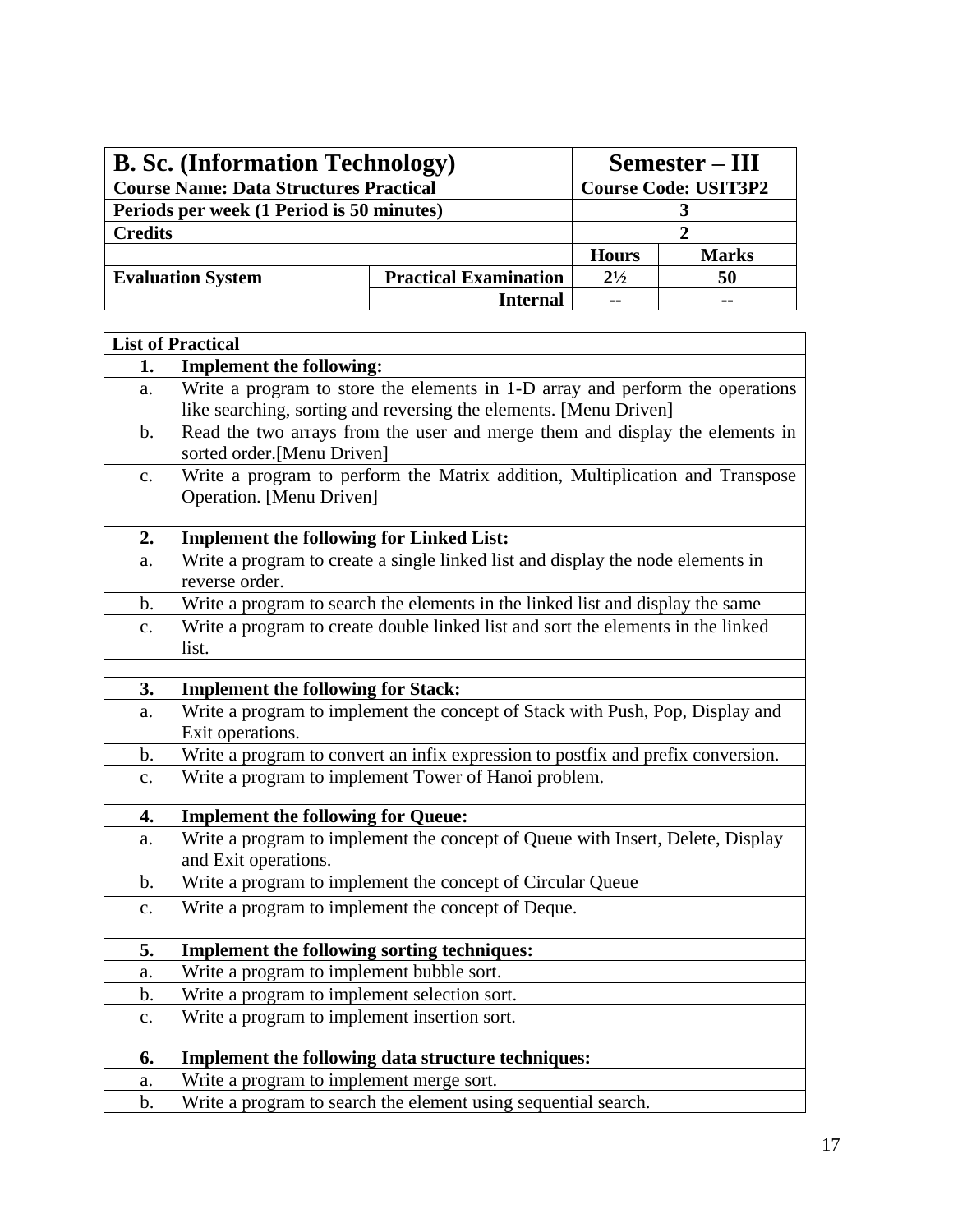| $\mathbf{C}$ . | Write a program to search the element using binary search.            |
|----------------|-----------------------------------------------------------------------|
|                |                                                                       |
| 7.             | <b>Implement the following data structure techniques:</b>             |
| a.             | Write a program to create the tree and display the elements.          |
| $\mathbf{b}$ . | Write a program to construct the binary tree.                         |
| $C_{\bullet}$  | Write a program for inorder, postorder and preorder traversal of tree |
|                |                                                                       |
| 8.             | Implement the following data structure techniques:                    |
| a.             | Write a program to insert the element into maximum heap.              |
| $\mathbf{b}$ . | Write a program to insert the element into minimum heap.              |
|                |                                                                       |
| 9.             | <b>Implement the following data structure techniques:</b>             |
| a.             | Write a program to implement the collision technique.                 |
| $\mathbf{b}$ . | Write a program to implement the concept of linear probing.           |
|                |                                                                       |
| 10.            | <b>Implement the following data structure techniques:</b>             |
| a.             | Write a program to generate the adjacency matrix.                     |
| $\mathbf{b}$ . | Write a program for shortest path diagram.                            |

| <b>Books and References:</b> |                                                   |                                   |                  |                |      |
|------------------------------|---------------------------------------------------|-----------------------------------|------------------|----------------|------|
| Sr. No.                      | <b>Title</b>                                      | <b>Author/s</b>                   | <b>Publisher</b> | <b>Edition</b> | Year |
|                              | Data Structures and<br>Algorithms Using<br>Python | RanceNecaise                      | Wiley            | First          | 2016 |
| 2.                           | Data Structures Using C<br>and $C_{++}$           | Langsam, Augenstein,<br>Tanenbaum | Pearson          | First          | 2015 |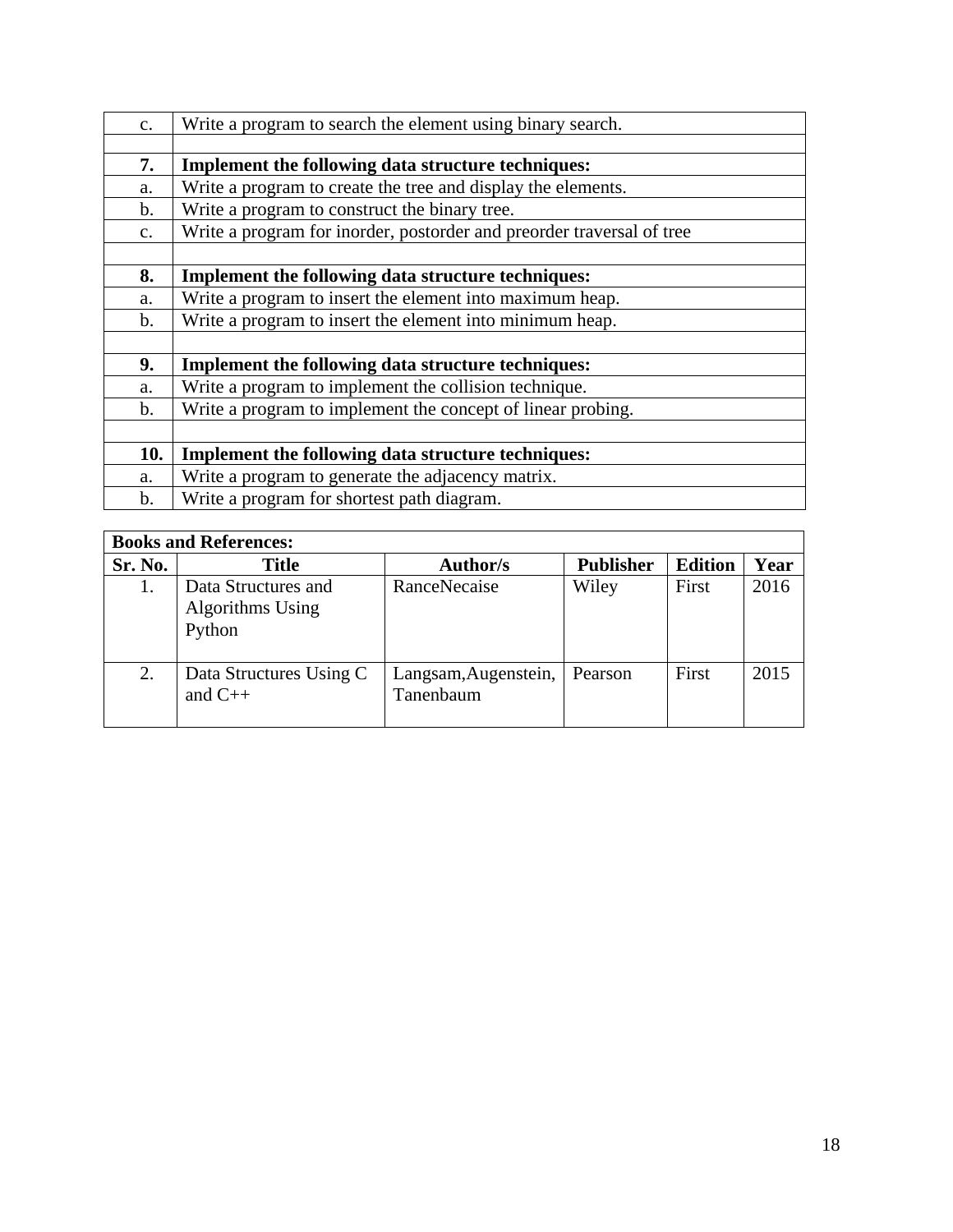| <b>B. Sc.</b> (Information Technology)    |                              | Semester – III |              |
|-------------------------------------------|------------------------------|----------------|--------------|
| <b>Course Name: Computer Networks</b>     | <b>Course Code: USIT3P3</b>  |                |              |
| Periods per week (1 Period is 50 minutes) |                              |                |              |
| <b>Credits</b>                            |                              |                |              |
|                                           |                              | <b>Hours</b>   | <b>Marks</b> |
| <b>Evaluation System</b>                  | <b>Practical Examination</b> | $2^{1/2}$      | 50           |
|                                           | <b>Internal</b>              | $\sim$ $\sim$  |              |

|                | <b>List of Practical</b>                                                            |  |  |  |
|----------------|-------------------------------------------------------------------------------------|--|--|--|
| $\mathbf{1}$ . | <b>IPv4 Addressing and Subnetting</b>                                               |  |  |  |
|                | Given an IP address and network mask, determine other information about the<br>a)   |  |  |  |
|                | IP addresssuch as:                                                                  |  |  |  |
|                | Network address                                                                     |  |  |  |
|                | Network broadcast address                                                           |  |  |  |
|                | Total number of host bits                                                           |  |  |  |
|                | Number of hosts                                                                     |  |  |  |
|                | b) Given an IP address and network mask, determine other information about the      |  |  |  |
|                | IP addresssuch as:                                                                  |  |  |  |
|                | The subnet address of this subnet                                                   |  |  |  |
|                | The broadcast address of this subnet                                                |  |  |  |
|                | The range of host addresses for this subnet                                         |  |  |  |
|                | The maximum number of subnets for this subnet mask                                  |  |  |  |
|                | The number of hosts for each subnet                                                 |  |  |  |
|                | The number of subnet bits                                                           |  |  |  |
|                | The number of this subnet                                                           |  |  |  |
| 2.             | Use of ping and tracert / traceroute, ipconfig / ifconfig, route and arp utilities. |  |  |  |
|                |                                                                                     |  |  |  |
| 3.             | Configure IP static routing.                                                        |  |  |  |
|                |                                                                                     |  |  |  |
| 4.             | Configure IP routing using RIP.                                                     |  |  |  |
|                |                                                                                     |  |  |  |
| 5.             | Configuring Simple OSPF.                                                            |  |  |  |
| 6.             | Configuring DHCP server and client.                                                 |  |  |  |
| 7.             | Create virtual PC based network using virtualization software and virtual NIC.      |  |  |  |
| 8.             | Configuring DNS Server and client.                                                  |  |  |  |
| 9.             | Configuring OSPF with multiple areas.                                               |  |  |  |
| 10.            | Use of Wireshark to scan and check the packet information of following protocols    |  |  |  |
|                | <b>HTTP</b><br>$\bullet$                                                            |  |  |  |
|                | <b>ICMP</b>                                                                         |  |  |  |
|                | <b>TCP</b>                                                                          |  |  |  |
|                | <b>SMTP</b>                                                                         |  |  |  |
|                | POP <sub>3</sub>                                                                    |  |  |  |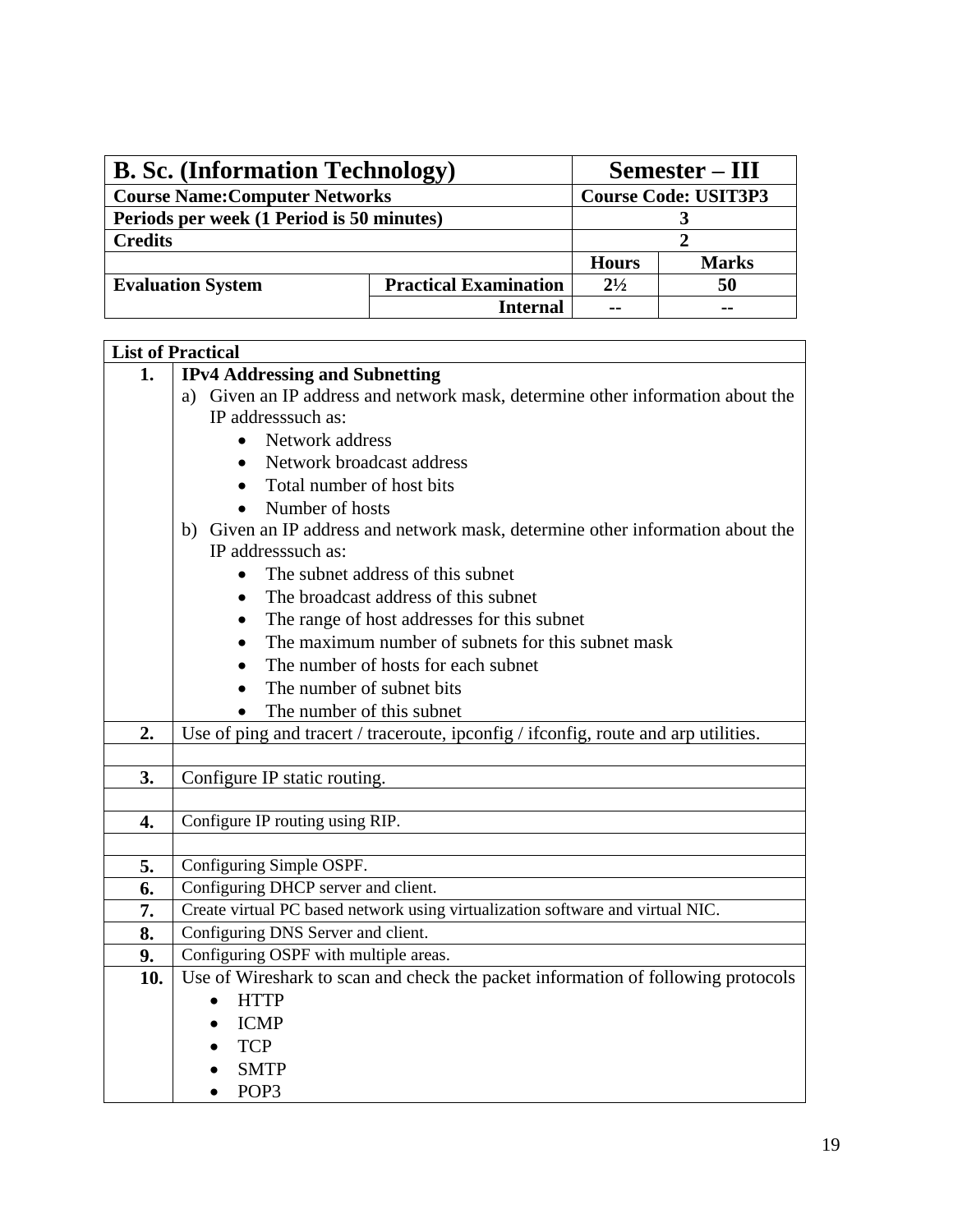| <b>B. Sc.</b> (Information Technology)         | Semester – III               |               |              |
|------------------------------------------------|------------------------------|---------------|--------------|
| <b>Course Name: Database Management System</b> | <b>Course Code: USIT3P4</b>  |               |              |
| Periods per week (1 Period is 50 minutes)      |                              |               |              |
| <b>Credits</b>                                 |                              |               |              |
|                                                |                              | <b>Hours</b>  | <b>Marks</b> |
| <b>Evaluation System</b>                       | <b>Practical Examination</b> | $2^{1/2}$     | 50           |
|                                                | <b>Internal</b>              | $\sim$ $\sim$ |              |

|                | <b>List of Practical</b>                                            |
|----------------|---------------------------------------------------------------------|
| 1.             | <b>SQL Statements - 1</b>                                           |
| a.             | Writing Basic SQL SELECT Statements                                 |
| $\mathbf b$ .  | <b>Restricting and Sorting Data</b>                                 |
| c.             | <b>Single-Row Functions</b>                                         |
|                |                                                                     |
| 2.             | <b>SQL Statements - 2</b>                                           |
| a.             | Displaying Data from Multiple Tables                                |
| b.             | <b>Aggregating Data Using Group Functions</b>                       |
| $\mathbf{c}$ . | Subqueries                                                          |
|                |                                                                     |
| 3.             | <b>Manipulating Data</b>                                            |
| a.             | <b>Using INSERT statement</b>                                       |
| b.             | <b>Using DELETE statement</b>                                       |
| c.             | <b>Using UPDATE statement</b>                                       |
| 4.             | <b>Creating and Managing Tables</b>                                 |
| a.             | <b>Creating and Managing Tables</b>                                 |
| b.             | <b>Including Constraints</b>                                        |
|                |                                                                     |
| 5.             | <b>Creating and Managing other database objects</b>                 |
| a.             | <b>Creating Views</b>                                               |
| b.             | Other Database Objects                                              |
| $\mathbf{c}$ . | <b>Controlling User Access</b>                                      |
|                |                                                                     |
| 6.             | Using SET operators, Date/Time Functions, GROUP BY clause (advanced |
|                | features) and advanced subqueries                                   |
| a.             | <b>Using SET Operators</b>                                          |
| b.             | <b>Datetime Functions</b>                                           |
| $\mathbf{c}$ . | Enhancements to the GROUP BY Clause                                 |
| d.             | <b>Advanced Subqueries</b>                                          |
|                |                                                                     |
| 7.             | <b>PL/SQL Basics</b>                                                |
| a.             | <b>Declaring Variables</b>                                          |
| $\mathbf b$ .  | <b>Writing Executable Statements</b>                                |
| $\mathbf{c}$ . | Interacting with the Oracle Server                                  |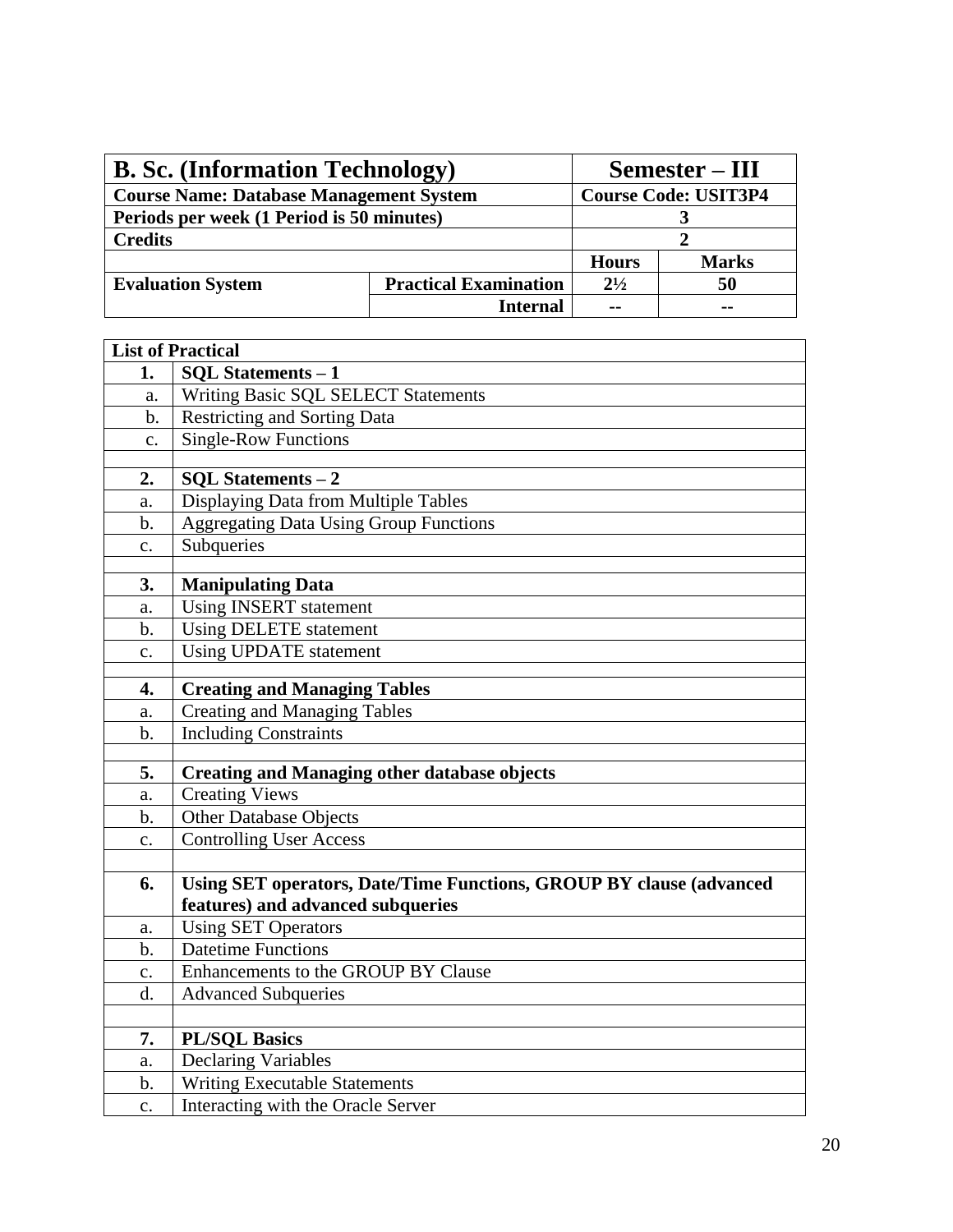| d.             | <b>Writing Control Structures</b>             |
|----------------|-----------------------------------------------|
|                |                                               |
| 8.             | Composite data types, cursors and exceptions. |
| a.             | <b>Working with Composite Data Types</b>      |
| $\mathbf b$ .  | <b>Writing Explicit Cursors</b>               |
| $\mathbf{C}$ . | <b>Handling Exceptions</b>                    |
|                |                                               |
| 9.             | <b>Procedures and Functions</b>               |
| a.             | <b>Creating Procedures</b>                    |
| $\mathbf b$ .  | <b>Creating Functions</b>                     |
| $\mathbf{C}$ . | <b>Managing Subprograms</b>                   |
| d.             | <b>Creating Packages</b>                      |
|                |                                               |
|                |                                               |

| <b>Books and References:</b> |                         |                     |                  |                |      |  |
|------------------------------|-------------------------|---------------------|------------------|----------------|------|--|
| Sr. No.                      | <b>Title</b>            | <b>Author/s</b>     | <b>Publisher</b> | <b>Edition</b> | Year |  |
| 1.                           | Database System and     | A Silberschatz,     | McGraw-          | Fifth          |      |  |
|                              | Concepts                | H Korth, S          | Hill             | Edition        |      |  |
|                              |                         | Sudarshan           |                  |                |      |  |
| 2.                           | Programming with PL/SQL | H.Dand, R.Patil     | $X - Team$       | First          | 2011 |  |
|                              | for Beginners           | and T. Sambare      |                  |                |      |  |
| 3.                           | PL/SQL Programming      | <b>Ivan Bayross</b> | <b>BPB</b>       | First          | 2010 |  |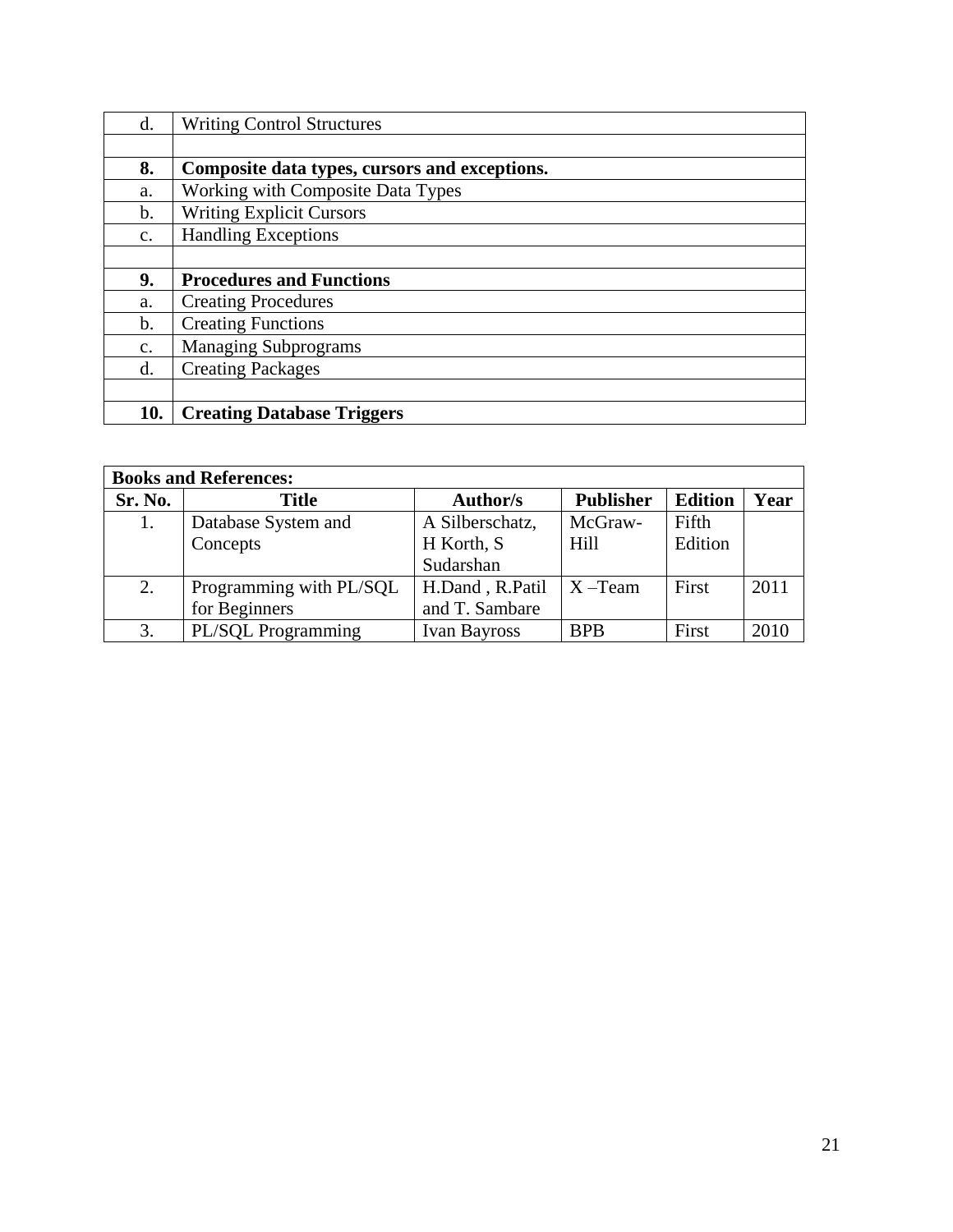| <b>B. Sc.</b> (Information Technology)    | Semester – III               |                             |               |
|-------------------------------------------|------------------------------|-----------------------------|---------------|
| <b>Course Name: Mobile Programming</b>    |                              | <b>Course Code: USIT3P5</b> |               |
| Periods per week (1 Period is 50 minutes) |                              |                             |               |
| <b>Credits</b>                            |                              |                             |               |
|                                           |                              | <b>Hours</b>                | <b>Marks</b>  |
| <b>Evaluation System</b>                  | <b>Practical Examination</b> | $2^{1/2}$                   | 50            |
|                                           | <b>Internal</b>              | $\sim$ $\sim$               | $\sim$ $\sim$ |

**The practical's will be based on HTML5, CSS, CORDOVA and PhoneGAP API. (Android will be introduced later after they learn Java)**

|                  | <b>List of Practical</b>                                     |
|------------------|--------------------------------------------------------------|
|                  | Setting up CORDOVA, PhoneGAP Project and environment.        |
| 1.               | Creating and building simple "Hello World" App using Cordova |
|                  | <b>Adding and Using Buttons</b>                              |
|                  | Adding and Using Event Listeners                             |
|                  |                                                              |
| 2.               | <b>Creating and Using Functions</b>                          |
|                  | <b>Using Events</b>                                          |
|                  | <b>Handlingand Using Back Button</b>                         |
|                  |                                                              |
| 3.               | <b>Installing and Using Plugins</b>                          |
|                  | <b>Installing and Using Battery Plugin</b>                   |
|                  | <b>Installingand Using Camera Plugin</b>                     |
|                  |                                                              |
| $\overline{4}$ . | <b>Installing and Using Contacts Plugin</b>                  |
|                  | <b>Installing and Using Device Plugin</b><br>$\bullet$       |
|                  | <b>Installing and Using Accelerometer Plugin</b>             |
| 5.               | Install and Using Device Orientation plugin                  |
|                  | Install and Using Device Orientation plugin                  |
|                  | <b>Create and Using Prompt Function</b>                      |
|                  | $\bullet$                                                    |
| 6.               | <b>Installing and Using File Plugin</b>                      |
|                  | <b>Installing and Using File Transfer Plugin</b>             |
|                  | Using Download and Upload functions                          |
|                  |                                                              |
| 7.               | <b>Installing and Using Globalization Plugin</b>             |
|                  | <b>Installing and Using Media Plugin</b>                     |
|                  | <b>Installingand Using Media Capture Plugin</b>              |
|                  |                                                              |
| 8.               | <b>Installing and Using Network Information Plugin</b>       |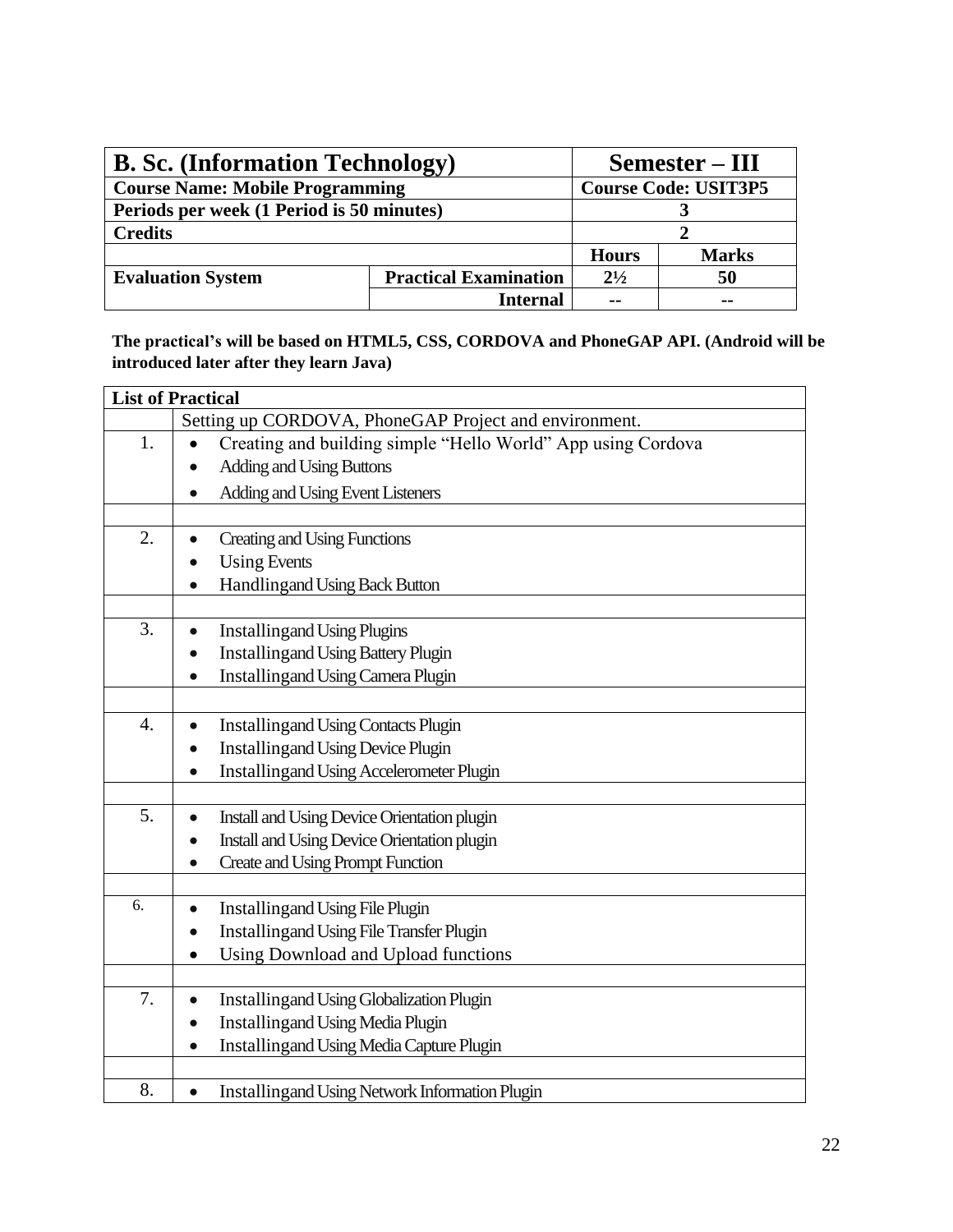|     | <b>Installing and Using Splash Screen Plugin</b><br>$\bullet$ |
|-----|---------------------------------------------------------------|
|     | <b>Installingand Using Vibration Plugin</b>                   |
|     |                                                               |
| 9.  | Developing Single Page Apps                                   |
|     | Developing Multipage Apps                                     |
|     | Storing Data Locally in a Cordova App                         |
|     |                                                               |
| 10. | Use of sqlite plugin with PhoneGap / apache Cordova           |
|     | Using Sqlite read/write and search                            |
|     | Populating Cordova SQLite storage with the JQuery API         |

|         | <b>Books and References:</b> |                 |                  |                |      |  |
|---------|------------------------------|-----------------|------------------|----------------|------|--|
| Sr. No. | <b>Title</b>                 | <b>Author/s</b> | <b>Publisher</b> | <b>Edition</b> | Year |  |
| 1.      | Apache Cordova 4             | John M. Wargo   | Addison-         | 1 st           | 2015 |  |
|         | Programming                  |                 | Wesley           |                |      |  |
|         |                              |                 | Professional     |                |      |  |
| 2.      | Apache Cordova in Action     | Raymond         | Manning          | 1 st           | 2015 |  |
|         |                              | Camden          | Publications     |                |      |  |
| 3.      | PhoneGap By Example          | Andrey          | <b>PACKT</b>     | 1 st           | 2015 |  |
|         |                              | Kovalenko       | Publishing       |                |      |  |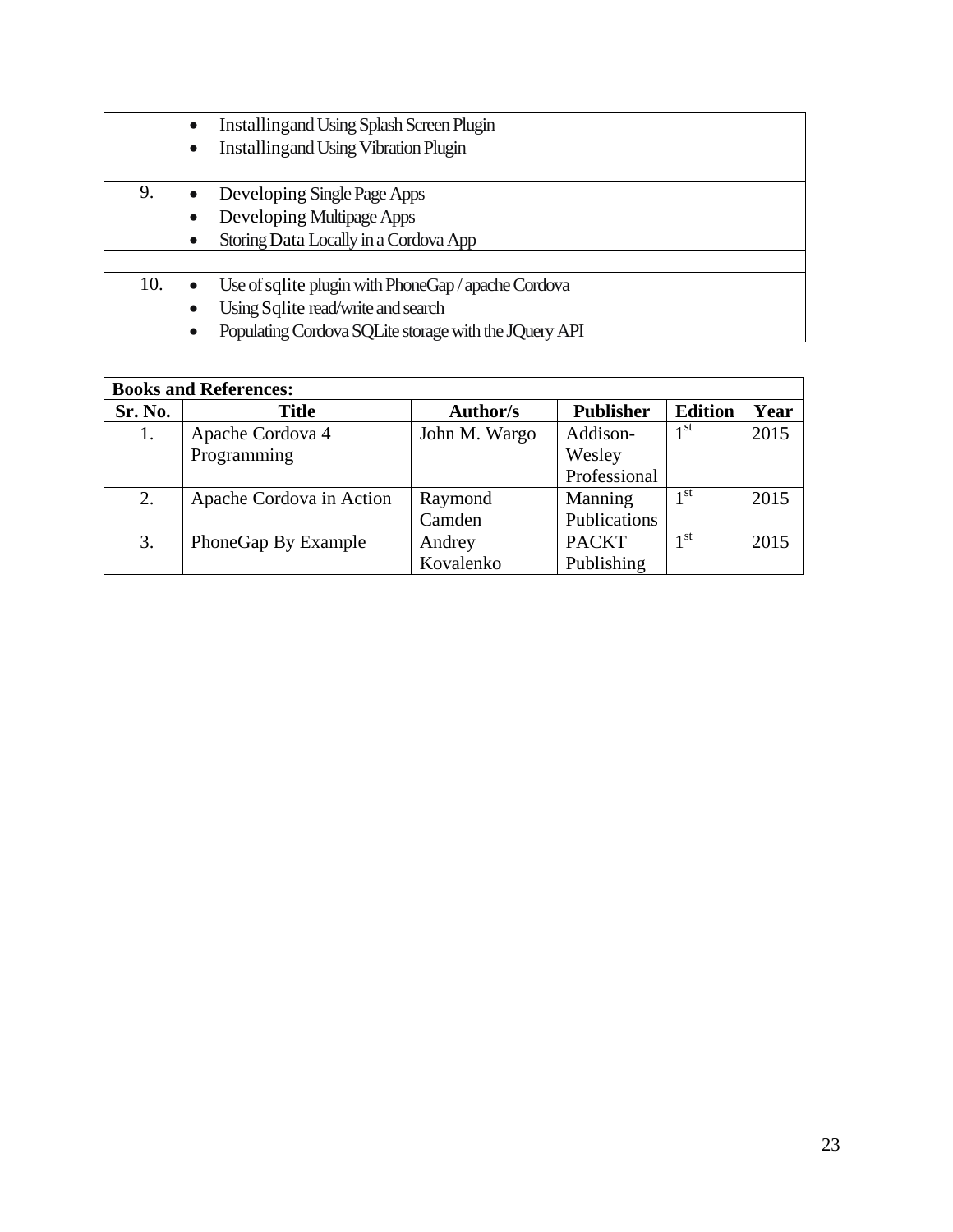## SEMESTER IV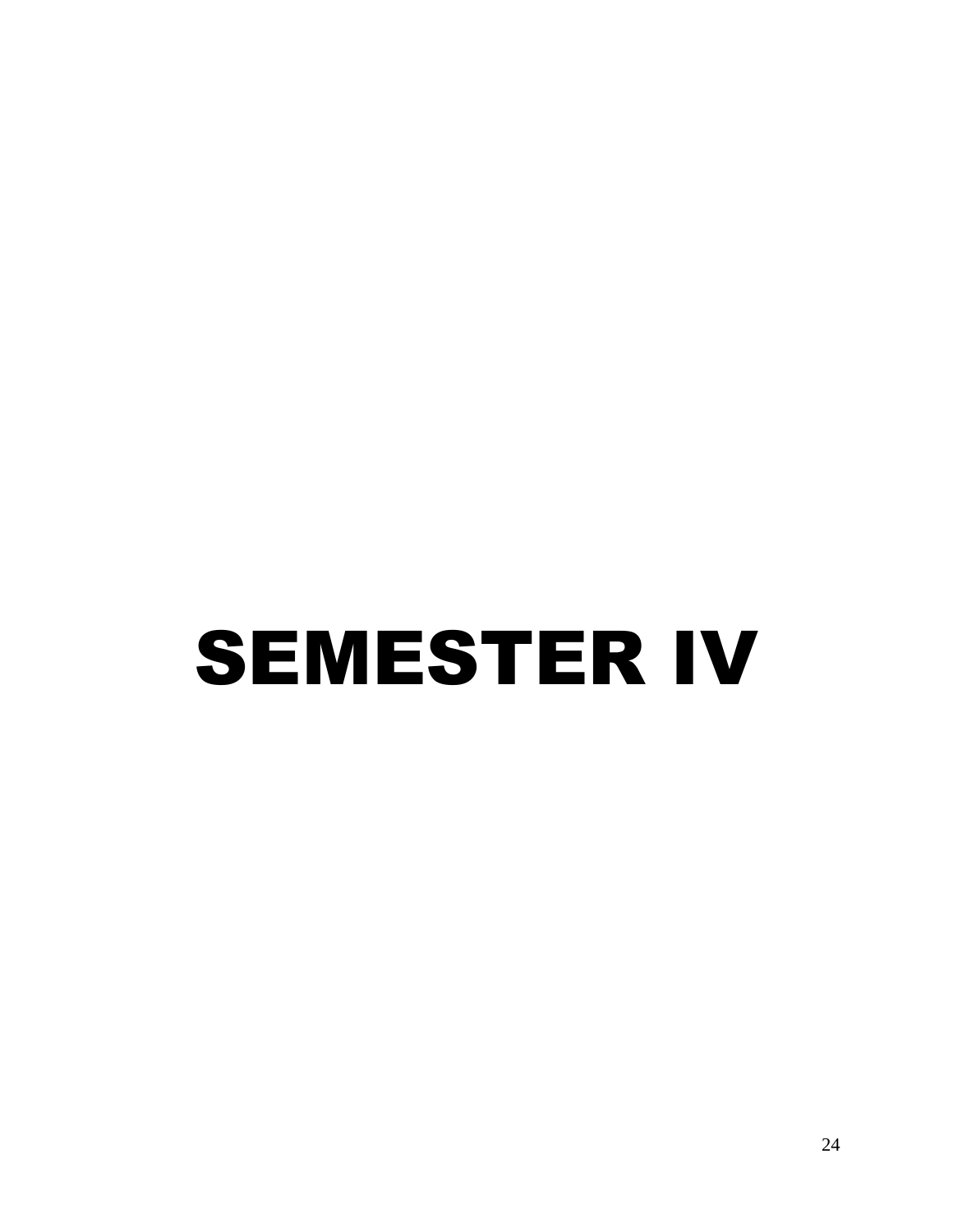| <b>B. Sc.</b> (Information Technology) |                                           | $Semester - IV$             |              |
|----------------------------------------|-------------------------------------------|-----------------------------|--------------|
| <b>Course Name: Core Java</b>          |                                           | <b>Course Code: USIT401</b> |              |
|                                        | Periods per week (1 Period is 50 minutes) |                             |              |
| <b>Credits</b>                         |                                           |                             |              |
|                                        |                                           | <b>Hours</b>                | <b>Marks</b> |
| <b>Evaluation System</b>               | <b>Theory Examination</b>                 | $2^{1/2}$                   | 75           |
|                                        | <b>Internal</b>                           | --                          | 25           |

| Unit         | <b>Details</b>                                                                                                                                                                                                                                                                                                                                                                                                                                                                                                                                                                                                                                                                                                                                                                                                                                                                                      | <b>Lectures</b> |
|--------------|-----------------------------------------------------------------------------------------------------------------------------------------------------------------------------------------------------------------------------------------------------------------------------------------------------------------------------------------------------------------------------------------------------------------------------------------------------------------------------------------------------------------------------------------------------------------------------------------------------------------------------------------------------------------------------------------------------------------------------------------------------------------------------------------------------------------------------------------------------------------------------------------------------|-----------------|
| $\mathbf I$  | Introduction: History, architecture and its components, Java Class<br>File, Java Runtime Environment, The Java Virtual Machine, JVM<br>Components, The Java API, java platform, java development kit,<br>Lambda Expressions, Methods References, Type Annotations,<br>Method Parameter Reflection, setting the path environment variable,<br>Java Compiler And Interpreter, java programs, java applications,<br>main(), public, static, void, string[] args, statements, white space, case<br>sensitivity, identifiers, keywords, comments, braces and code blocks,<br>variables, variable name<br>Data types: primitive data types, Object Reference Types, Strings,<br>Auto boxing, operators and properties of operators, Arithmetic<br>operators, assignment operators, increment and decrement operator,<br>relational operator, logical operator, bitwise operator, conditional<br>operator. | 12              |
| $\mathbf{I}$ | Control Flow Statements: The IfElse IfElse Statement, The<br>SwitchCase Statement<br><b>Iterations:</b> The While Loop, The Do  While Loop, The For Loop,<br>The Foreach Loop, Labeled Statements, The Break And Continue<br><b>Statements, The Return Statement</b><br>Types of Classes, Scope Rules, Access Modifier,<br><b>Classes:</b><br>Instantiating Objects From A Class, Initializing The Class Object And<br>Its Attributes, Class Methods, Accessing A Method, Method<br>Returning A Value, Method's Arguments, Method Overloading,<br>Variable Arguments [Varargs], Constructors, this Instance, super<br>Instance, Characteristics Of Members Of A Class, constants, this<br>instance, static fields of a class, static methods of a class, garbage<br>collection.                                                                                                                     | 12              |
| III          | Inheritance: Derived Class Objects, Inheritance and Access Control,<br>Default Base Class Constructors, this and super keywords.<br>Abstract Classes And Interfaces, Abstract Classes, Abstract Methods,<br>Interfaces, What Is An Interface? How Is An Interface Different From<br>An Abstract Class?, Multiple Inheritance, Default Implementation,<br>Adding New Functionality, Method Implementation, Classes V/s                                                                                                                                                                                                                                                                                                                                                                                                                                                                               | 12              |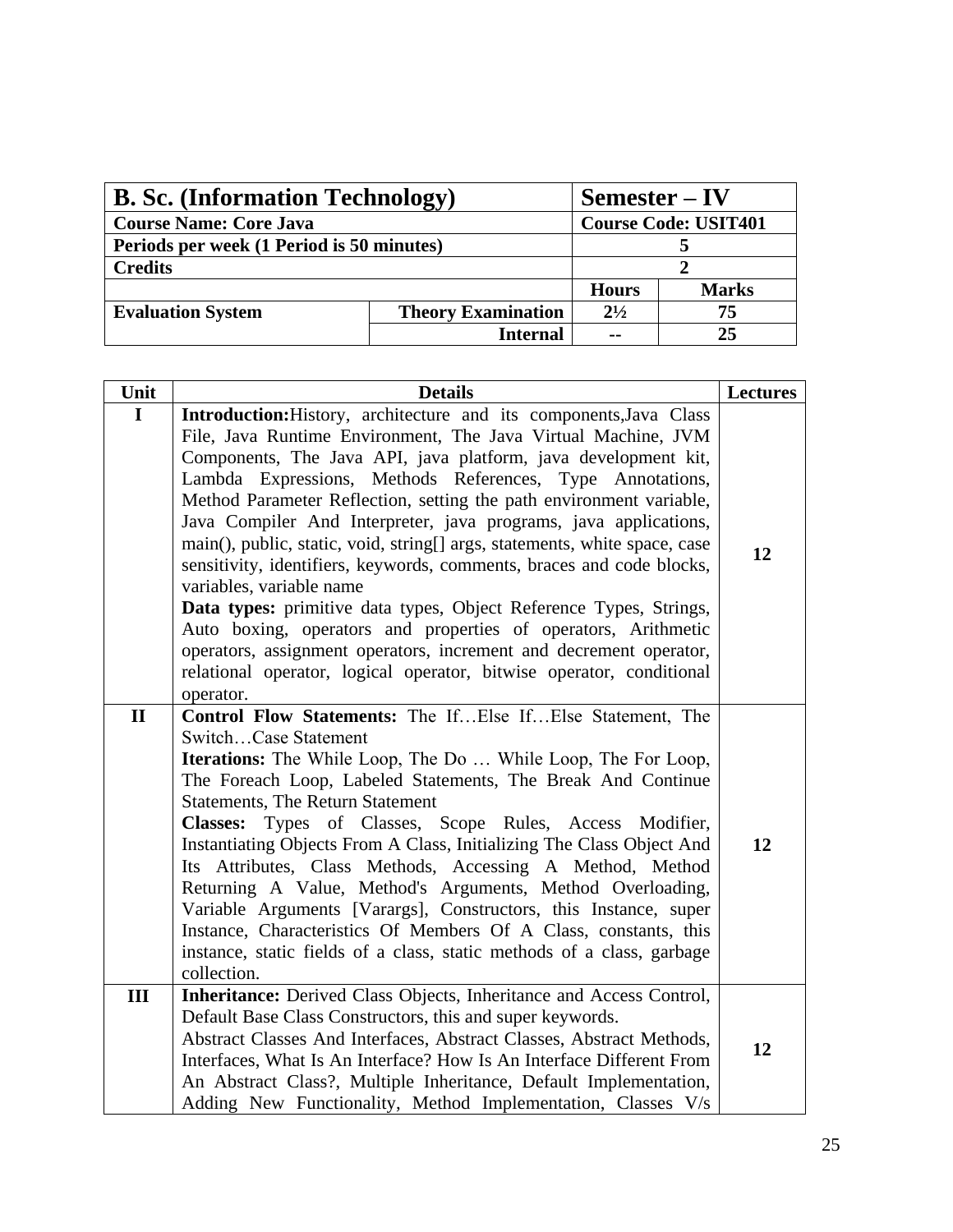|              | Interfaces, Defining An Interface, Implementing Interfaces.                                                                                                                                                                                                                                                                                                                                                                                                                                                                                                                                                                                                                                                                                          |    |
|--------------|------------------------------------------------------------------------------------------------------------------------------------------------------------------------------------------------------------------------------------------------------------------------------------------------------------------------------------------------------------------------------------------------------------------------------------------------------------------------------------------------------------------------------------------------------------------------------------------------------------------------------------------------------------------------------------------------------------------------------------------------------|----|
|              | Packages: Creating Packages, Default Package, Importing Packages,                                                                                                                                                                                                                                                                                                                                                                                                                                                                                                                                                                                                                                                                                    |    |
|              | Using A Package.                                                                                                                                                                                                                                                                                                                                                                                                                                                                                                                                                                                                                                                                                                                                     |    |
| IV           | <b>Enumerations, Arrays:</b> Two Dimensional Arrays, Multi-Dimensional<br>Arrays, Vectors, Adding Elements To A Vector, Accessing Vector<br>Elements, Searching For Elements In A Vector, Working With The<br>Size of The Vector.<br><b>Multithreading:</b> the thread control methods, thread life cycle, the<br>main thread, creating a thread, extending the thread class.<br><b>Exceptions:</b> Catching Java Exceptions, Catching Run-Time<br>Exceptions, Handling Multiple Exceptions, The finally Clause, The<br>throws Clause<br>Byte streams: reading console input, writing console output, reading<br>file, writing file, writing binary data, reading binary data, getting<br>started with character streams, writing file, reading file | 12 |
| $\mathbf{V}$ | <b>Event Handling:</b> Delegation Event Model, Events, Event classes,<br>Event listener interfaces, Using delegation event model, adapter<br>classes and inner classes.<br><b>Abstract Window Toolkit:</b> Window Fundamentals, Component,<br>Container, Panel, Window, Frame, Canvas.Components - Labels,<br>Buttons, Check Boxes, Radio Buttons, Choice Menus, Text Fields,<br>Text, Scrolling List, Scrollbars, Panels, Frames<br>Layouts: Flow Layout, Grid Layout, Border Layout, Card Layout.                                                                                                                                                                                                                                                  | 12 |

|         | <b>Books and References:</b> |                        |                  |                 |      |  |
|---------|------------------------------|------------------------|------------------|-----------------|------|--|
| Sr. No. | <b>Title</b>                 | <b>Author/s</b>        | <b>Publisher</b> | <b>Edition</b>  | Year |  |
| 1.      | Core Java 8 for              | Vaishali Shah, Sharnam | <b>SPD</b>       | 1 <sub>st</sub> | 2015 |  |
|         | <b>Beginners</b>             | Shah                   |                  |                 |      |  |
| 2.      | Java: The Complete           | <b>Herbert Schildt</b> | McGraw           | 9th             | 2014 |  |
|         | Reference                    |                        | Hill             |                 |      |  |
| 3.      | Murach's beginning           | Joel Murach, Michael   | <b>SPD</b>       | 1 <sub>st</sub> | 2016 |  |
|         | <b>Java with Net Beans</b>   | Urban                  |                  |                 |      |  |
| 4.      | Core Java, Volume I:         | Hortsman               | Pearson          | 9th             | 2013 |  |
|         | Fundamentals                 |                        |                  |                 |      |  |
| 5.      | Core Java, Volume II:        | Gary Cornell and       | Pearson          | 8th             | 2008 |  |
|         | <b>Advanced Features</b>     | Hortsman               |                  |                 |      |  |
| 6.      | Core Java: An                | R. Nageswara Rao       | <b>DreamTech</b> | 1 <sub>st</sub> | 2008 |  |
|         | <b>Integrated Approach</b>   |                        |                  |                 |      |  |
|         |                              |                        |                  |                 |      |  |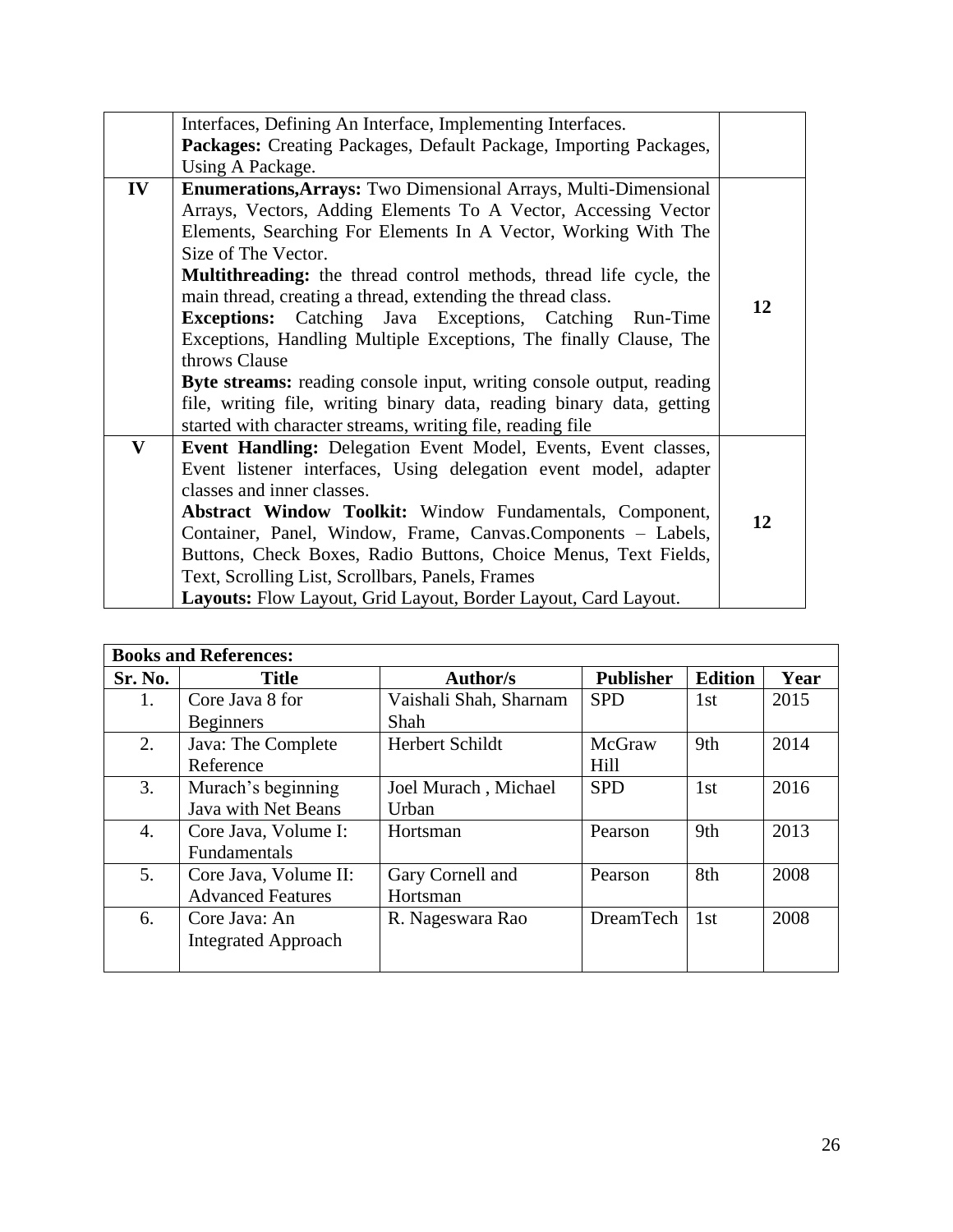| <b>B. Sc.</b> (Information Technology)               | $Semester - IV$           |                             |              |
|------------------------------------------------------|---------------------------|-----------------------------|--------------|
| <b>Course Name: Introduction to Embedded Systems</b> |                           | <b>Course Code: USIT402</b> |              |
| Periods per week (1 Period is 50 minutes)            |                           |                             |              |
| <b>Credits</b>                                       |                           |                             |              |
|                                                      |                           | <b>Hours</b>                | <b>Marks</b> |
| <b>Evaluation System</b>                             | <b>Theory Examination</b> | $2^{1/2}$                   | 75           |
|                                                      | <b>Internal</b>           | $\sim$ $\sim$               | 25           |

| Unit                    | <b>Details</b>                                                                                                                    | <b>Lectures</b> |  |  |  |
|-------------------------|-----------------------------------------------------------------------------------------------------------------------------------|-----------------|--|--|--|
| $\mathbf I$             | Embedded<br>Systems<br>and<br><b>Introduction:</b><br>general<br>purpose                                                          |                 |  |  |  |
|                         | computersystems, history, classifications, applications and purpose                                                               |                 |  |  |  |
|                         | ofembedded systems                                                                                                                |                 |  |  |  |
|                         | Core<br>of<br>embedded<br>systems:<br>microprocessors<br>and                                                                      |                 |  |  |  |
|                         | microcontrollers, RISC and CISC controllers, Big endian and Little                                                                | 12              |  |  |  |
|                         | endian processors, Application specific ICs, Programmable logic<br>devices, COTS, sensors and actuators, communication interface, |                 |  |  |  |
|                         | embedded firmware, other system components.                                                                                       |                 |  |  |  |
|                         | Characteristics and quality attributes of embedded systems:                                                                       |                 |  |  |  |
|                         | Characteristics, operational and non-operational quality attributes.                                                              |                 |  |  |  |
| $\mathbf{I}$            | <b>Embedded</b><br><b>Systems</b><br><b>Application</b><br><b>Domain</b><br>and                                                   |                 |  |  |  |
|                         | Specific: Application specific - washing machine, domain specific -                                                               |                 |  |  |  |
|                         | automotive.                                                                                                                       |                 |  |  |  |
|                         | Embedded Hardware: Memory map, i/o map, interrupt map,                                                                            | 12              |  |  |  |
|                         | processor family, external peripherals, memory - RAM, ROM, types                                                                  |                 |  |  |  |
|                         | of RAM and ROM, memory testing, CRC , Flash memory.                                                                               |                 |  |  |  |
|                         | Peripherals: Control and Status Registers, Device Driver, Timer                                                                   |                 |  |  |  |
|                         | Driver - Watchdog Timers.                                                                                                         |                 |  |  |  |
| III                     | 8051 Microcontrollers: Microcontrollers<br><b>The</b><br>and<br>Embedded                                                          |                 |  |  |  |
|                         | processors, Overview of 8051 family.8051 Microcontroller hardware,<br>Input/output pins, Ports, and Circuits, External Memory.    |                 |  |  |  |
|                         | 8051 Programming in C:                                                                                                            | 12              |  |  |  |
|                         | Data Types and time delay in 8051 C, I/O Programming, Logic                                                                       |                 |  |  |  |
|                         | operations, Data conversion Programs.                                                                                             |                 |  |  |  |
| IV                      | Designing Embedded System with 8051 Microcontroller: Factors to                                                                   |                 |  |  |  |
|                         | be considered in selecting a controller, why 8051 Microcontroller,                                                                |                 |  |  |  |
|                         | Designing with 8051.                                                                                                              | 12              |  |  |  |
|                         | Programming embedded systems: structure of embedded program,                                                                      |                 |  |  |  |
|                         | infinite loop, compiling, linking and debugging.                                                                                  |                 |  |  |  |
| $\overline{\mathbf{V}}$ | Real Time Operating System (RTOS):Operating system basics,                                                                        |                 |  |  |  |
|                         | types of operating systems, Real-Time Characteristics, Selection                                                                  |                 |  |  |  |
|                         | Process of an RTOS.                                                                                                               | 12              |  |  |  |
|                         | <b>Design</b><br>Development:<br>Embedded<br>and<br>system                                                                        |                 |  |  |  |
|                         | developmentEnvironment - IDE, types of file generated on cross                                                                    |                 |  |  |  |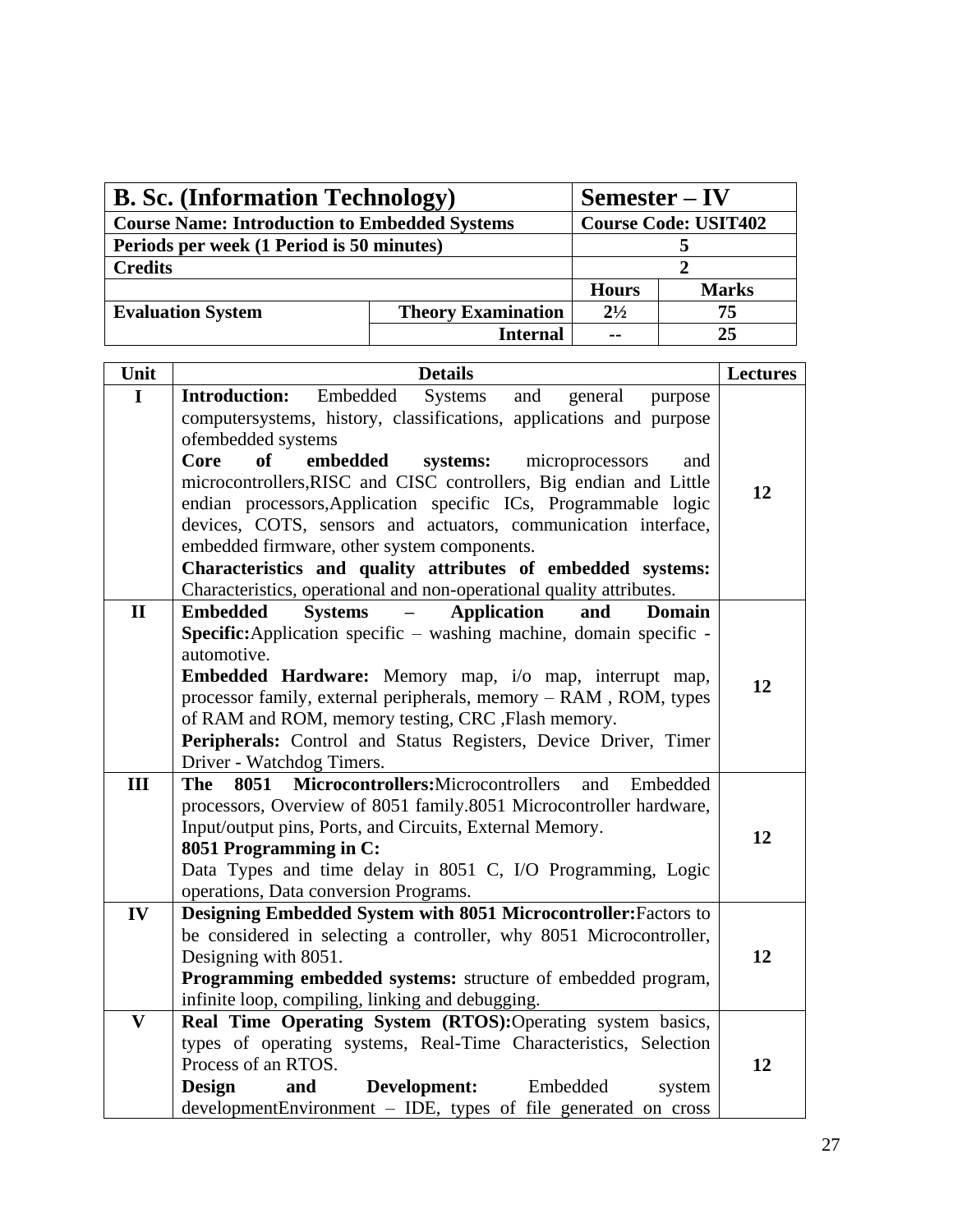| compilation, disassembler/ de-compiler, simulator, emulator and |  |
|-----------------------------------------------------------------|--|
| debugging, embedded product development life-cycle, trends in   |  |
| embedded industry.                                              |  |

|     | <b>Books and References:</b> |                 |                  |                |      |  |  |
|-----|------------------------------|-----------------|------------------|----------------|------|--|--|
| Sr. | <b>Title</b>                 | <b>Author/s</b> | <b>Publisher</b> | <b>Edition</b> | Year |  |  |
| No. |                              |                 |                  |                |      |  |  |
| 1.  | Programming                  | Michael         | <b>O'Reilly</b>  | First          | 1999 |  |  |
|     | Embedded Systems in          | Barr            |                  |                |      |  |  |
|     | $C$ and $C++$                |                 |                  |                |      |  |  |
| 2.  | Introduction to              | Shibu K V       | Tata Mcgraw-Hill | First          | 2012 |  |  |
|     | embedded systems             |                 |                  |                |      |  |  |
| 3.  | The 8051                     | Muhammad        | Pearson          | Second         | 2011 |  |  |
|     | Microcontroller and          | Ali Mazidi      |                  |                |      |  |  |
|     | <b>Embedded Systems</b>      |                 |                  |                |      |  |  |
| 4.  | <b>Embedded Systems</b>      | Rajkamal        | Tata Megraw-Hill |                |      |  |  |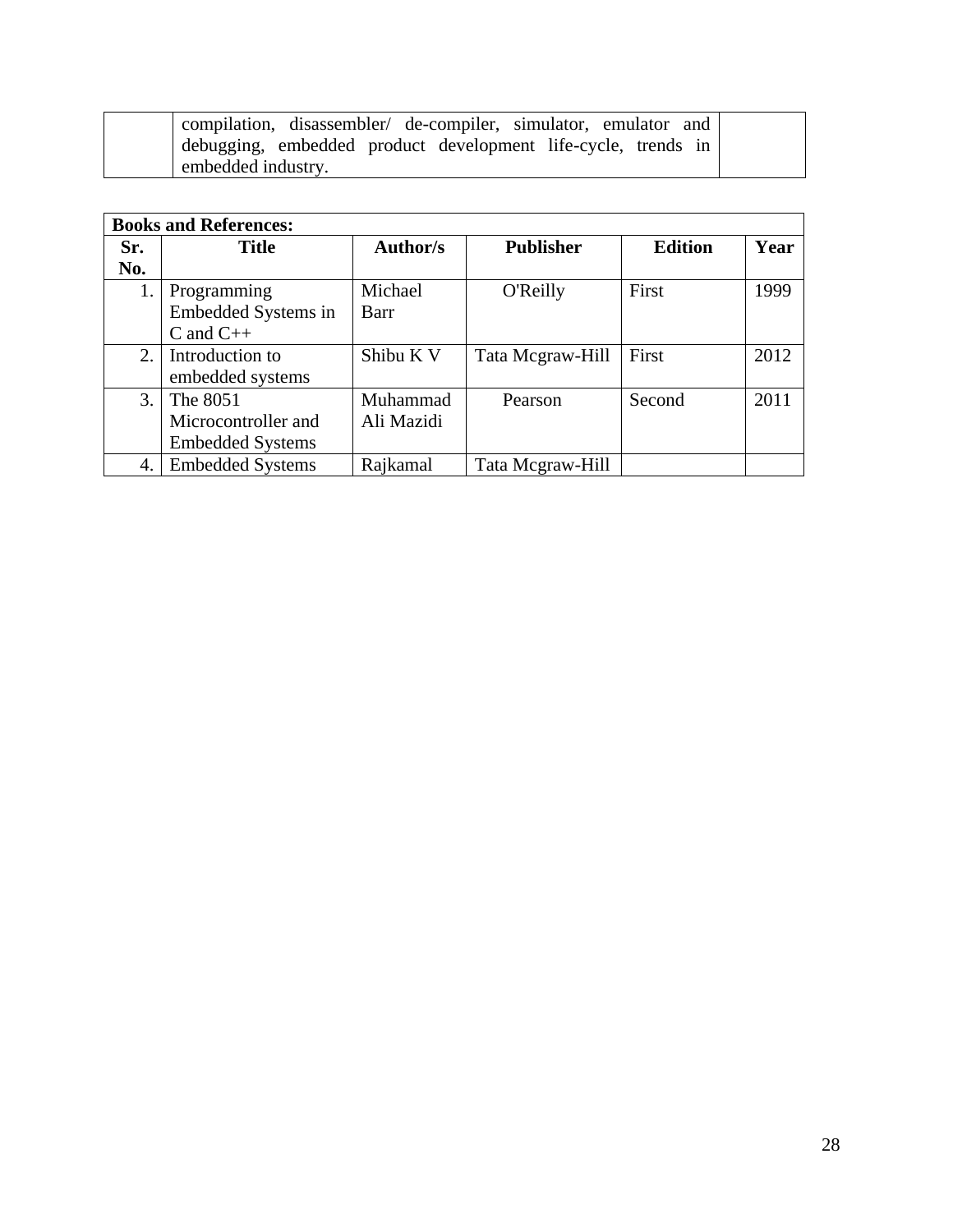| <b>B. Sc.</b> (Information Technology)                       | $Semester - IV$           |                             |    |  |
|--------------------------------------------------------------|---------------------------|-----------------------------|----|--|
| <b>Course Name: Computer Oriented Statistical Techniques</b> |                           | <b>Course Code: USIT403</b> |    |  |
| Periods per week (1 Period is 50 minutes)                    |                           |                             |    |  |
| <b>Credits</b>                                               |                           |                             |    |  |
|                                                              | <b>Hours</b>              | <b>Marks</b>                |    |  |
| <b>Evaluation System</b>                                     | <b>Theory Examination</b> | $2^{1/2}$                   | 75 |  |
|                                                              | <b>Internal</b>           | $\sim$ $\sim$               | 25 |  |

| Unit         | <b>Details</b>                                                      | <b>Lectures</b> |  |  |  |  |
|--------------|---------------------------------------------------------------------|-----------------|--|--|--|--|
| $\mathbf I$  | The Mean, Median, Mode, and Other Measures of Central               |                 |  |  |  |  |
|              | Tendency: Index, or Subscript, Notation, Summation Notation,        |                 |  |  |  |  |
|              | Averages, or Measures of Central Tendency , The Arithmetic Mean,    |                 |  |  |  |  |
|              | The Weighted Arithmetic Mean , Properties of the Arithmetic Mean    |                 |  |  |  |  |
|              | The Arithmetic Mean Computed from Grouped Data , The Median         |                 |  |  |  |  |
|              | The Mode, The Empirical Relation Between the Mean, Median, and      |                 |  |  |  |  |
|              | Mode, The Geometric Mean G, The Harmonic Mean H, The Relation       |                 |  |  |  |  |
|              | Between the Arithmetic, Geometric, and Harmonic Means, The Root     |                 |  |  |  |  |
|              | Mean Square, Quartiles, Deciles, and Percentiles, Software and      |                 |  |  |  |  |
|              | Measures of Central Tendency.                                       |                 |  |  |  |  |
|              | The Standard Deviation and Other Measures of Dispersion:            | 12              |  |  |  |  |
|              | Dispersion, or Variation, The Range, The Mean Deviation, The Semi-  |                 |  |  |  |  |
|              | Interquartile Range, The 10–90 Percentile Range, The Standard       |                 |  |  |  |  |
|              | Deviation, The Variance, Short Methods for Computing the Standard   |                 |  |  |  |  |
|              | Deviation, Properties of the Standard Deviation, Charlie's Check,   |                 |  |  |  |  |
|              | Sheppard's Correction for Variance, Empirical Relations Between     |                 |  |  |  |  |
|              | Measures of Dispersion, Absolute and Relative Dispersion;           |                 |  |  |  |  |
|              | Coefficient of Variation, Standardized Variable; Standard Scores,   |                 |  |  |  |  |
|              | Software and Measures of Dispersion.                                |                 |  |  |  |  |
|              | Introduction to R: Basic syntax, data types, variables, operators,  |                 |  |  |  |  |
|              | control statements, R-functions, R-Vectors, R-lists, R Arrays.      |                 |  |  |  |  |
| $\mathbf{I}$ | Moments, Skewness, and Kurtosis : Moments , Moments for             |                 |  |  |  |  |
|              | Grouped Data , Relations Between Moments, Computation of            |                 |  |  |  |  |
|              | Moments for Grouped Data, Charlie's Check and Sheppard's            |                 |  |  |  |  |
|              | Corrections, Moments in Dimensionless Form, Skewness, Kurtosis,     |                 |  |  |  |  |
|              | Population Moments, Skewness, and Kurtosis, Software Computation    |                 |  |  |  |  |
|              | of Skewness and Kurtosis.                                           | 12              |  |  |  |  |
|              | <b>Elementary Probability Theory:</b> Definitions of Probability,   |                 |  |  |  |  |
|              | Conditional Probability; Independent and Dependent Events, Mutually |                 |  |  |  |  |
|              | Exclusive Events, Probability Distributions, Mathematical           |                 |  |  |  |  |
|              | Expectation, Relation Between Population, Sample Mean,<br>and       |                 |  |  |  |  |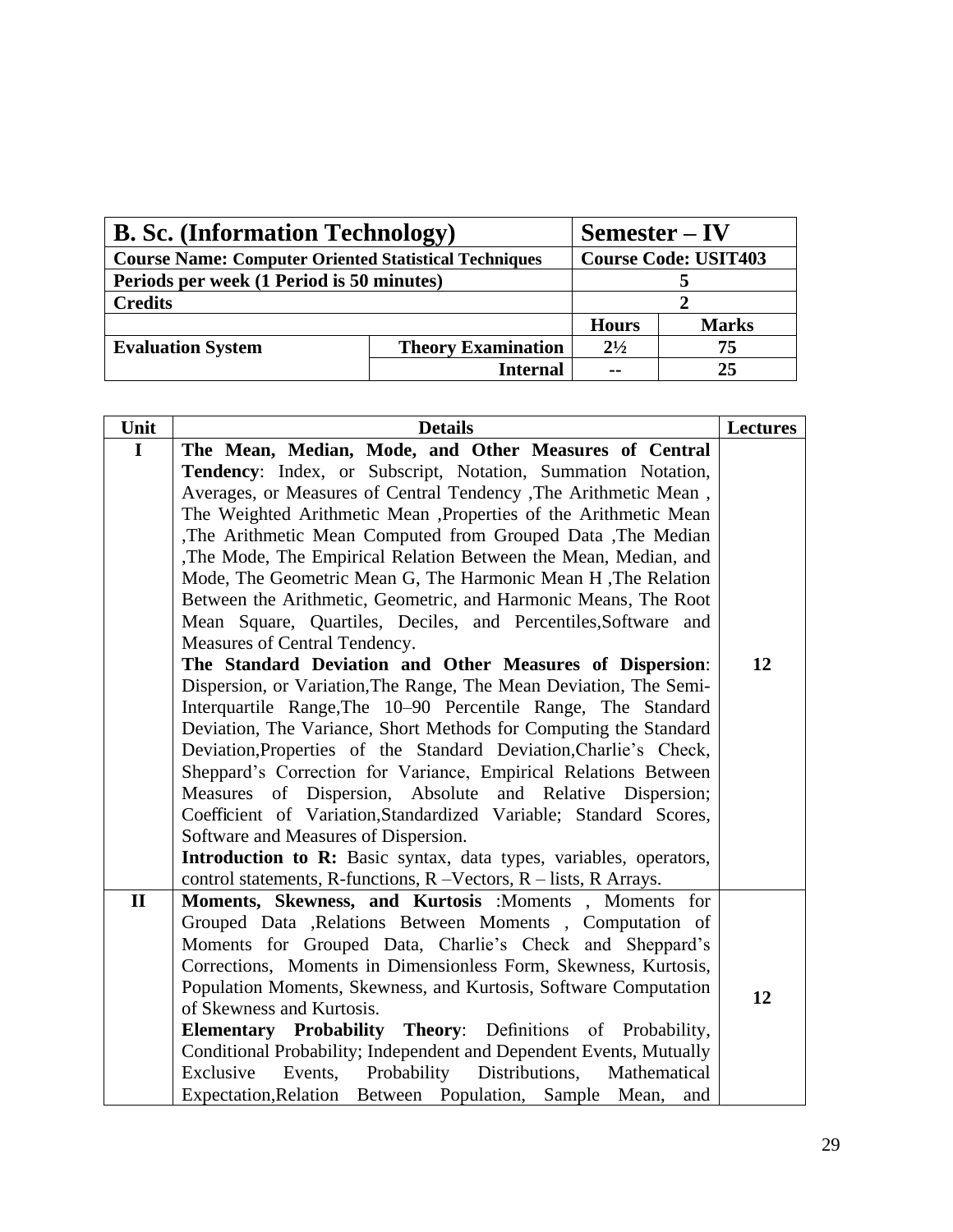|     | Variance, Combinatorial Analysis, Combinations,<br>Stirling's<br>Approximation to n!, Relation of Probability to Point Set Theory,<br>Euler or Venn Diagrams and Probability.<br><b>Elementary Sampling Theory: Sampling Theory, Random Samples</b><br>and Random Numbers, Sampling With and Without Replacement,<br>Sampling Distributions, Sampling Distribution of Means, Sampling<br>Distribution of Proportions, Sampling Distributions of Differences<br>and Sums, Standard Errors, Software Demonstration of Elementary                                                                                                                                                                                                                                                                                                                                                                                                                                                      |    |
|-----|-------------------------------------------------------------------------------------------------------------------------------------------------------------------------------------------------------------------------------------------------------------------------------------------------------------------------------------------------------------------------------------------------------------------------------------------------------------------------------------------------------------------------------------------------------------------------------------------------------------------------------------------------------------------------------------------------------------------------------------------------------------------------------------------------------------------------------------------------------------------------------------------------------------------------------------------------------------------------------------|----|
|     | Sampling Theory.                                                                                                                                                                                                                                                                                                                                                                                                                                                                                                                                                                                                                                                                                                                                                                                                                                                                                                                                                                    |    |
| III | Statistical Estimation Theory: Estimation of Parameters, Unbiased<br>Estimates, Efficient Estimates, Point Estimates and Interval Estimates;<br>Their Reliability, Confidence-Interval Estimates of Population<br>Parameters, Probable Error.<br>Statistical Decision Theory: Statistical Decisions, Statistical<br>Hypotheses, Tests of Hypotheses and Significance, or Decision<br>Rules, Type I and Type II Errors, Level of Significance, Tests<br>Involving Normal Distributions, Two-Tailed and One-Tailed Tests,<br>Special Tests, Operating-Characteristic Curves; the Power of a Test, p-<br>Values for Hypotheses Tests, Control Charts, Tests Involving Sample<br>Differences, Tests Involving Binomial Distributions.<br>Statistics in R: mean, median, mode, Normal Distribution, Binomial<br>Distribution, Frequency Distribution in R.                                                                                                                               | 12 |
| IV  | Small Sampling Theory: Small Samples, Student's t Distribution,<br>Confidence Intervals, Tests of Hypotheses and Significance, The Chi-<br>Square Distribution, Confidence Intervals for Sigma, Degrees of<br>Freedom, The F Distribution.<br>The Chi-Square Test: Observed and Theoretical Frequencies,<br>Definition of chi-square, Significance Tests, The Chi-Square Test for<br>Goodness of Fit, Contingency Tables, Yates' Correction for<br>Continuity, Simple Formulas for Computing chi-square, Coefficient of<br>Contingency, Correlation of Attributes, Additive Property of chi-<br>square.                                                                                                                                                                                                                                                                                                                                                                             | 12 |
|     | Curve Fitting and the Method of Least Squares: Relationship<br>Between Variables, Curve Fitting, Equations of Approximating<br>Curves, Freehand Method of Curve Fitting, The Straight Line, The<br>Method of Least Squares, The Least-Squares Line, Nonlinear<br>Relationships, The Least-Squares Parabola, Regression, Applications<br>to Time Series, Problems Involving More Than Two Variables.<br><b>Correlation</b><br><b>Theory:</b><br>Correlation<br>and<br>Regression,<br>Linear<br>Correlation, Measures of Correlation, The Least-Squares Regression<br>Lines, Standard Error of Estimate, Explained and Unexplained<br>Variation, Coefficient of Correlation, Remarks Concerning the<br>Correlation Coefficient, Product-Moment Formula for the Linear<br>Correlation Coefficient, Short Computational Formulas, Regression<br>Lines and the Linear Correlation Coefficient, Correlation of Time<br>Series, Correlation of Attributes, Sampling Theory of Correlation, | 12 |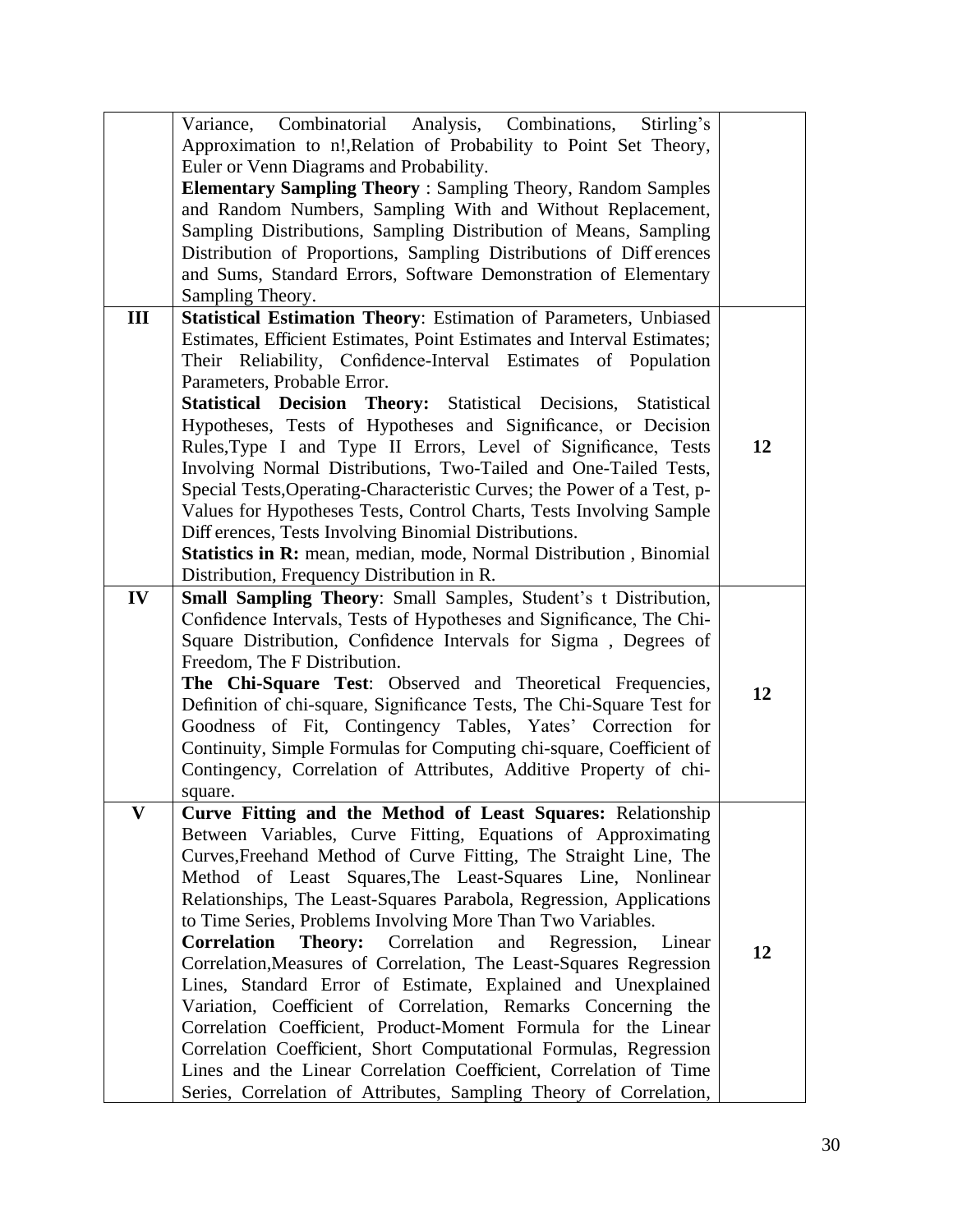| ---- |  |
|------|--|
|      |  |

|     | <b>Books and References:</b> |                   |                     |                  |      |  |  |  |
|-----|------------------------------|-------------------|---------------------|------------------|------|--|--|--|
| Sr. | <b>Title</b>                 | <b>Author/s</b>   | <b>Publisher</b>    | <b>Edition</b>   | Year |  |  |  |
| No. |                              |                   |                     |                  |      |  |  |  |
| 1.  | <b>STATISTICS</b>            | Murray R.         | $McGRAW -$          | <b>FOURTH</b>    |      |  |  |  |
|     |                              | Spiegel, Larry    | <b>HILL</b>         |                  |      |  |  |  |
|     |                              | J. Stephens.      | <b>ITERNATIONAL</b> |                  |      |  |  |  |
| 2.  | A Practical Approach         | R.B. Patil,       | <b>SPD</b>          | 1 <sup>st</sup>  | 2017 |  |  |  |
|     | using $R$                    | H.J. Dand and     |                     |                  |      |  |  |  |
|     |                              | R. Bhavsar        |                     |                  |      |  |  |  |
| 3.  | <b>FUNDAMENTAL</b>           | S.C. GUPTA        | <b>SULTAN</b>       | <b>ELEVENTH</b>  | 2011 |  |  |  |
|     | ОF                           | and V.K.          | <b>CHAND</b> and    | <b>REVISED</b>   |      |  |  |  |
|     | <b>MATHEMATICAL</b>          | <b>KAPOOR</b>     | <b>SONS</b>         |                  |      |  |  |  |
|     | <b>STATISTICS</b>            |                   |                     |                  |      |  |  |  |
| 4.  | <b>MATHEMATICAL</b>          | <b>J.N. KAPUR</b> | <b>S. CHAND</b>     | <b>TWENTIETH</b> | 2005 |  |  |  |
|     | <b>STATISTICS</b>            | and H.C.          |                     | <b>REVISED</b>   |      |  |  |  |
|     |                              | <b>SAXENA</b>     |                     |                  |      |  |  |  |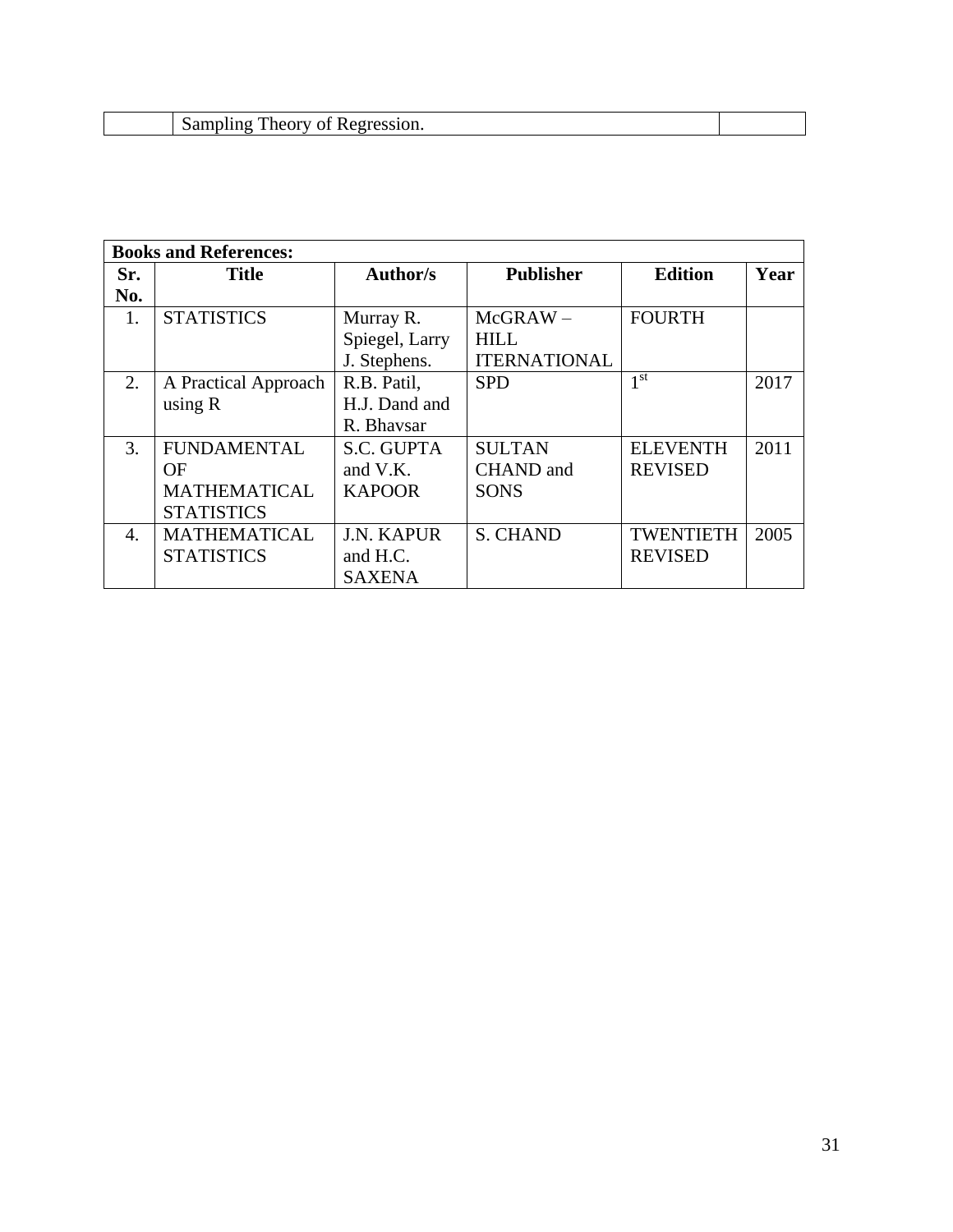| <b>B. Sc. (Information Technology)</b>    | $Semester - IV$                        |                             |              |  |
|-------------------------------------------|----------------------------------------|-----------------------------|--------------|--|
| <b>Course Name: Software Engineering</b>  |                                        | <b>Course Code: USIT404</b> |              |  |
| Periods per week (1 Period is 50 minutes) |                                        |                             |              |  |
| <b>Credits</b>                            |                                        |                             |              |  |
|                                           |                                        | <b>Hours</b>                | <b>Marks</b> |  |
| <b>Evaluation System</b>                  | $2^{1/2}$<br><b>Theory Examination</b> |                             | 75           |  |
|                                           | <b>Internal</b>                        | $\sim$ $\sim$               | 25           |  |

| Unit         | <b>Details</b>                                                                                                                                                                                                                                                                                                                                                                                                                                                                                                                                                                                                                                                                                                                                                                                                                                                            | <b>Lectures</b> |
|--------------|---------------------------------------------------------------------------------------------------------------------------------------------------------------------------------------------------------------------------------------------------------------------------------------------------------------------------------------------------------------------------------------------------------------------------------------------------------------------------------------------------------------------------------------------------------------------------------------------------------------------------------------------------------------------------------------------------------------------------------------------------------------------------------------------------------------------------------------------------------------------------|-----------------|
| $\mathbf I$  | <b>Introduction:</b> What is software engineering? Software Development<br>Life Cycle, Requirements Analysis, Software Design, Coding,<br>Testing, Maintenance etc.<br>Software<br><b>Requirements:</b> Functional and Non-functional<br>requirements, User Requirements, System Requirements, Interface<br>Specification, Documentation of the software requirements.<br><b>Software Processes:</b><br>Process and Project, Component Software Processes.<br><b>Software Development Process Models.</b><br>Waterfall Model.<br>$\bullet$<br>Prototyping.<br>$\bullet$<br>Iterative Development.<br>$\bullet$<br>Rational Unified Process.<br>$\bullet$<br>The RAD Model<br>$\bullet$<br>Time boxing Model.<br>Agile software development: Agile methods, Plan-driven and agile<br>development, Extreme programming, Agile project management,<br>Scaling agile methods. | 12              |
| $\mathbf{I}$ | Socio-technical system: Essential characteristics of socio technical<br>systems, Emergent System Properties, Systems Engineering,<br>Components of system such as organization, people and computers,<br>Dealing Legacy Systems.<br>Critical system: Types of critical system, A simple safety critical<br>system, Dependability of a system, Availability and Reliability, Safety<br>and Security of Software systems.<br>Requirements Engineering Processes:<br>Feasibility<br>study,<br>Requirementselicitation and analysis, Requirements Validations,<br>Requirements Management.                                                                                                                                                                                                                                                                                    | 12              |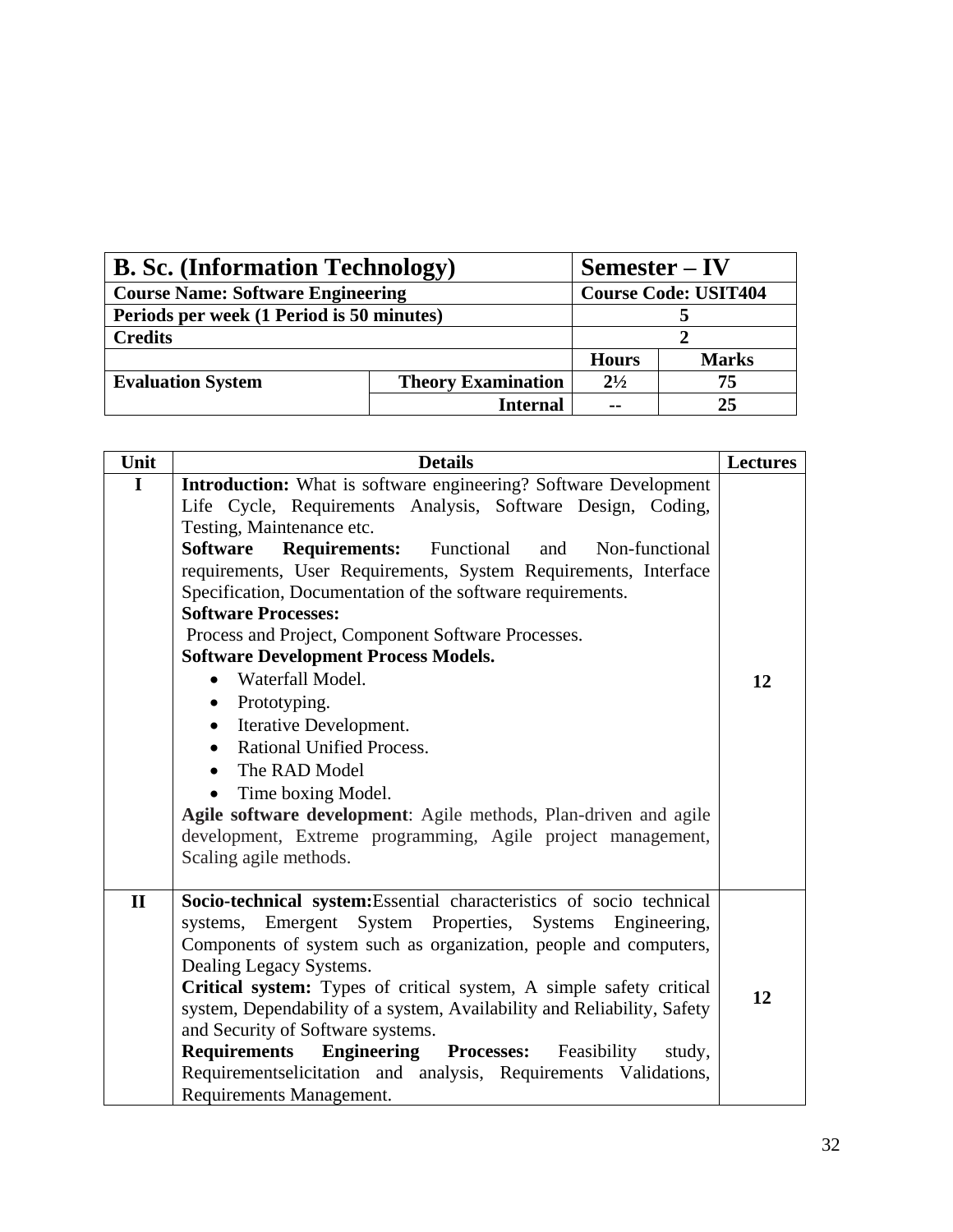|                         | System Models: Models and its types, Context Models, Behavioural                                        |    |  |  |  |  |
|-------------------------|---------------------------------------------------------------------------------------------------------|----|--|--|--|--|
|                         | Models, Data Models, Object Models, Structured Methods.                                                 |    |  |  |  |  |
| III                     | Architectural Design: Architectural Design Decisions,<br>System                                         |    |  |  |  |  |
|                         | Organisation, Modular Decomposition Styles, Control<br>Styles,                                          |    |  |  |  |  |
|                         | Reference Architectures.                                                                                |    |  |  |  |  |
|                         | User Interface Design: Need of UI design, Design issues, The UI                                         |    |  |  |  |  |
|                         | design Process, User analysis, User Interface Prototyping, Interface                                    |    |  |  |  |  |
|                         | Evaluation.                                                                                             | 12 |  |  |  |  |
|                         | <b>Project Management</b>                                                                               |    |  |  |  |  |
|                         | Software Project Management, Management activities, Project                                             |    |  |  |  |  |
|                         | Planning, Project Scheduling, Risk Management.                                                          |    |  |  |  |  |
|                         | <b>Quality Management:</b> Process and Product Quality, Quality                                         |    |  |  |  |  |
|                         | assurance and Standards, Quality Planning, Quality Control, Software                                    |    |  |  |  |  |
|                         | Measurement and Metrics.                                                                                |    |  |  |  |  |
| IV                      | Verification and Validation: Planning Verification and Validation,                                      |    |  |  |  |  |
|                         | Software Inspections, Automated Static Analysis, Verification and                                       |    |  |  |  |  |
|                         | Formal Methods. Software Testing: System Testing, Component                                             |    |  |  |  |  |
|                         | Testing, Test Case Design, Test Automation.                                                             |    |  |  |  |  |
|                         | Software Measurement: Size-Oriented Metrics, Function-Oriented                                          | 12 |  |  |  |  |
|                         | Metrics, Extended Function Point Metrics<br>Software Cost Estimation: Software Productivity, Estimation |    |  |  |  |  |
|                         | Techniques, Algorithmic Cost Modelling, Project Duration and                                            |    |  |  |  |  |
|                         | <b>Staffing</b>                                                                                         |    |  |  |  |  |
| $\overline{\mathbf{V}}$ | Process Improvement: Process and product quality, Process                                               |    |  |  |  |  |
|                         | Classification, Process Measurement, Process Analysis and Modeling,                                     |    |  |  |  |  |
|                         | Process Change, The CMMI Process Improvement Framework.                                                 |    |  |  |  |  |
|                         | Service Oriented Software Engineering: Services as reusable                                             |    |  |  |  |  |
|                         | components,                                                                                             |    |  |  |  |  |
|                         | Service Engineering, Software Development with Services.                                                | 12 |  |  |  |  |
|                         | Software reuse: The reuse landscape, Application frameworks,                                            |    |  |  |  |  |
|                         | Software product lines, COTS product reuse.                                                             |    |  |  |  |  |
|                         | Distributed software engineering: Distributed systems issues,                                           |    |  |  |  |  |
|                         | Client-server computing, Architectural patterns for distributed                                         |    |  |  |  |  |
|                         | systems, Software as a service                                                                          |    |  |  |  |  |

|     | <b>Books and References:</b> |                 |                  |                |      |  |  |
|-----|------------------------------|-----------------|------------------|----------------|------|--|--|
| Sr. | <b>Title</b>                 | <b>Author/s</b> | <b>Publisher</b> | <b>Edition</b> | Year |  |  |
| No. |                              |                 |                  |                |      |  |  |
|     | Software Engineering,        | Ian             | Pearson          | Ninth          |      |  |  |
|     | edition,                     | Somerville      | Education.       |                |      |  |  |
| 2.  | Software Engineering         | Pankaj Jalote   | <b>Narosa</b>    |                |      |  |  |
|     |                              |                 | Publication      |                |      |  |  |
| 3.  | Software engineering,        | Roger           | Tata Mcgraw-hill | Seventh        |      |  |  |
|     | a practitioner's             | Pressman        |                  |                |      |  |  |
|     | approach                     |                 |                  |                |      |  |  |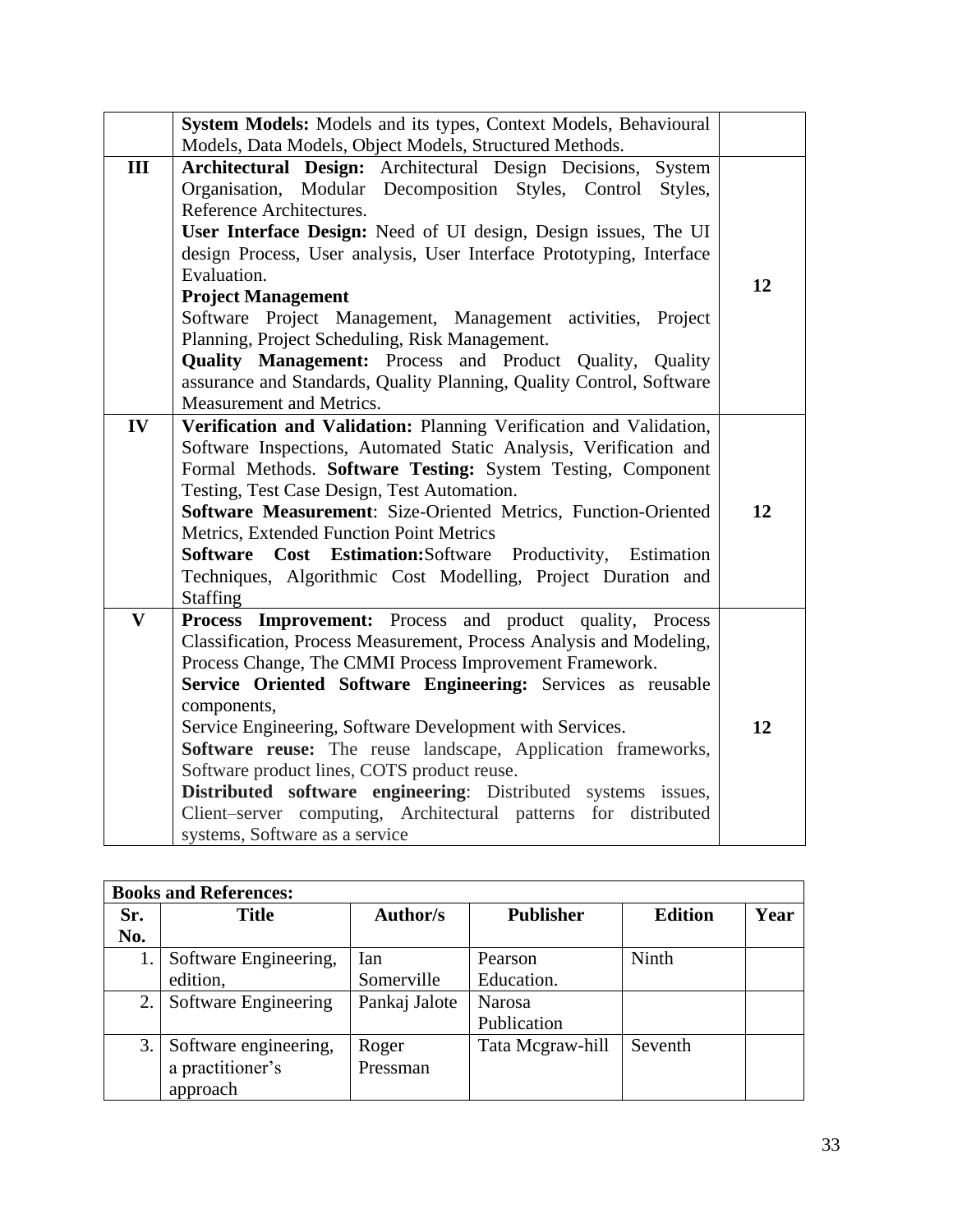| 4. | Software Engineering    | WS              | Tata Mcgraw-hill |            |      |
|----|-------------------------|-----------------|------------------|------------|------|
|    | principles and practice | Jawadekar       |                  |            |      |
| 5. | Software Engineering-   | S.A Kelkar      | PHI India.       |            |      |
|    | A Concise Study         |                 |                  |            |      |
| 6. | Software Engineering    | SubhajitDatta   | Oxford Higher    |            |      |
|    | Concept and             |                 | Education        |            |      |
|    | Applications            |                 |                  |            |      |
| 7. | Software Design         | D.Budgen        | Pearson          | 2nd        |      |
|    |                         |                 | education        |            |      |
| 8  | Software Engineering    | <b>KL</b> James | PHI              | <b>EEE</b> | 2009 |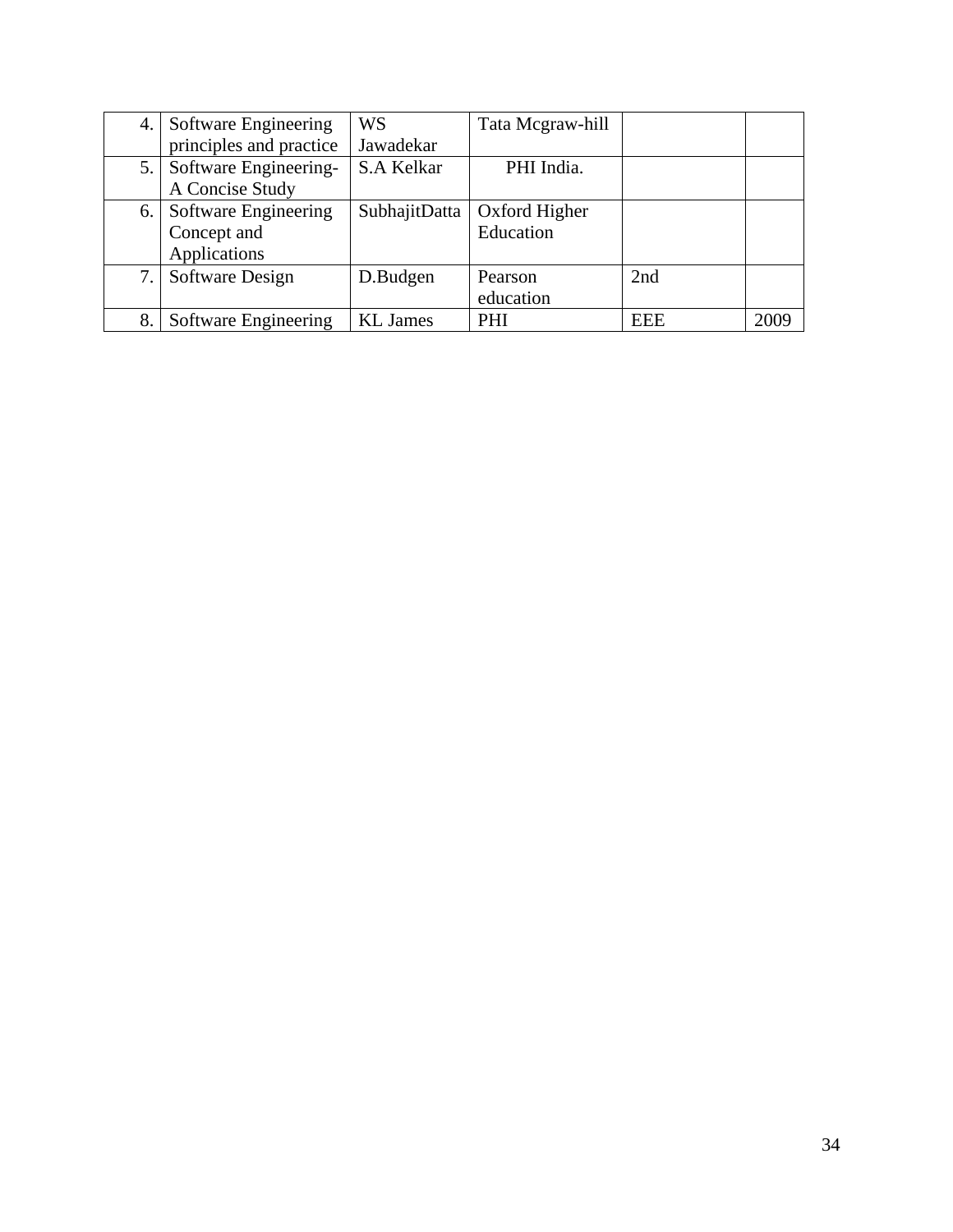| <b>B. Sc. (Information Technology)</b>              |                           | $Semester - IV$             |              |
|-----------------------------------------------------|---------------------------|-----------------------------|--------------|
| <b>Course Name: Computer Graphics and Animation</b> |                           | <b>Course Code: USIT405</b> |              |
| Periods per week (1 Period is 50 minutes)           |                           |                             |              |
| <b>Credits</b>                                      |                           |                             |              |
|                                                     |                           | <b>Hours</b>                | <b>Marks</b> |
| <b>Evaluation System</b>                            | <b>Theory Examination</b> | $2^{1/2}$                   | 75           |
|                                                     | <b>Internal</b>           | $\sim$ $\sim$               | 25           |

| Unit         | <b>Details</b>                                                                                                                  | <b>Lectures</b> |
|--------------|---------------------------------------------------------------------------------------------------------------------------------|-----------------|
| $\mathbf I$  | <b>Introduction to Computer Graphics:</b>                                                                                       |                 |
|              | Overview of Computer Graphics, Computer Graphics Application and                                                                |                 |
|              | Software, Description of some graphics devices, Input Devices for                                                               |                 |
|              | Operator Interaction, Active and Passive Graphics Devices, Display                                                              |                 |
|              | Technologies, Storage Tube Graphics Displays, Calligraphic Refresh                                                              |                 |
|              | Graphics Displays, Raster Refresh (Raster-Scan) Graphics Displays,                                                              |                 |
|              | Cathode Ray Tube Basics, Color CRT Raster Scan Basics, Video                                                                    |                 |
|              | Basics, The Video Controller, Random-Scan Display Processor, LCD                                                                | 12              |
|              | displays.                                                                                                                       |                 |
|              | Scan conversion - Digital Differential Analyzer (DDA) algorithm,                                                                |                 |
|              | Bresenhams' Line drawing algorithm. Bresenhams' method of Circle                                                                |                 |
|              | drawing, Midpoint Circle Algorithm, Midpoint Ellipse Algorithm,                                                                 |                 |
|              | Mid-point criteria, Problems of Aliasing, end-point ordering and                                                                |                 |
|              | clipping lines, Scan Converting Circles, Clipping Lines algorithms-                                                             |                 |
|              | Cyrus-Beck, Cohen-Sutherland and Liang-Barsky, Clipping Polygons,                                                               |                 |
|              | problem with multiple components.                                                                                               |                 |
| $\mathbf{I}$ | <b>Two-Dimensional Transformations:</b>                                                                                         |                 |
|              | Transformations and Matrices, Transformation Conventions, 2D                                                                    |                 |
|              | Transformations,<br>Homogeneous<br>Coordinates<br>and<br>Matrix                                                                 |                 |
|              | Representation<br>Transformations,<br>of<br>2D<br>Translations<br>and                                                           |                 |
|              | Homogeneous Coordinates, Rotation, Reflection, Scaling, Combined                                                                |                 |
|              | Transformation, Transformation of Points, Transformation of The                                                                 |                 |
|              | Unit Square, Solid Body Transformations, Rotation About an                                                                      |                 |
|              | Arbitrary Point, Reflection through an Arbitrary Line, A Geometric<br>Interpretation of Homogeneous Coordinates, The Window-to- | 12              |
|              | Viewport Transformations.                                                                                                       |                 |
|              | <b>Three-Dimensional Transformations:</b>                                                                                       |                 |
|              | Three-Dimensional Scaling, Three-Dimensional Shearing,<br>Three-                                                                |                 |
|              | Dimensional Rotation, Three-Dimensional Reflection,<br>Three-                                                                   |                 |
|              | Dimensional Translation, Multiple Transformation, Rotation about an                                                             |                 |
|              | Arbitrary Axis in Space, Reflection through an Arbitrary Plane,                                                                 |                 |
|              | Matrix Representation of 3D Transformations, Composition of 3D                                                                  |                 |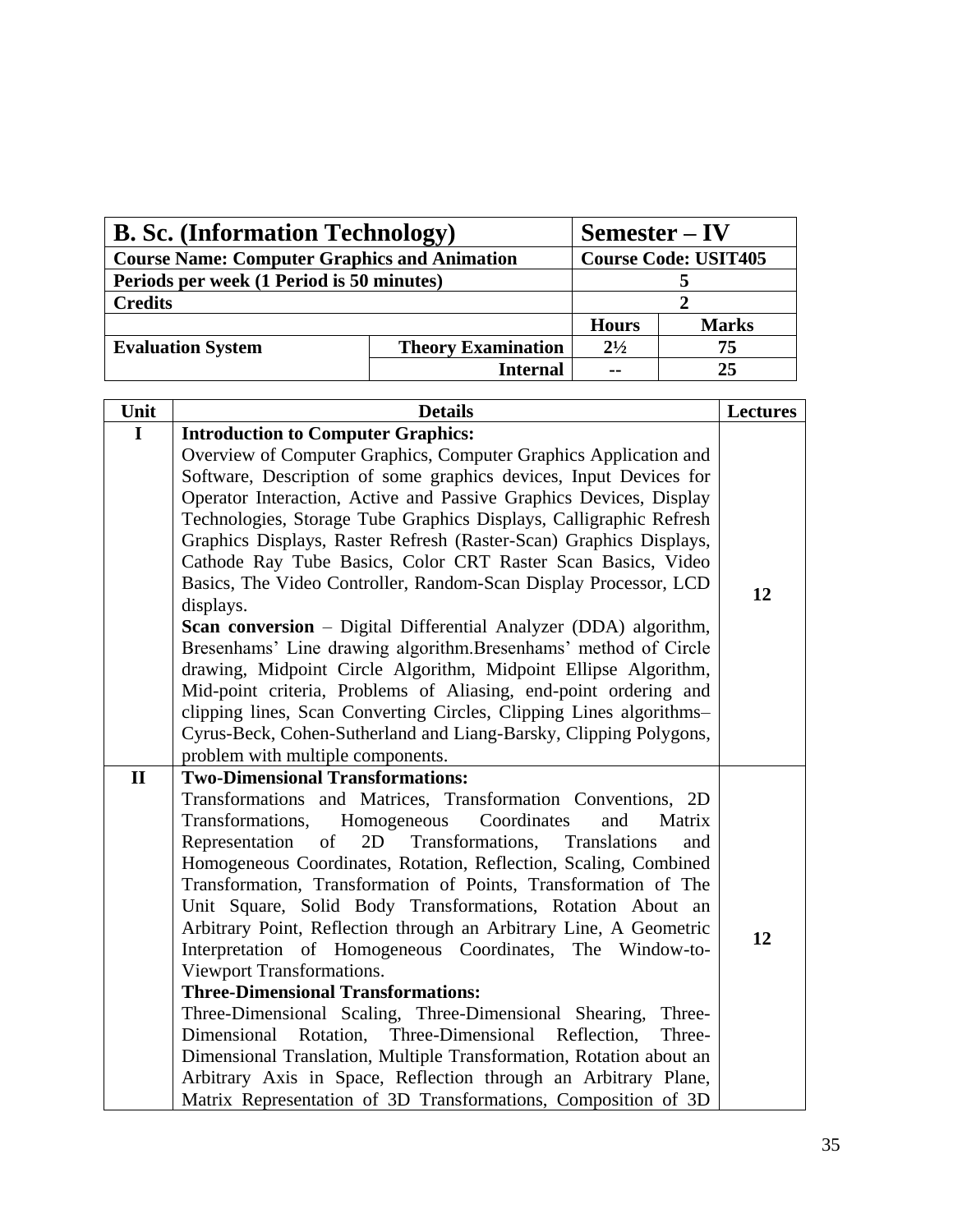|                         | Transformations, Affine and Perspective Geometry, Perspective<br>Transformations, Techniques for Generating Perspective Views,<br>Vanishing Points, the Perspective Geometry and camera models,<br>Orthographic<br>Projections,<br>Axonometric<br>Projections,<br>Oblique<br>Projections, View volumes for projections.                                                                                                                                                                                                                                                                                                                                                                                                                                                             |    |
|-------------------------|-------------------------------------------------------------------------------------------------------------------------------------------------------------------------------------------------------------------------------------------------------------------------------------------------------------------------------------------------------------------------------------------------------------------------------------------------------------------------------------------------------------------------------------------------------------------------------------------------------------------------------------------------------------------------------------------------------------------------------------------------------------------------------------|----|
| III                     | <b>Viewing in 3D</b>                                                                                                                                                                                                                                                                                                                                                                                                                                                                                                                                                                                                                                                                                                                                                                |    |
|                         | Stages in 3D viewing, Canonical View Volume (CVV), Specifying an<br>Arbitrary 3D View, Examples of 3D Viewing, The Mathematics of<br>Planar Geometric Projections, Combined transformation matrices for<br>projections and viewing, Coordinate Systems and matrices, camera<br>model and viewing pyramid.<br>Light:Radiometry,Transport,Equation,Photometry<br>Color:Colorimetry,ColorSpaces,ChromaticAdaptation,<br>Color<br>Appearance                                                                                                                                                                                                                                                                                                                                            | 12 |
| IV                      | <b>Visible-Surface Determination:</b>                                                                                                                                                                                                                                                                                                                                                                                                                                                                                                                                                                                                                                                                                                                                               |    |
|                         | Techniques for efficient Visible-Surface Algorithms, Categories of<br>algorithms, Back face removal, The z-Buffer Algorithm, Scan-line<br>method, Painter's algorithms (depth sorting), Area sub-division<br>method, BSP trees, Visible-Surface Ray Tracing, comparison of the<br>methods.<br><b>Plane Curves and Surfaces:</b><br>Curve Representation, Nonparametric Curves, Parametric Curves,<br>Parametric Representation of a Circle, Parametric Representation of<br>an Ellipse, Parametric Representation of a Parabola, Parametric<br>Representation of a Hyperbola, Representation of Space Curves,<br>Cubic Splines, , Bezier Curves, B-spline Curves, B-spline Curve Fit,<br>B-spline Curve Subdivision, Parametric Cubic Curves, Quadric<br>Surfaces. Bezier Surfaces. | 12 |
| $\overline{\mathbf{V}}$ | <b>Computer Animation:</b>                                                                                                                                                                                                                                                                                                                                                                                                                                                                                                                                                                                                                                                                                                                                                          |    |
|                         | Principles of Animation, Key framing, Deformations, Character<br>Animation, Physics-Based Animation, Procedural Techniques, Groups<br>of Objects.                                                                                                                                                                                                                                                                                                                                                                                                                                                                                                                                                                                                                                   |    |
|                         | <b>Image Manipulation and Storage:</b>                                                                                                                                                                                                                                                                                                                                                                                                                                                                                                                                                                                                                                                                                                                                              | 12 |
|                         | What is an Image? Digital image file formats, Image compression                                                                                                                                                                                                                                                                                                                                                                                                                                                                                                                                                                                                                                                                                                                     |    |
|                         | standard - JPEG, Image Processing - Digital image enhancement,                                                                                                                                                                                                                                                                                                                                                                                                                                                                                                                                                                                                                                                                                                                      |    |
|                         | contrast stretching, Histogram Equalization, smoothing and median<br>Filtering.                                                                                                                                                                                                                                                                                                                                                                                                                                                                                                                                                                                                                                                                                                     |    |

| <b>Books and References:</b> |                          |                          |                  |                 |      |
|------------------------------|--------------------------|--------------------------|------------------|-----------------|------|
| Sr. No.                      | <b>Title</b>             | <b>Author/s</b>          | <b>Publisher</b> | <b>Edition</b>  | Year |
| 1.                           | Computer Graphics -      | J. D. Foley, A. Van      | Pearson          |                 |      |
|                              | Principles and           | Dam, S. K. Feiner        |                  | $2^{nd}$        |      |
|                              | Practice                 | and J. F. Hughes         |                  |                 |      |
| 2.                           | Steve Marschner,         | Fundamentals of          | CRC press        | 4 <sup>th</sup> | 2016 |
|                              | Peter Shirley            | <b>Computer Graphics</b> |                  |                 |      |
| 3.                           | <b>Computer Graphics</b> | Hearn, Baker             | Pearson          | 2 <sup>nd</sup> |      |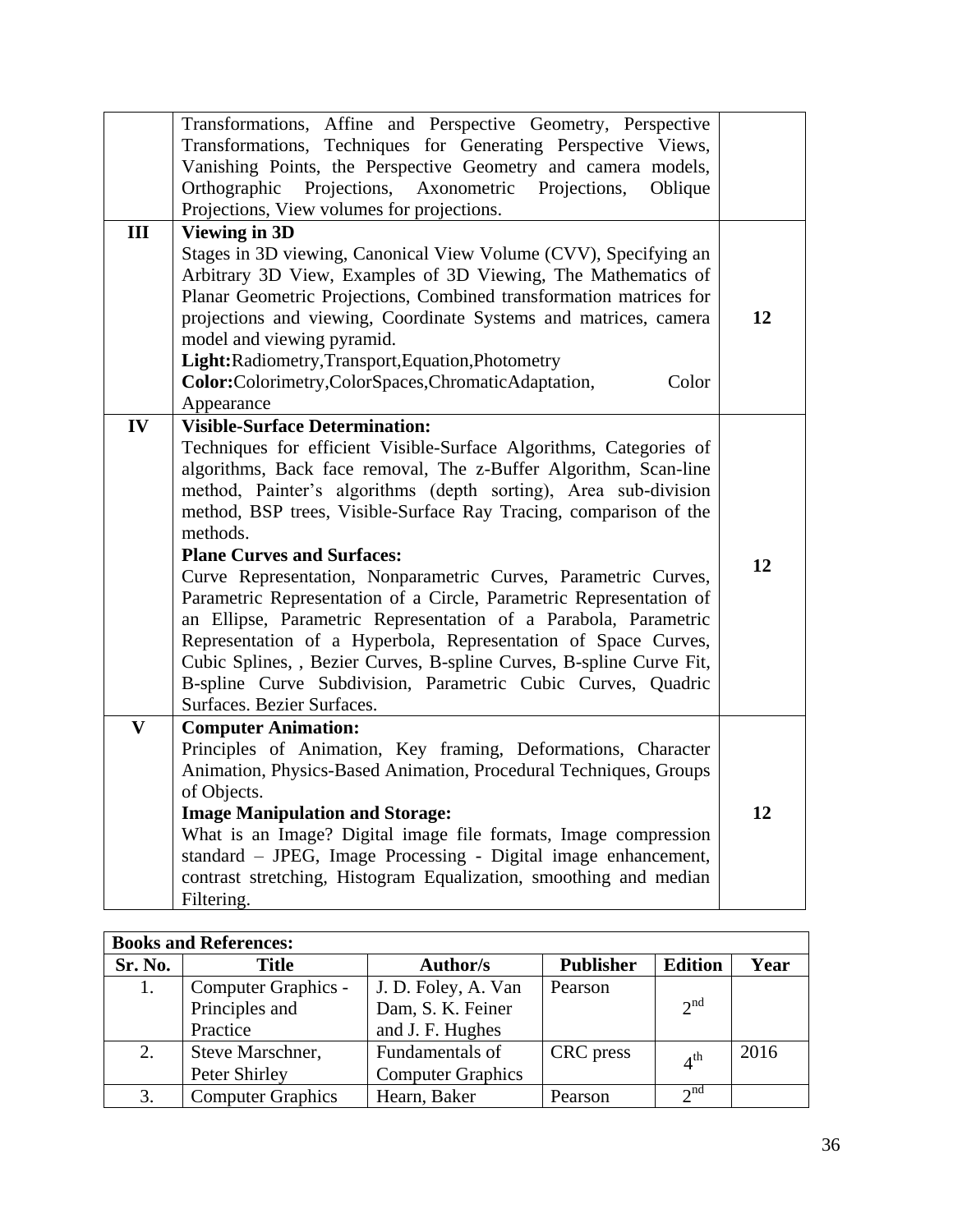| 4.                                         | of<br>Principles                       | William M.                   | <b>TMH</b>                  |              | 2 <sup>nd</sup> |  |
|--------------------------------------------|----------------------------------------|------------------------------|-----------------------------|--------------|-----------------|--|
|                                            | Interactive Computer                   | Newman and Robert            |                             |              |                 |  |
|                                            | Graphics                               | F. Sproull                   |                             |              |                 |  |
| 5.                                         | Mathematical                           | D. F. Rogers, J. A.          | <b>TMH</b>                  |              | 2 <sup>nd</sup> |  |
|                                            | Elements for CG                        | Adams                        |                             |              |                 |  |
|                                            | <b>B. Sc.</b> (Information Technology) |                              |                             | Semester-IV  |                 |  |
| <b>Course Name: Core Java Practical</b>    |                                        |                              | <b>Course Code: USIT4P1</b> |              |                 |  |
| Lectures per week<br>Periods per week<br>3 |                                        |                              |                             |              |                 |  |
| 1 Period is 50 minutes                     |                                        |                              |                             |              |                 |  |
|                                            |                                        |                              |                             | <b>Hours</b> | <b>Marks</b>    |  |
| <b>Evaluation System</b>                   |                                        | <b>Practical Examination</b> |                             | $2^{1/2}$    | 50              |  |
|                                            |                                        |                              |                             |              |                 |  |

|                | <b>List of Practical</b>                                                                |
|----------------|-----------------------------------------------------------------------------------------|
| 1.             | <b>Java Basics</b>                                                                      |
| a.             | Write a Java program that takes a number as input and prints its multiplication         |
|                | table upto 10.                                                                          |
| $\mathbf{b}$ . | Write a Java program to display the following pattern.                                  |
|                | *****                                                                                   |
|                | ****                                                                                    |
|                | ***                                                                                     |
|                | **                                                                                      |
|                | $\ast$                                                                                  |
| $\mathbf{C}$ . | Write a Java program to print the area and perimeter of a circle.                       |
|                |                                                                                         |
| 2.             | <b>Use of Operators</b>                                                                 |
| a.             | Write a Java program to add two binary numbers.                                         |
| $\mathbf b$ .  | Write a Java program to convert a decimal number to binary number and vice              |
|                | versa.                                                                                  |
| $C_{\bullet}$  | Write a Java program to reverse a string.                                               |
|                |                                                                                         |
| 3.             | <b>Java Data Types</b>                                                                  |
| a.             | Write a Java program to count the letters, spaces, numbers and other characters of      |
|                | an input string.                                                                        |
| $\mathbf{b}$ . | Implement a Java function that calculates the sum of digits for a given char array      |
|                | consisting of the digits '0' to '9'. The function should return the digit sum as a long |
|                | value.                                                                                  |
| $\mathbf{C}$ . | Find the smallest and largest element from the array                                    |
|                |                                                                                         |
| 4.             | <b>Methods and Constructors</b>                                                         |
| a.             | Designed a class SortData that contains the method asec() and desc().                   |
| b.             | Designed a class that demonstrates the use of constructor and destructor.               |
| c.             | Write a java program to demonstrate the implementation of abstract class.               |
|                |                                                                                         |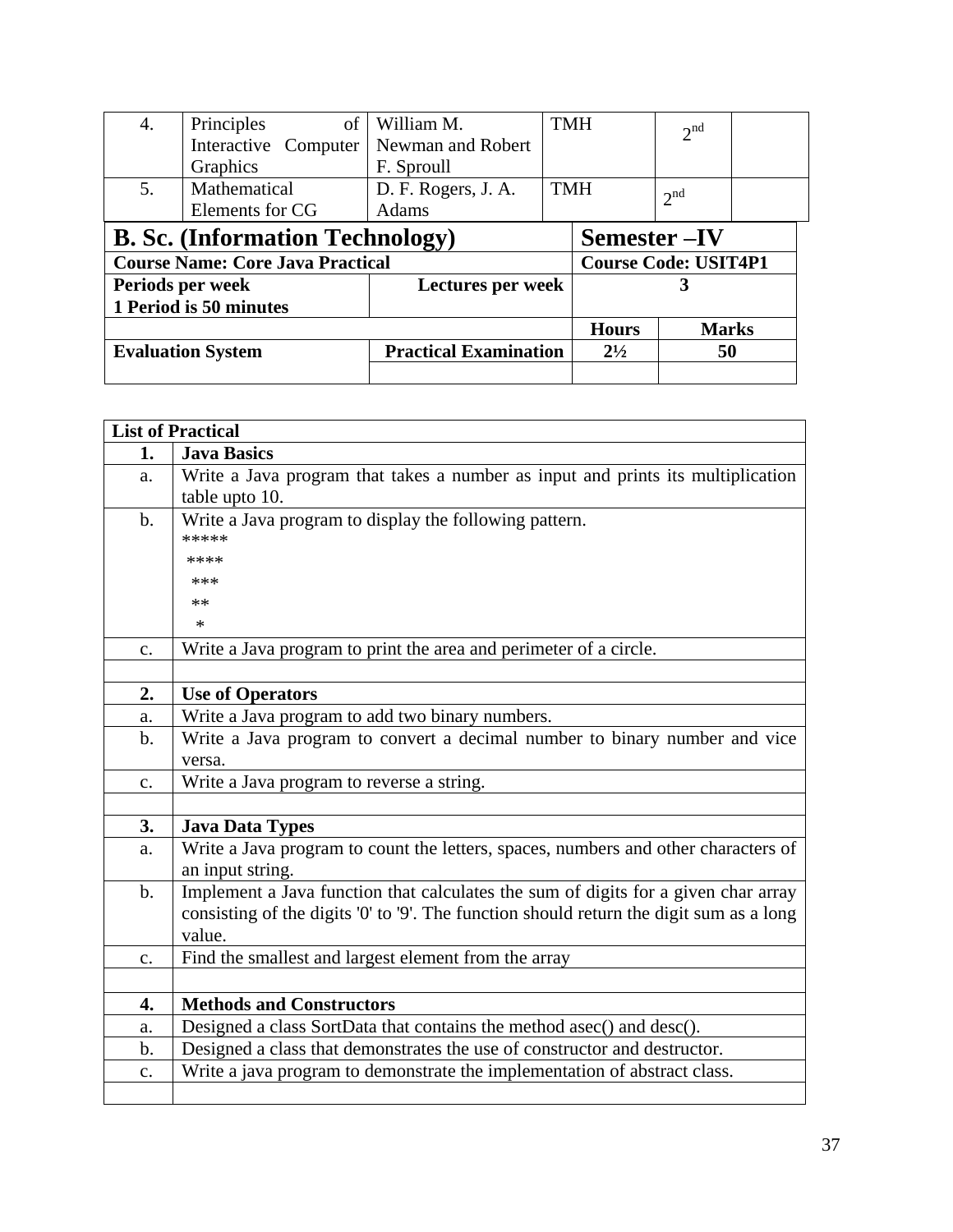| 5.             | <b>Inheritance</b>                                                                       |
|----------------|------------------------------------------------------------------------------------------|
| a.             | Write a java program to implement single level inheritance.                              |
| $\mathbf b$ .  | Write a java program to implement method overriding                                      |
| c.             | Write a java program to implement multiple inheritance.                                  |
|                |                                                                                          |
|                |                                                                                          |
| 6.             | <b>Packages and Arrays</b>                                                               |
| a.             | Create a package, Add the necessary classes and import the package in java class.        |
| $\mathbf b$ .  | Write a java program to add two matrices and print the resultant matrix.                 |
| $\mathbf{c}$ . | Write a java program for multiplying two matrices and print the product for the<br>same. |
|                |                                                                                          |
| 7.             | <b>Vectors and Multithreading</b>                                                        |
| a.             | Write a java program to implement the vectors.                                           |
| $\mathbf b$ .  | Write a java program to implement thread life cycle.                                     |
| $\mathbf{c}$ . | Write a java program to implement multithreading.                                        |
|                |                                                                                          |
| 8.             | <b>File Handling</b>                                                                     |
| a.             | Write a java program to open a file and display the contents in the console              |
|                | window.                                                                                  |
| $\mathbf b$ .  | Write a java program to copy the contents from one file to other file.                   |
| c.             | Write a java program to read the student data from user and store it in the file.        |
|                |                                                                                          |
| 9.             | <b>GUI and Exception Handling</b>                                                        |
| a.             | Design a AWT program to print the factorial for an input value.                          |
| $\mathbf{b}$ . | Design an AWT programto perform various string operations like reverse string,           |
|                | string concatenation etc.                                                                |
| $\mathbf{c}$ . | Write a java program to implement exception handling.                                    |
|                |                                                                                          |
| 10.            | <b>GUI Programming.</b>                                                                  |
| a.             | Design an AWT application that contains the interface to add student information         |
|                | and display the same.                                                                    |
| $\mathbf b$ .  | Design a calculator based on AWT application.                                            |
| c.             | Design an AWT application to generate result marks sheet.                                |
|                |                                                                                          |

|         | <b>Books and References:</b> |                      |                  |                |      |
|---------|------------------------------|----------------------|------------------|----------------|------|
| Sr. No. | <b>Title</b>                 | <b>Author/s</b>      | <b>Publisher</b> | <b>Edition</b> | Year |
|         | Core Java 8 for              | Vaishali Shah,       | <b>SPD</b>       | 1st            | 2015 |
|         | <b>Beginners</b>             | Sharnam Shah         |                  |                |      |
| 2.      | Java: The Complete           | Herbert Schildt      | McGraw           | 9th            | 2014 |
|         | Reference                    |                      | Hill             |                |      |
| 3.      | Murach's beginning Java      | Joel Murach, Michael | <b>SPD</b>       | l st           | 2016 |
|         | with Net Beans               | Jrban                |                  |                |      |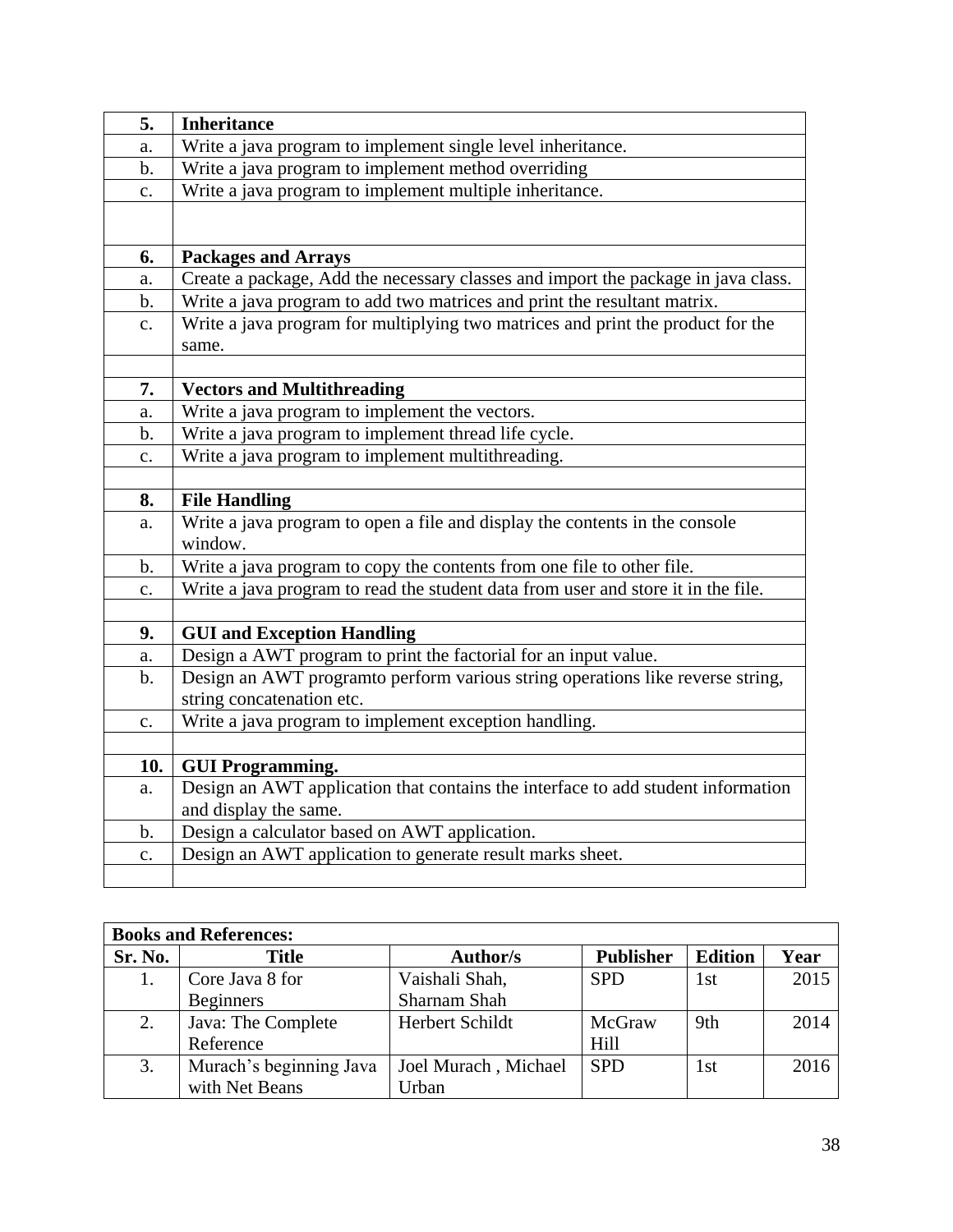|    | Core Java, Volume I:     | Hortsman         | Pearson         | 9th | 2013 |
|----|--------------------------|------------------|-----------------|-----|------|
|    | Fundamentals             |                  |                 |     |      |
|    | Core Java, Volume II:    | Gary Cornell and | Pearson         | 8th | 2008 |
|    | <b>Advanced Features</b> | Hortsman         |                 |     |      |
| 6. | Core Java: An Integrated | R. Nageswara Rao | DreamTech   1st |     | 2008 |
|    | Approach                 |                  |                 |     |      |

| <b>B. Sc.</b> (Information Technology)                         |                              | $Semester - IV$             |              |  |
|----------------------------------------------------------------|------------------------------|-----------------------------|--------------|--|
| <b>Course Name: Introduction to Embedded Systems Practical</b> |                              | <b>Course Code: USIT4P2</b> |              |  |
| Periods per week                                               | Lectures per week            |                             |              |  |
| 1 Period is 50 minutes                                         |                              |                             |              |  |
|                                                                |                              | <b>Hours</b>                | <b>Marks</b> |  |
| <b>Evaluation System</b>                                       | <b>Practical Examination</b> | $2^{1/2}$<br>50             |              |  |
|                                                                |                              |                             |              |  |

| <b>List of Practical</b> |                                                                                  |
|--------------------------|----------------------------------------------------------------------------------|
| 1.                       | Design and develop a reprogrammable embedded computer using 8051                 |
|                          | microcontrollers and to show the following aspects.                              |
|                          | a. Programming                                                                   |
|                          | b. Execution                                                                     |
|                          | Debugging<br>c.                                                                  |
|                          |                                                                                  |
| 2. A                     | Configure timer control registers of 8051 and develop a program to generate      |
|                          | given time delay.                                                                |
| $\bf{B}$                 | To demonstrate use of general purpose port i.e. Input/ output port of two        |
|                          | controllers for data transfer between them.                                      |
|                          |                                                                                  |
| 3. A                     | Port I / O: Use one of the four ports of 8051 for O/P interfaced to eight LED's. |
|                          | Simulate binary counter (8 bit) on LED's                                         |
| B                        | To interface 8 LEDs at Input-output port and create different patterns.          |
| $\mathbf C$              | To demonstrate timer working in timer mode and blink LED without using any       |
|                          | loop delay routine.                                                              |
|                          |                                                                                  |
| 4. A                     | Serial I / O: Configure 8051 serial port for asynchronous serial communication   |
|                          | with serial port of PC exchange text messages to PC and display on PC screen.    |
|                          | Signify end of message by carriage return.                                       |
|                          |                                                                                  |
| B                        | To demonstrate interfacing of seven-segment LED display and generate             |
|                          | counting from 0 to 99 with fixed time delay.                                     |
| $\mathbf C$              | Interface 8051 with D/A converter and generate square wave of given frequency    |
|                          | on oscilloscope.                                                                 |
|                          |                                                                                  |
| 5. A                     | Interface 8051 with D/A converter and generate triangular wave of given          |
|                          | frequency on oscilloscope.                                                       |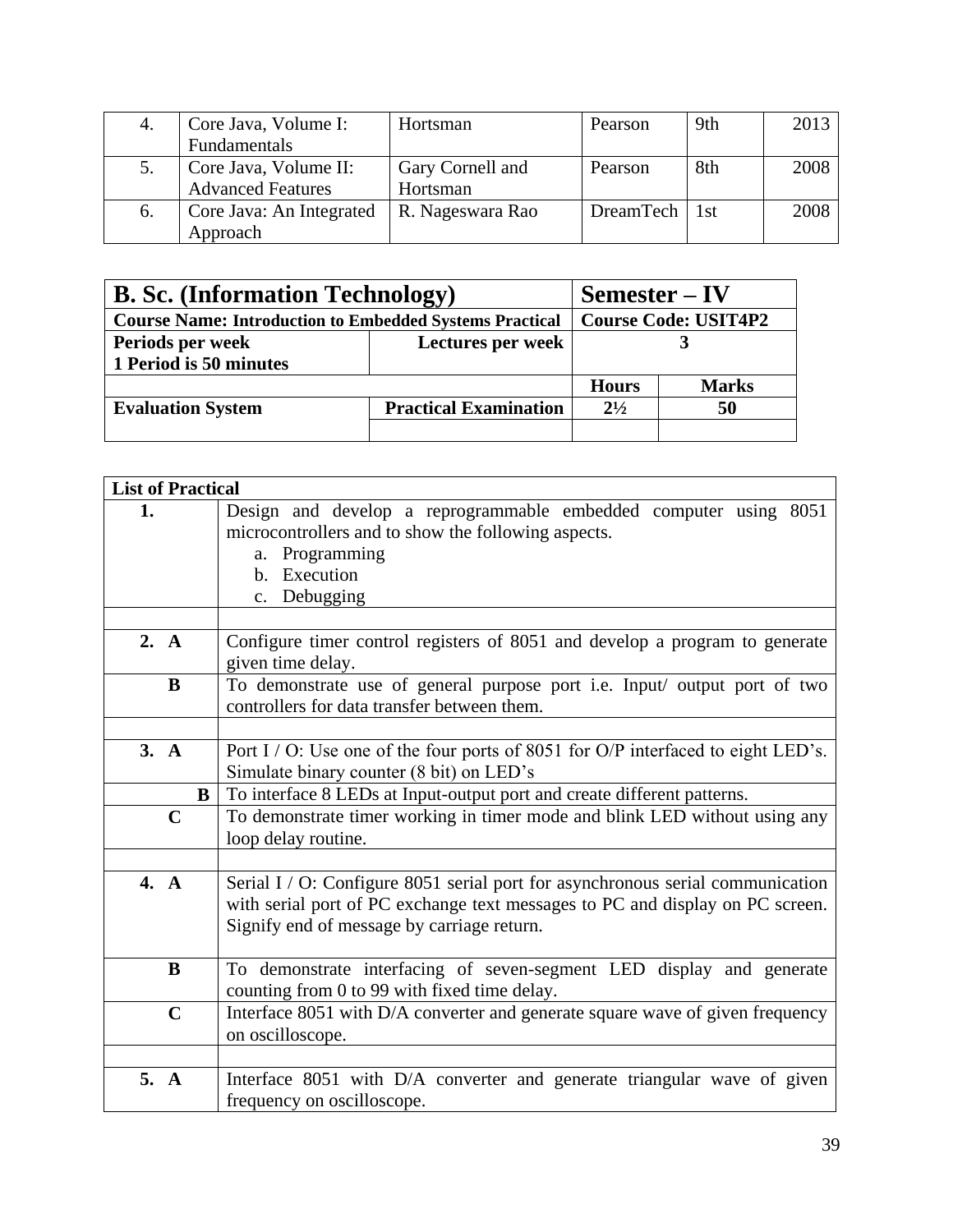| B            | Using D/A converter generate sine wave on oscilloscope with the help of<br>lookup table stored in data area of 8051.                            |
|--------------|-------------------------------------------------------------------------------------------------------------------------------------------------|
|              |                                                                                                                                                 |
| 6.           | Interface stepper motor with 8051 and write a program to move the motor<br>through a given angle in clock wise or counter clock wise direction. |
|              |                                                                                                                                                 |
| 7.           | Generate traffic signal.                                                                                                                        |
|              |                                                                                                                                                 |
| 8.           | Implement Temperature controller.                                                                                                               |
|              |                                                                                                                                                 |
| 9.           | Implement Elevator control.                                                                                                                     |
|              |                                                                                                                                                 |
| 10.          | <b>Using FlashMagic</b>                                                                                                                         |
| $\mathbf{A}$ | To demonstrate the procedure for flash programming for reprogrammable                                                                           |
|              | embedded system board using FlashMagic                                                                                                          |
| B            | To demonstrate the procedure and connections for multiple controllers                                                                           |
|              | programming of same type of controller with same source code in one go, using                                                                   |
|              | flash magic.                                                                                                                                    |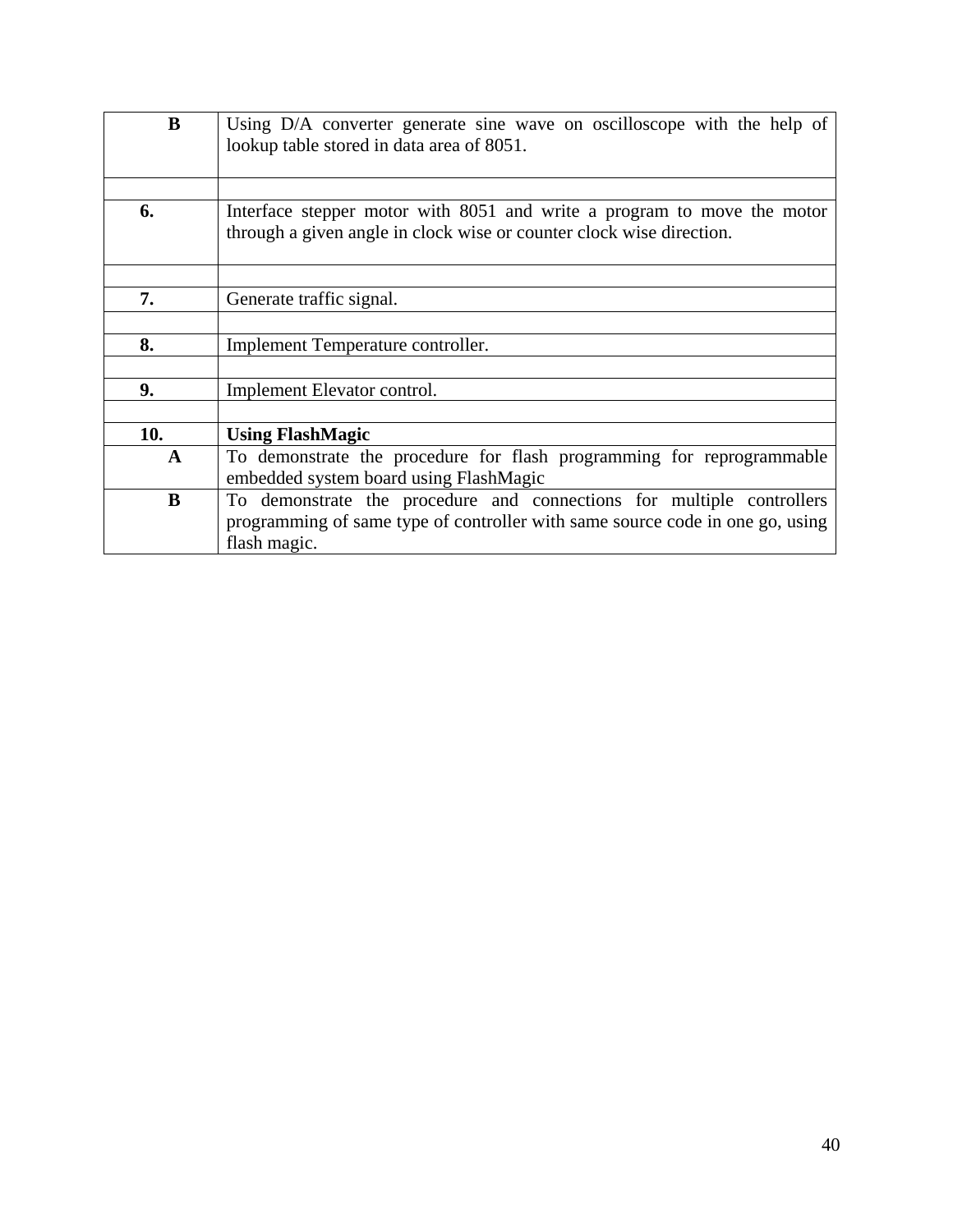| <b>B. Sc.</b> (Information Technology)            | $Semester - IV$              |                             |              |
|---------------------------------------------------|------------------------------|-----------------------------|--------------|
| <b>Course Name: Computer Oriented Statistical</b> |                              | <b>Course Code: USIT4P3</b> |              |
| <b>Techniques Practical</b>                       |                              |                             |              |
| Periods per week                                  | Lectures per week            |                             |              |
| 1 Period is 50 minutes                            |                              |                             |              |
|                                                   |                              | <b>Hours</b>                | <b>Marks</b> |
| <b>Evaluation System</b>                          | <b>Practical Examination</b> | $2^{1/2}$                   | 50           |
|                                                   |                              |                             |              |

|     | <b>List of Practical</b>                                                                                           |
|-----|--------------------------------------------------------------------------------------------------------------------|
| 1.  | Using R execute the basic commands, array, list and frames.                                                        |
|     |                                                                                                                    |
| 2.  | Create a Matrix using R and Perform the operations addition, inverse, transpose                                    |
|     | and multiplication operations.                                                                                     |
|     |                                                                                                                    |
| 3.  | Using R Execute the statistical functions: mean, median, mode, quartiles, range,<br>inter quartile range histogram |
|     |                                                                                                                    |
| 4.  | Using R import the data from Excel / .CSV file and Perform the above functions.                                    |
|     |                                                                                                                    |
| 5.  | Using R import the data from Excel / .CSV file and Calculate the standard                                          |
|     | deviation, variance, co-variance.                                                                                  |
|     |                                                                                                                    |
| 6.  | Using R import the data from Excel / .CSV file and draw the skewness.                                              |
|     |                                                                                                                    |
| 7.  | Import the data from Excel / .CSV and perform the hypothetical testing.                                            |
| 8.  | Import the data from Excel / .CSV and perform the Chi-squared Test.                                                |
|     |                                                                                                                    |
| 9.  | Using R perform the binomial and normal distribution on the data.                                                  |
|     |                                                                                                                    |
| 10. | Perform the Linear Regression using R.                                                                             |
|     |                                                                                                                    |
| 11. | Compute the Least squares means using R.                                                                           |
|     |                                                                                                                    |
| 12. | Compute the Linear Least Square Regression                                                                         |

## **Books and References:**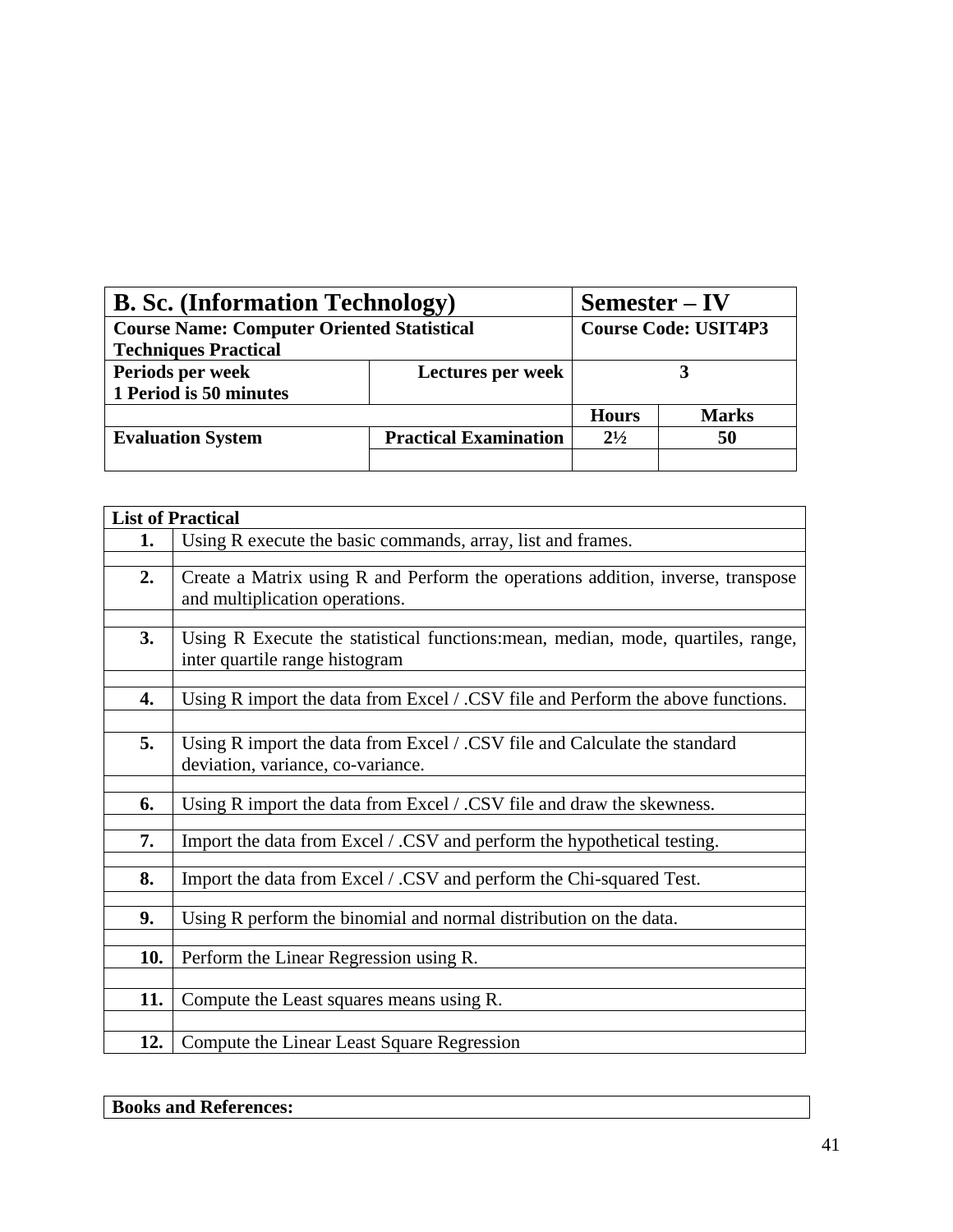| Sr.                                      | <b>Title</b>         | Author/s                     |              | <b>Publisher</b>     | <b>Edition</b>              | Year |
|------------------------------------------|----------------------|------------------------------|--------------|----------------------|-----------------------------|------|
| No.                                      |                      |                              |              |                      |                             |      |
|                                          | A Practical Approach | R.B. Patil,                  | <b>SPD</b>   |                      | First                       | 2011 |
|                                          | to R Tool            | H.J. Dand and                |              |                      |                             |      |
|                                          |                      | R. Dahake                    |              |                      |                             |      |
| 2.                                       | <b>STATISTICS</b>    | Murray R.                    | McGRAW-HILL  |                      | <b>FOURTH</b>               | 2006 |
|                                          |                      | Spiegel, Larry J.            |              | <b>INTERNATIONAL</b> |                             |      |
|                                          |                      | Stephens.                    |              |                      |                             |      |
| <b>B. Sc.</b> (Information Technology)   |                      |                              |              | Semester – IV        |                             |      |
| <b>Course Name: Software Engineering</b> |                      |                              |              |                      | <b>Course Code: USIT4P4</b> |      |
|                                          | Periods per week     | Lectures per week            |              | 3                    |                             |      |
| 1 Period is 50 minutes                   |                      |                              |              |                      |                             |      |
|                                          |                      |                              | <b>Hours</b> | <b>Marks</b>         |                             |      |
| <b>Evaluation System</b>                 |                      | <b>Practical Examination</b> |              | $2^{1/2}$<br>50      |                             |      |
|                                          |                      |                              |              |                      |                             |      |

|     | List of Practical (To be executed using Star UML or any similar software) |
|-----|---------------------------------------------------------------------------|
| 1.  | Study and implementation of class diagrams.                               |
|     |                                                                           |
| 2.  | Study and implementation of Use Case Diagrams.                            |
|     |                                                                           |
| 3.  | Study and implementation of Entity Relationship Diagrams.                 |
|     |                                                                           |
| 4.  | Study and implementation of Sequence Diagrams.                            |
|     |                                                                           |
| 5.  | Study and implementation of State Transition Diagrams.                    |
|     |                                                                           |
| 6.  | Study and implementation of Data Flow Diagrams.                           |
|     |                                                                           |
| 7.  | Study and implementation of Collaboration Diagrams.                       |
|     |                                                                           |
| 8.  | Study and implementation of Activity Diagrams.                            |
|     |                                                                           |
| 9.  | Study and implementation of Component Diagrams.                           |
|     |                                                                           |
| 10. | Study and implementation of Deployment Diagrams.                          |
|     |                                                                           |

| <b>Books and References:</b> |                      |                |                  |                |      |
|------------------------------|----------------------|----------------|------------------|----------------|------|
| Sr.                          | <b>Title</b>         | Author/s       | <b>Publisher</b> | <b>Edition</b> | Year |
| No.                          |                      |                |                  |                |      |
|                              | 3. Object - Oriented | Michael Blaha, | Pearson          |                | 201  |
|                              | Modeling and Design  | James Rumbaugh |                  |                |      |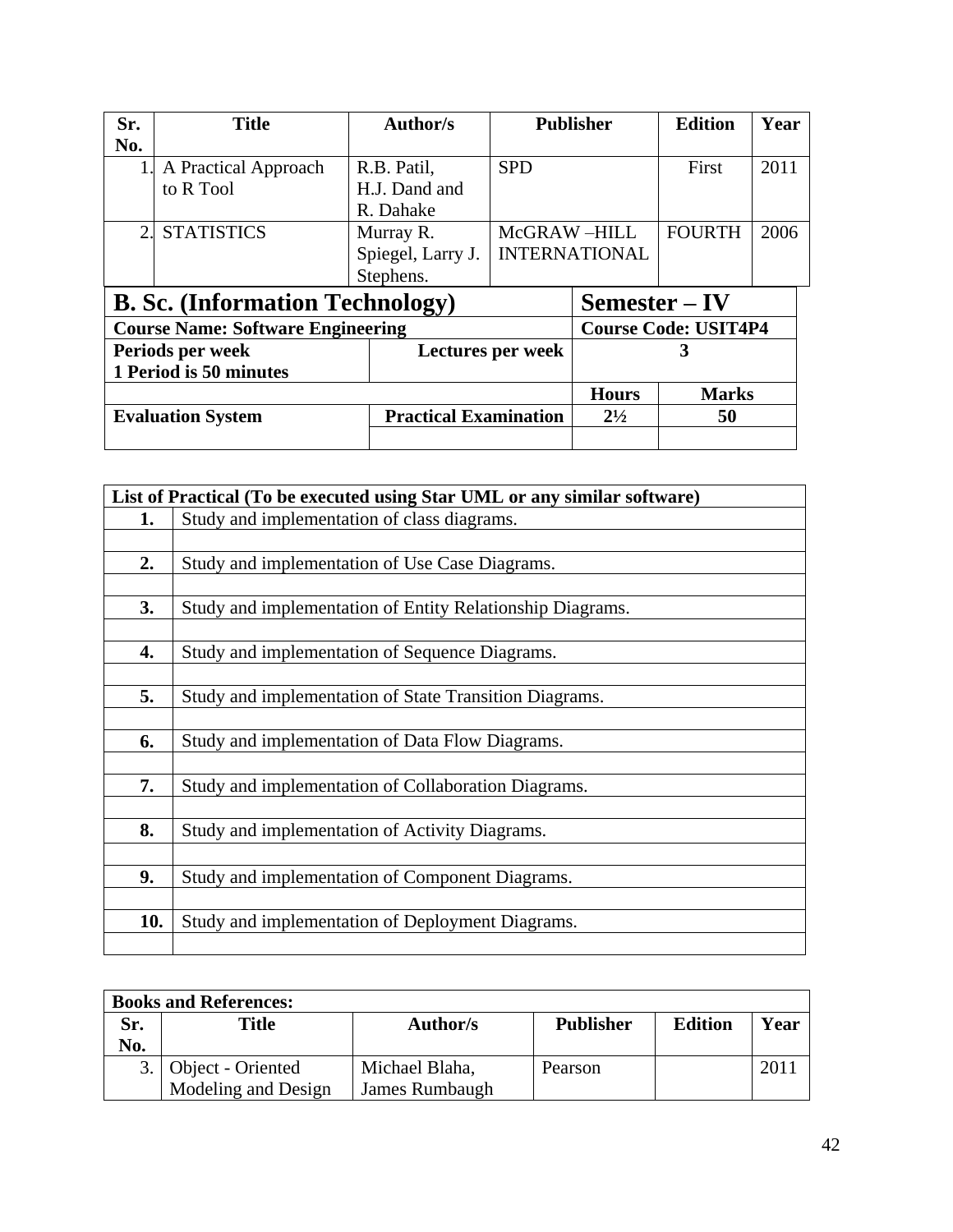| 4. | Learning UML 2.0       | Kim Hamilton, Russ | <b>O'Reilly</b> | 2006 |
|----|------------------------|--------------------|-----------------|------|
|    |                        | Miles              | Media           |      |
| 5. | The unified modeling   | Grady Booch, James | Addison-        | 2005 |
|    | language user guide    | Rumbaugh, Ivar     | Wesley          |      |
|    |                        | Jacobson           |                 |      |
| 6. | <b>UML A Beginners</b> | Jason T. Roff      | McGraw Hill     | 2003 |
|    | Guide                  |                    | Professional    |      |

| <b>B. Sc.</b> (Information Technology)              | $Semester - IV$              |              |              |
|-----------------------------------------------------|------------------------------|--------------|--------------|
| <b>Course Name: Computer Graphics and Animation</b> | <b>Course Code: USIT4P5</b>  |              |              |
| Periods per week                                    | Lectures per week            |              |              |
| 1 Period is 50 minutes                              |                              |              |              |
|                                                     |                              | <b>Hours</b> | <b>Marks</b> |
| <b>Evaluation System</b>                            | <b>Practical Examination</b> | $2^{1/2}$    | 50           |
|                                                     |                              |              |              |

|               | <b>List of Practical</b>                                                                                                          |
|---------------|-----------------------------------------------------------------------------------------------------------------------------------|
| 1.            | Solve the following:                                                                                                              |
| a.            | Study and enlist the basic functions used for graphics in $C / C_{++} /$ Python<br>language. Give anexample for each of them.     |
| $\mathbf b$ . | Draw a co-ordinate axis at the center of the screen.                                                                              |
|               |                                                                                                                                   |
| 2.            | Solve the following:                                                                                                              |
|               |                                                                                                                                   |
| a.            | Divide your screen into four region, draw circle, rectangle, ellipse and half ellipse<br>in each region with appropriate message. |
| $\mathbf b$ . | Draw a simple hut on the screen.                                                                                                  |
|               |                                                                                                                                   |
| 3.            | Draw the following basic shapes in the center of the screen :                                                                     |
|               | i. Circle ii. Rectangle iii. Square iv. Concentric Circles v. Ellipse vi. Line                                                    |
| 4.            | Solve the following:                                                                                                              |
| a.            | Develop the program for DDA Line drawing algorithm.                                                                               |
| b.            | Develop the program forBresenham's Line drawing algorithm.                                                                        |
|               |                                                                                                                                   |
| 5.            | <b>Solve the following:</b>                                                                                                       |
| a.            | Develop the program for the mid-point circle drawing algorithm.                                                                   |
| $\mathbf b$ . | Develop the program for the mid-point ellipse drawing algorithm.                                                                  |
|               |                                                                                                                                   |
| 6.            | Solve the following:                                                                                                              |
| a.            | Write a program to implement 2D scaling.                                                                                          |
| $\mathbf b$ . | Write a program to perform 2D translation                                                                                         |
|               |                                                                                                                                   |